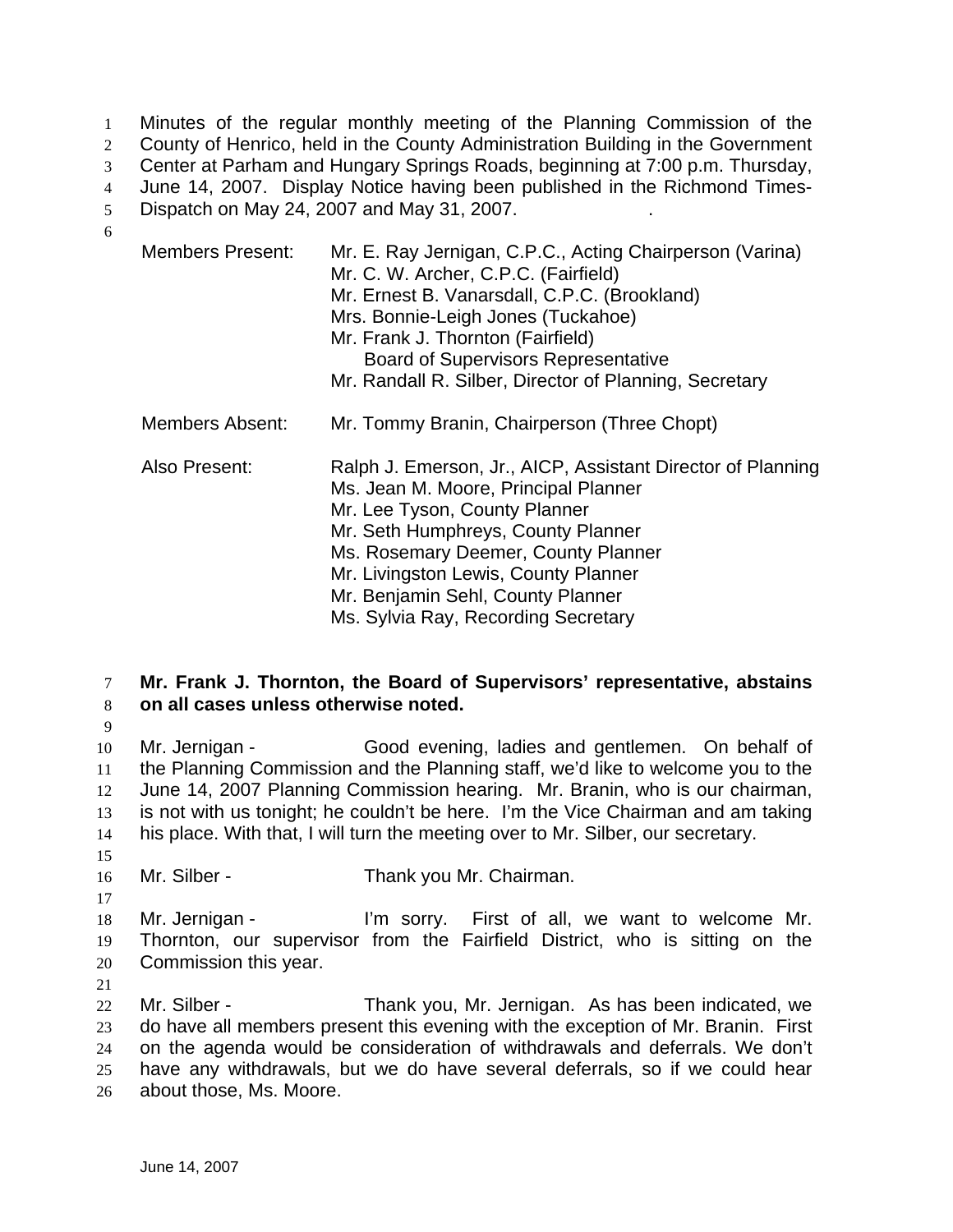Ms. Moore - Okay. The first is on page 1 of your agenda. It's in the Brookland District. It is C-10C-07. The deferral is requested to the August 9, 2007 meeting.

### *Deferred from the March 15, 2007 Meeting.*

**C-10C-07 David Johannas for Pied Venture LLC:** Request to conditionally rezone from B-2 Business District to R-6C General Residence District (Conditional), Parcel 772-737-7160, containing 2.874 acres, located between the north line of Fitzhugh Avenue and the south line of Markel Street, approximately 236 feet southeast of Byrd Avenue. The applicant proposes residential condominiums. The R-6 District allows a maximum gross density of 19.8 units per acre. The use will be controlled by zoning ordinance regulations and proffered conditions. The Land Use Plan recommends Office and Environmental Protection Area. The site is located within the Enterprise Zone.

### Mr. Jernigan - Is there any opposition to the deferral of C-10-07, David Johannas for Pied Venture, LLC? There is no opposition.

Mr. Vanarsdall - Mr. Chairman, I move that C-10C-07, David Johannas for Pied Venture, LLC, be deferred to August 9, 2007, at the applicant's request.

Mr. Archer - Second.

Mr. Jernigan - Motion made by Mr. Vanarsdall, seconded by Mr. Archer. All in favor say aye. All opposed say no. The ayes have it, the motion carries.

At the request of the applicant, the Planning Commission deferred C-10C-07, David Johannas for Pied Venture, LLC to its meeting on August 9, 2007.

Ms. Moore - Also on page 1 of your agenda is C-64C-06, Wistar Creek, LLC. The deferral is requested to the August 9, 2007 meeting.

### *Deferred from the May 10, 2007 Meeting.*

**C-64C-06 Jennifer D. Mullen for Wistar Creek, LLC:** Request to conditionally rezone from R-3 One-Family Residence District to RTHC Residential Townhouse District (Conditional), Parcels 767-750-8298, 767-751- 8651, 768-750-0490, 768-751-0638, 768-751-2435, 768-751-4119, and 768-751- 1362 containing 24.46 acres, located on the south line of Wistar Road approximately 142 feet west of Walkenhut Drive. The applicant proposes a residential townhouse development with a maximum of 130 dwelling units, an equivalent density of 5.31 units per acre. The maximum density allowed in the RTH District is nine units per acre. The use will be controlled by zoning ordinance regulations and proffered conditions. The Land Use Plan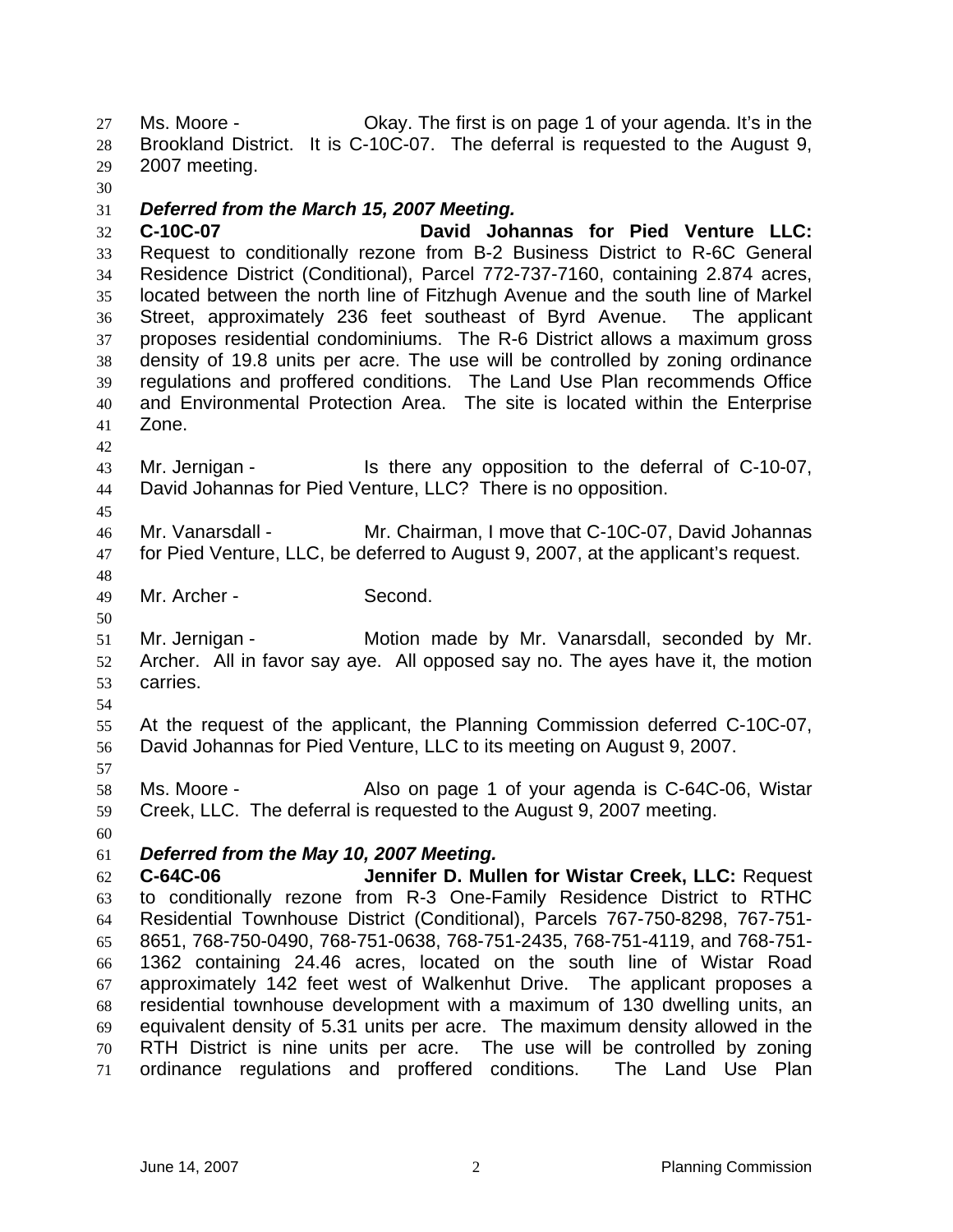recommends Suburban Residential 2, 2.4 to 3.4 units net density per acre and Office. Mr. Jernigan - Is there any opposition to the deferral of C-64C-06, Jennifer D. Mullen for Wistar Creek, LLC? No opposition, Mr. Vanarsdall. Mr. Vanarsdall - Mr. Chairman, I move that C-64C-06, Jennifer D. Mullen for Wistar Creek, LLC, be deferred to August 9, 2007, at the applicant's request. Mrs. Jones - Second. Mr. Jernigan - Motion made by Mr. Vanarsdall, seconded by Mrs. Jones. All in favor say aye. All opposed say no. The ayes have it, the motion carries. At the request of the applicant, the Planning Commission deferred C-64C-06, Jennifer D. Mullen for Wistar Creek, LLC, to its meeting on August 9, 2007. Ms. Moore - Next is case C-20C-07, Meridian Manor, LLC. The deferral is requested to the July 12, 2007, meeting. *Deferred from the May 10, 2007 Meeting.*  **C-20C-07 Meridian Manor, LLC:** Request to conditionally rezone from O-3 Office District and O-3C Office District (Conditional) to R-6C General Residence District (Conditional) and O-3C Office District (Conditional), Parcels 763-756-4328, 763-755-1261 and 762-755-3882, containing approximately 31.7 acres, located on the north line of E. Parham Road approximately 510 feet west of Shrader Road and approximately 785 feet north of West Broad Street (U.S. Route 250) on the east line of Hollybrook Avenue at Lynn Avenue. The applicant proposes a gated community with up to 478 townhouse-style condominiums and multi-family apartments. The R-6 District allows a maximum gross density of 19.8 units per acre. The uses will be controlled by zoning ordinance regulations and proffered conditions. The Land Use Plan recommends Office. Mr. Jernigan - Is there any opposition to deferral of C-20C-07, Meridian Manor, LLC? No opposition. Mr. Vanarsdall - Mr. Chairman, I move that C-20C-07, Meridian Manor, LLC, be deferred to July 12, 2007, at the applicant's request. 114 Mrs. Jones - Second.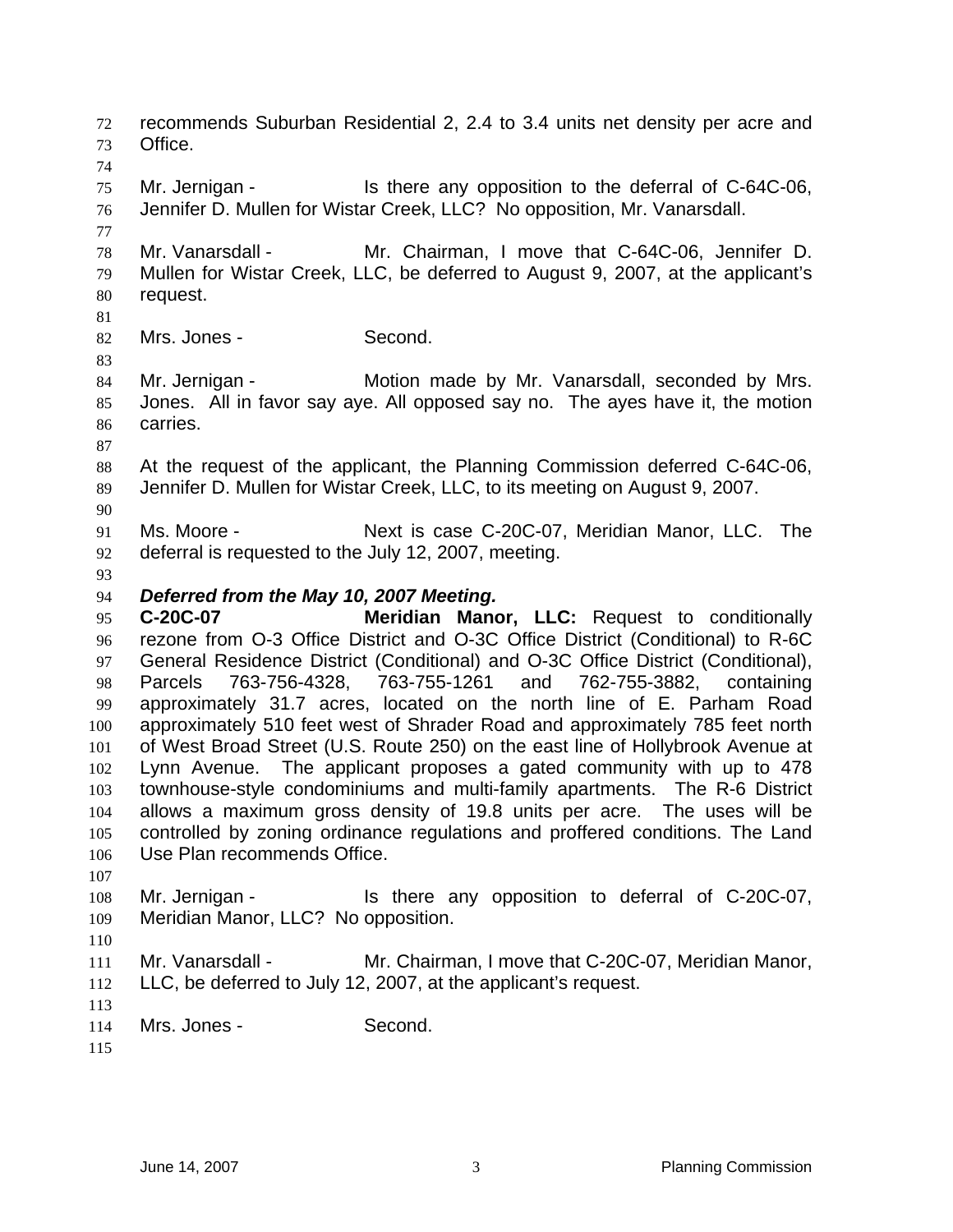- 116 Mr. Jernigan Motion made by Mr. Vanarsdall, seconded by Mrs. Jones. All in favor say aye. All opposed say no. The ayes have it, the motion carries.
- 
- At the request of the applicant, the Planning Commission deferred C-20C-07, Meridian Manor, LLC, to its meeting on July 12, 2007.
- Ms. Moore On page 2 of your agenda is case C-3C-07, The Tetra Group One, LLC. The deferral is requested to the July 12, 2007, meeting.
- 

# *Deferred from the May 10, 2007 Meeting.*

**C-3C-07 J. Thomas O'Brien for The Tetra Group One, LLC:** Request to conditionally rezone from A-1 Agricultural District, R-3 One-Family Residence District, R-5 General Residence District and B-3 Business District to R-3C One-Family Residence District (Conditional), R-5C General Residence District (Conditional), and B-3C Business District (Conditional), Parcels 836-714-2353, 835-714-7916, 836-712-7784, 835-713-1662 and 836-713-7564, containing approximately 79.769 acres (R-3C – 9.654 ac; R-5C – 9.305 ac; and B-3C – 60.810 ac), located between the north line of E. Williamsburg Road (U.S. Route 60), the south line of Old Williamsburg Road, the east line of Dry Bridge Road and the west line of Old Memorial Drive. The applicant proposes a mixture of uses including a single-family development, age-restricted multi-family dwelling units, and general business. The R-3 District allows a minimum lot size of 11,000 square feet and a maximum gross density of 3.96 units per acre. The R-5 District allows a maximum gross density of 14.52 units per acre. The uses will be controlled by zoning ordinance regulations and proffered conditions. The Land Use Plan recommends Suburban Residential 2, 2.4 to 3.4 units net density per acre, Office and Environmental Protection Area. The site is in the Airport Safety Overlay District.

Mr. Jernigan - Is there any opposition to the deferral of C-3C-07, J. Thomas O'Brien for The Tetra Group One, LLC? There is no opposition. With that, I will move for deferral of case C-3C-07, J. Thomas O'Brien for The Tetra Group One, LLC, to July 12, 2007, by request of the applicant.

Mr. Vanarsdall - Second.

Mr. Jernigan - Motion made by Mr. Jernigan, seconded by Mr. Vanarsdall. All in favor say aye. All opposed say no. The ayes have it, the motion carries.

At the request of the applicant, the Planning Commission deferred C-3C-07, J. Thomas O'Brien for The Tetra Group One, LLC, to its meeting on July 12, 2007. 

Ms. Moore - Also on page 3 of your agenda is case P-8-07, Richmond 20 MHZ, LLC. The deferral is requested to the July 12, 2007 meeting.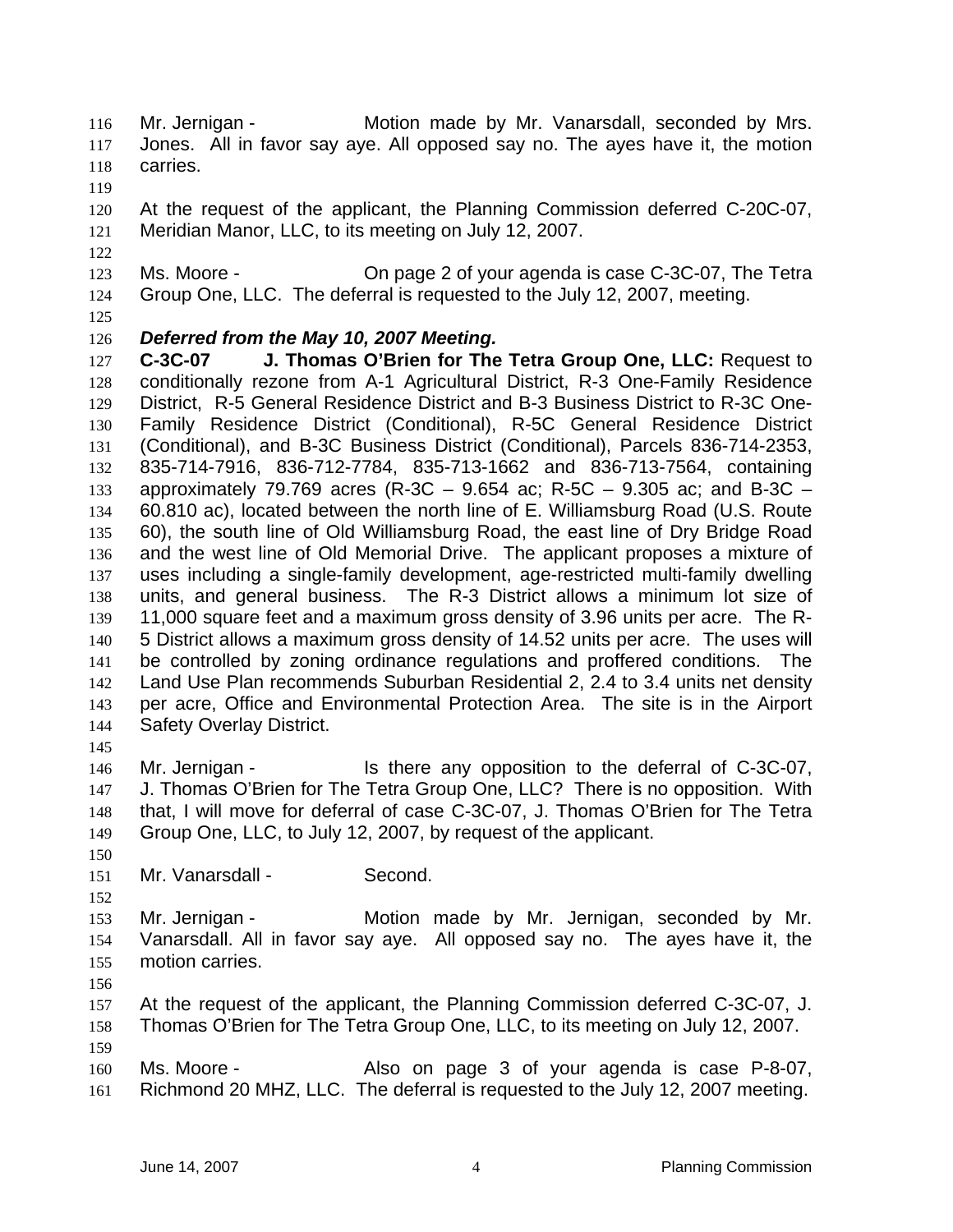**P-8-07 Gloria L. Freye for Richmond 20 MHZ LLC:**  Request for a Provisional Use Permit under Sections 24-95(a), 24-120 and 24- 122.1 of Chapter 24 of the County Code in order to construct a telecommunications tower 157 feet in height on part of Parcel 829-712-4591, located on the west line of Beulah Road approximately 195 feet north of Treva Road. The existing zoning is R-3 One-Family Residence District. The Land Use Plan recommends OS/R Open Space Recreation. Mr. Jernigan - Is there any opposition to the deferral of P-8-07, Gloria L. Freye for Richmond 20 MHZ, LLC? There is no opposition. With that, I will move for deferral of Provisional Use Permit P-8-07, Gloria L. Freye for Richmond 20 MHZ, LLC to the July 12, 2007 meeting by request of the applicant. Mrs. Jones - Second. Mr. Jernigan - Motion made by Mr. Jernigan, seconded by Mrs. Jones. All in favor say aye. All opposed say no. The ayes have it, the motion carries. At the request of the applicant, the Planning Commission deferred P-8-07, Gloria L. Freye for Richmond 20 MHZ, LLC, to its meeting on July 12, 2007. Ms. Moore - In the Fairfield District on page 3, we have case C-28C-07, Tetra Investment Group 14, LLC. Deferral is requested to the August 9, 2007 meeting. **C-28C-07 Tetra Investment Group 14 LLC:** Request to conditionally rezone from R-6 General Residence District and B-3C Business District (Conditional) to O-1C Office District (Conditional), Parcel 784-746-3173, containing 1.182 acres, located on the north line of Brook Run Drive (private) at Cliffbrook Lane, approximately 830 feet west of Brook Road (U. S. Route 1). The applicant proposes an office building. The use will be controlled by zoning ordinance regulations and proffered conditions. The Land Use Plan recommends Commercial Concentration. Mr. Jernigan - Is there any opposition to the deferral of C-28C-07, Tetra Investment Group 14, LLC? No opposition, Mr. Archer. Mr. Archer - Mr. Chairman, I move for deferral of C-28C-07, Tetra Investment Group 14, LLC, to the August 9, 2007 meeting at the request of the applicant. Mr. Vanarsdall - Second.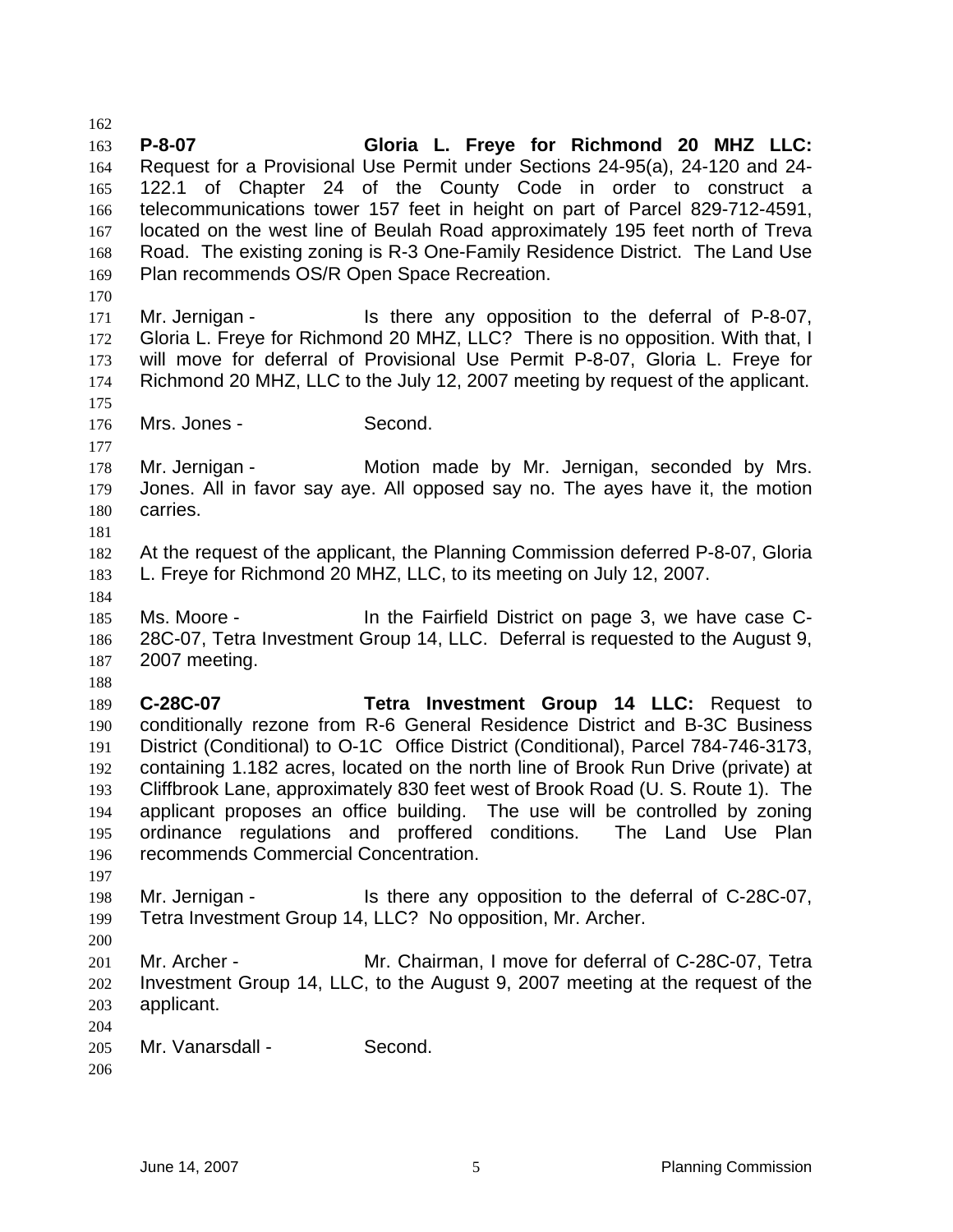- Mr. Jernigan Motion made by Mr. Archer, seconded by Mr. Vanarsdall. All in favor say aye. All opposed say no. The ayes have it, the motion passes.
- 
- At the request of the applicant, the Planning Commission deferred C-28C-07, Tetra Investment Group 14, LLC, to its meeting on July 12, 2007.
- Ms. Moore On page 4 of your agenda are two companion cases and I'll call them together. It is C-29C-07 and P-9-07. The deferral is requested to the August 9, 2007 meeting.
- 

- **C-29C-07 Caroline L. Nadal for Creighton & Laburnum LLC:**  Request to conditionally rezone from A-1 Agricultural District, B-2C Business District (Conditional) and M-1C Light Industrial District (Conditional) to B-2C Business District (Conditional) and M-1C Light Industrial District (Conditional), Parcels 807-730-9116, 808-730-6309, -4825, -3946, -3162, -2377 and -6227, containing approximately 27.04 acres (B-2C 7.37 ac; M-1C 19.67 ac), located on the northwest intersection of N. Laburnum Avenue and Creighton Road. The applicant proposes retail and office/service uses. The uses will be controlled by zoning ordinance regulations and proffered conditions. The Land Use Plan recommends Office/Service, Suburban Residential 1, 1.0 to 2.4 units net density per acre and Environmental Protection Area. The site is in the Airport Safety Overlay District.
- **P-9-07 Caroline L. Nadal for Creighton & Laburnum LLC:** Request for a Provisional Use Permit under Sections 24-58.2(a), 24-120 and 24- 122.1 of Chapter 24 of the County Code in order to operate a 24-hour convenience store with gas pumps, on Parcel 808-730-6309, and part of Parcels 808-730-4825, -6227, and 807-730-9116 located at the northwest intersection of N. Laburnum Avenue and Creighton Road. The existing zoning is M-1C Light Industrial District (Conditional) and B-2C Business District (Conditional). The site is subject to pending rezoning case C-29C-07. The Land Use Plan recommends Office/Service. The site is in the Airport Safety Overlay District.
- Mr. Jernigan - Is there any opposition to deferral of case C-29C-07? Okay. Then I guess we'll—
- 244 Mr. Silber Is your opposition to the deferral or is your opposition to the case itself? 247 Mr. Singh - [Off mike. Unintelligible.] 249 Mr. Silber - If you could, come on down to the microphone, please.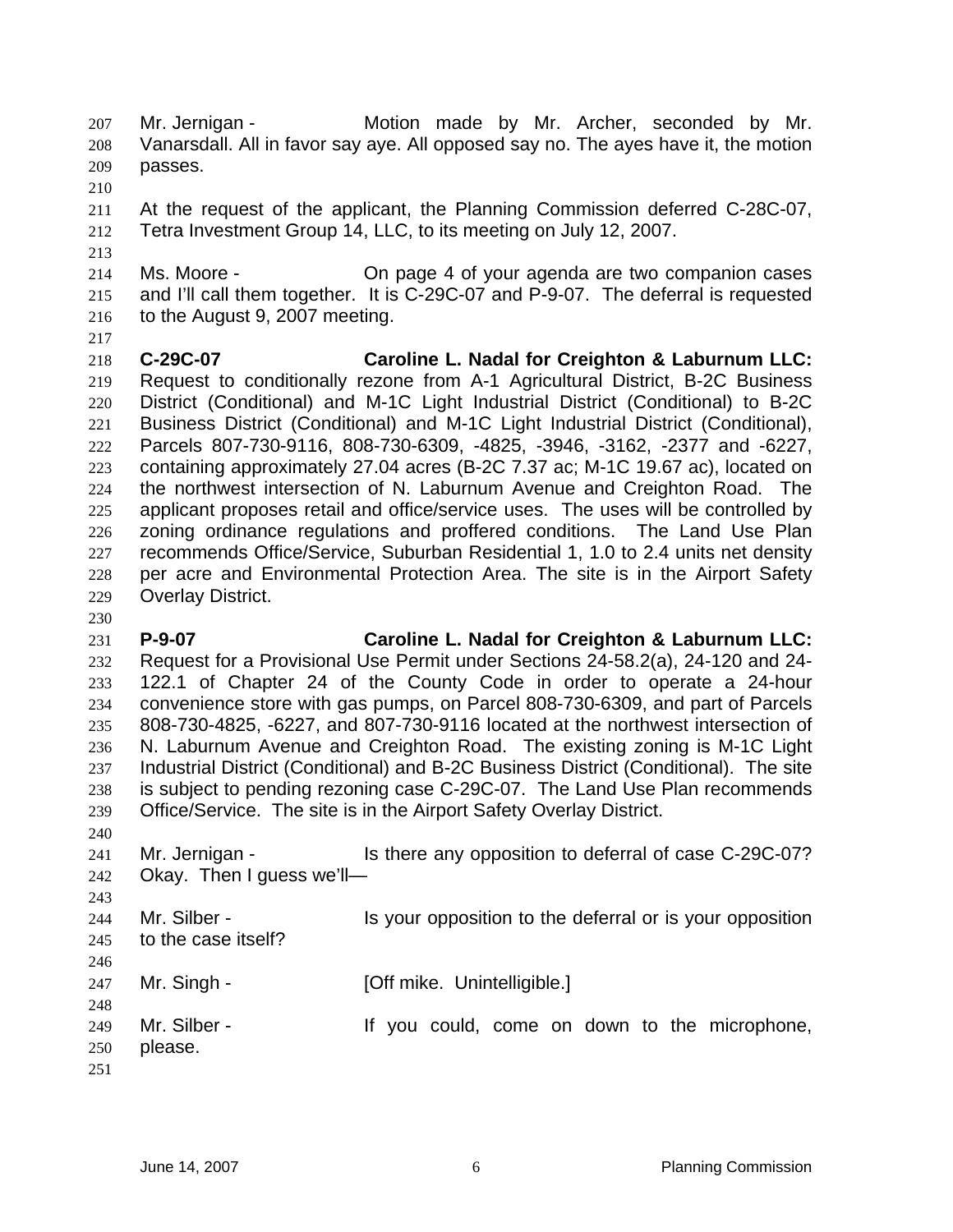Mr. Jernigan - Sir, would you state your name for the record, please? Mr. Singh - My name is [unintelligible] Singh and I am the property owner [unintelligible] Laburnum Avenue on the other side. 258 Mr. Silber - All right. Excuse me; can you spell your name for us, please? Mr. Singh - Last name is Singh, S-I-N-G-H. 263 Mr. Silber - Yes sir. 265 Mr. Singh - I am the property owner right across from Laburnum Avenue on the other side. I don't have any problems for the retail piece, but I do have a problem for the convenience store 24 hours, because I bought my site like four years ago and spent \$100 million on my site. As for the traffic and the public over there, I'm losing like \$50,000 per year on my site. If your office allows them to build the convenience store and a gas station on the other side, it's going to really affect me and I'm going to be bankrupt. We are three partners and all the time we're going to be in big trouble. Henrico County does not permit any convenience store to operate 24 hours in that area. They are requesting 24 hours. That's my request to not allow them to do that. 276 Mr. Jernigan - All right. You realize we're not voting on this to put it 277 there tonight. They want a deferral for another month. There's no vote to put it in tonight. They have to talk about the case more. It's not ready to go. Have you talked to these people? 281 Mr. Singh - No sir. I just understand when I see the letter. Nobody told me what's going on. I don't know. I just read the letter that I received at my site. Then I come down here to make my request. 285 Mr. Silber - The attorney who is representing this case is sitting over here to my left. You might want to get with her and give her your name and number and allow some opportunity for you all to meet to talk about this. 289 Mr. Singh - Okay. Mr. Silber - What they're asking for is for this to be postponed or delayed for one month. Mr. Singh - Okay. Mr. Jernigan - We're postponing this. That's what the vote's going to be for.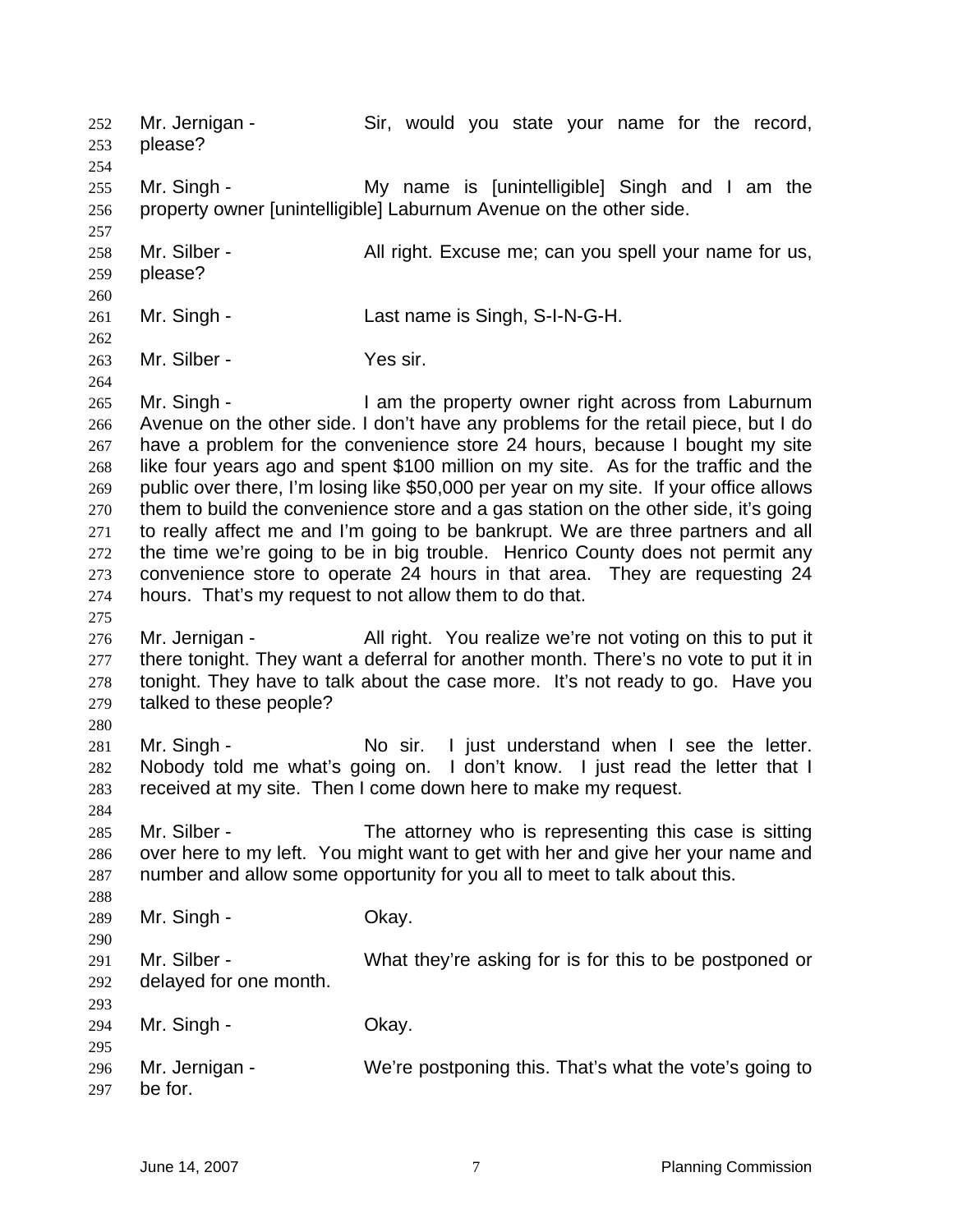Mr. Singh - Okay, sir. Mr. Jernigan - Thank you, sir. All right. I'll start over again. Do we have any opposition to case C-29C-07, Caroline L. Nadal for Creighton & Laburnum, LLC and P-9-07, Caroline L. Nadal for Creighton & Laburnum LLC, other than what has been noted? Okay. Mr. Archer? Mr. Archer - All right. Do we require a second motion to combine them? Mr. Silber - Yes sir. [Unintelligible.] Mr. Archer - Okay. Then I move for deferral of C-29C-07, Caroline L. Nadal for Creighton & Laburnum, LLC to the August 9, 2007 meeting at the applicant's request. Mr. Vanarsdall - Second. Mr. Jernigan - Motion made by Mr. Archer, seconded by Mr. Vanarsdall. All in favor say aye. All opposed say no. The ayes have it, the motion passes. At the request of the applicant, the Planning Commission deferred C-29C-07, Caroline L. Nadal for Creighton & Laburnum, LLC, to its meeting on August 9, 2007. Mr. Archer - I move for deferral of P-9-07, Caroline L. Nadal for Creighton & Laburnum LLC to the August 9, 2007 meeting at the applicant's request. Mr. Vanarsdall - Second. Mr. Jernigan - Motion made by Mr. Archer, seconded by Mr. Vanarsdall. All in favor say aye. All opposed say no. The ayes have it, the motion passes. At the request of the applicant, the Planning Commission deferred P-9-07, Caroline L. Nadal for Creighton & Laburnum LLC, to its meeting on August 9, 2007. Ms. Moore - Next is on page 4 of your agenda, C-30C-07, Lifestyle Builders & Developers. The deferral is requested to the July 12, 2007 meeting. **C-30C-07 Bay Design Group for Lifestyle Builders & Developers:** Request to conditionally rezone from A-1 Agricultural District to R-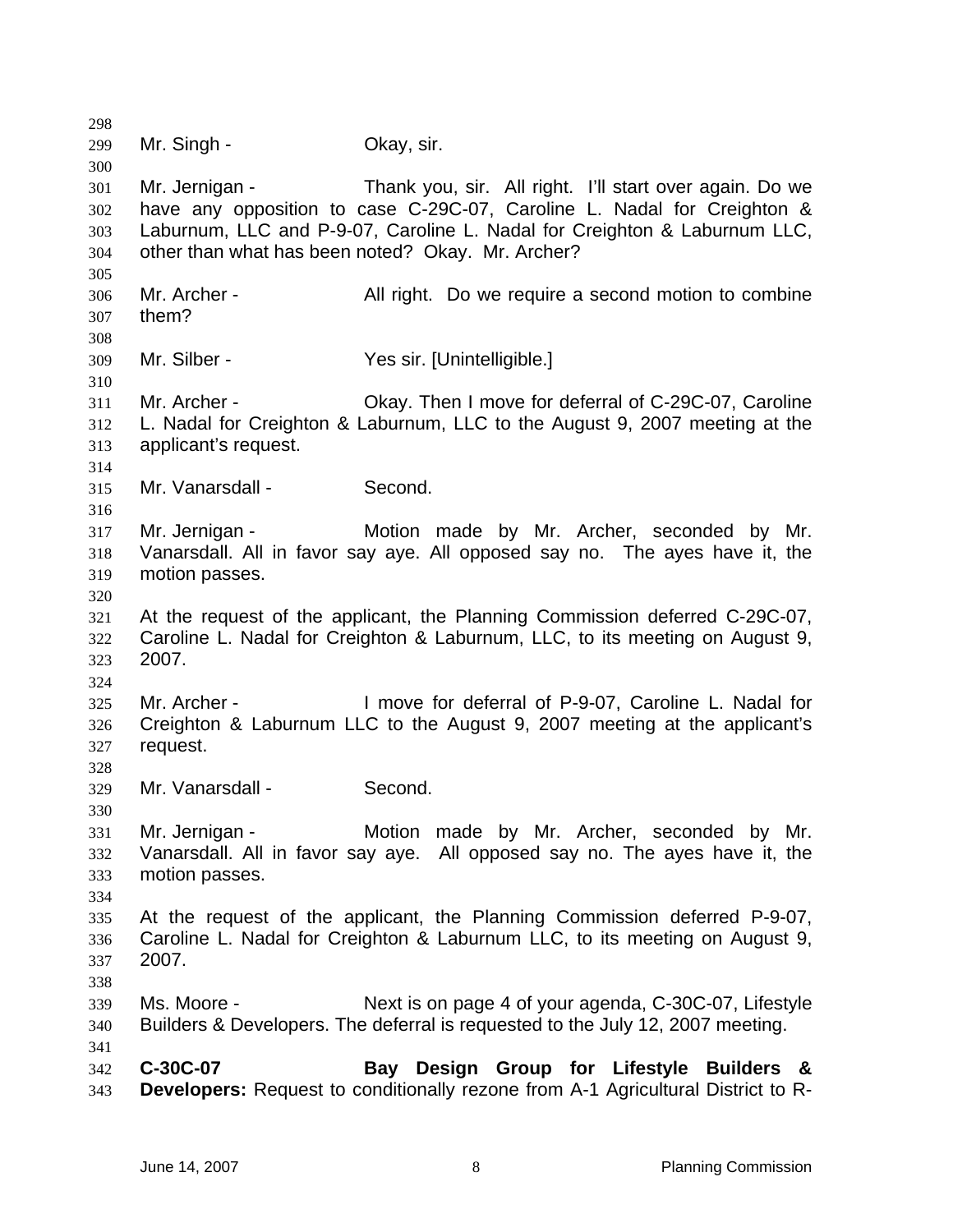5C General Residence District (Conditional), Parcel 781-756-5920 and part of Parcel 781-756-5960, containing 3.93 acres, located on the north line of Darracott Road approximately 965 feet west of its intersection with Villa Park Drive. The applicant proposes residential condominiums for sale. The use will be controlled by zoning ordinance regulations and proffered conditions. The Land Use Plan recommends Urban Residential, 3.4 to 6.8 units net density per acre.

- Mr. Jernigan Is there any opposition to deferral of case C-30C-07, Bay Design Group for Lifestyle Builders & Developers? No opposition.
- Mr. Archer Mr. Chairman, I move for deferral of C-30C-07, Bay Design Group for Lifestyle Builders & Developers to the July 12, 2007 meeting at the applicant's request.
- 

Mrs. Jones - Second.

Mr. Jernigan - Motion made by Mr. Archer, seconded by Mrs. Jones. All in favor say aye. All opposed say no. The ayes have it, the motion passes.

- At the request of the applicant, the Planning Commission deferred C-30C-07, Bay Design Group for Lifestyle Builders & Developers, to its meeting on July 12, 2007.
- 
- Ms. Moore Next case is C-76C-05, George M. Urban. The deferral is request to the July 12, 2007 meeting. The applicant intends to amend the application for an office development.
- 

# *Deferred from the November 9, 2006 Meeting.*

**C-76C-05 Robert Atack for George M. Urban:** Request to conditionally rezone from A-1 Agricultural District to R-5C General Residence District (Conditional), Parcels 747-770-3395 and 746-770-9777, containing 11.18 acres, located on the west line of Nuckols Road approximately 350 feet north of New Wade Lane and between the south line of Hickory Park Drive and the north line of New Wade Lane. The applicant proposes a residential development of no more than 150 condominium units for sale. The R-5 District allows a density of 14.52 units per acre. The use will be controlled by zoning ordinance regulations and proffered conditions. The Land Use Plan recommends Rural Residential, Suburban Residential 2, (2.4 to 3.4 units net density per acre), and Environmental Protection Area.

Mr. Jernigan - Is there any opposition to the deferral of case C-76C-06, Robert Atack for George M. Urban? No opposition. With that, I will move for deferral of C-76C-05, Robert Atack for George M. Urban, to the July 12, 2007 meeting by request of the applicant.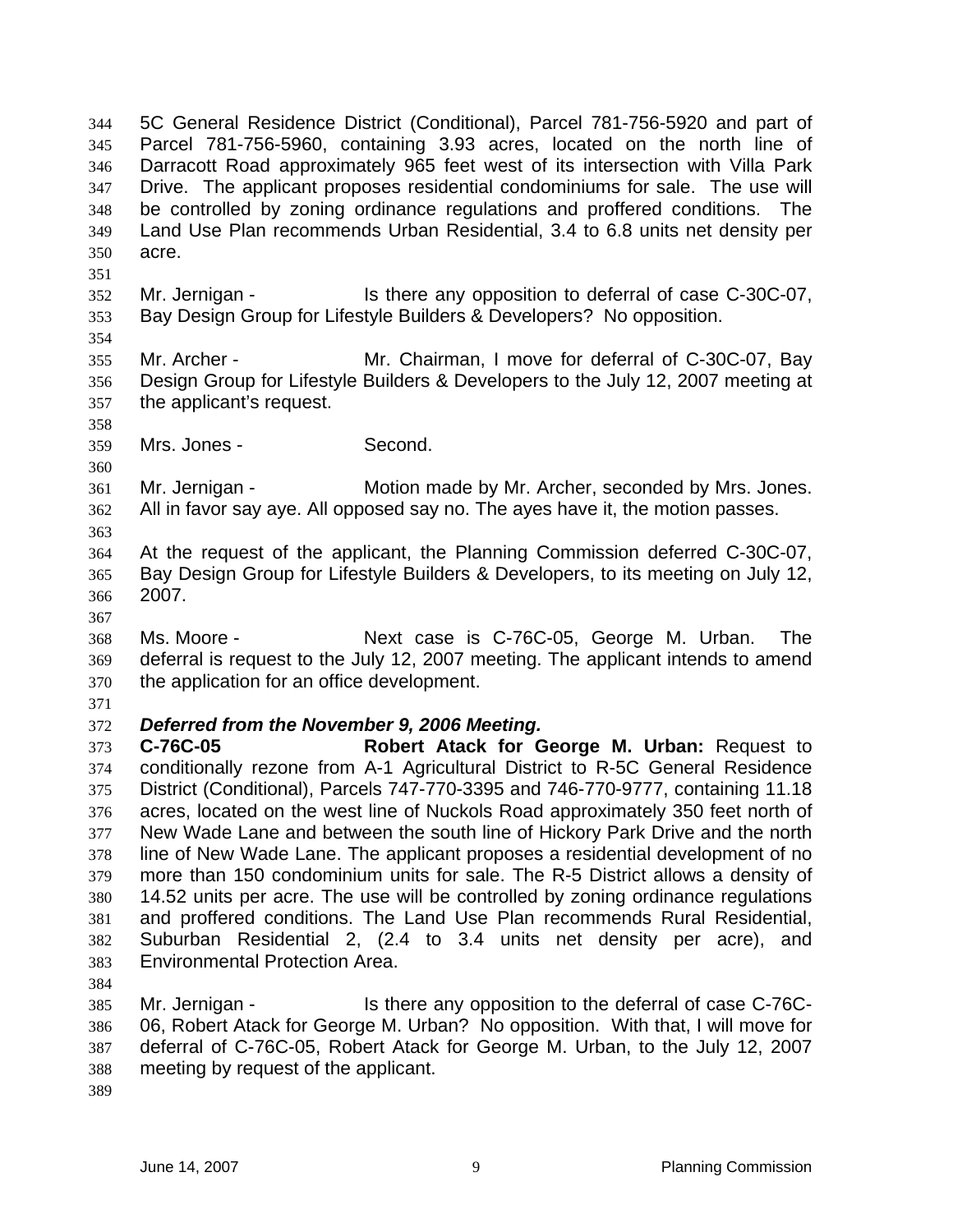Mr. Vanarsdall - Second. Mr. Jernigan - Motion made by Mr. Jernigan, seconded by Mr. Vanarsdall. All in favor say aye. All opposed say no. The ayes have it, the motion passes. At the request of the applicant, the Planning Commission deferred C-76C-05, Robert Atack for George M. Urban to its meeting on July 12, 2007. Ms. Moore - On page 5 of your agenda is C-7C-07, Farmer Properties, Inc. The deferral is requested to the August 9, 2007 meeting. *Deferred from the May 10, 2007 Meeting.*  **C-7C-07 Andrew M. Condlin for Farmer Properties, Inc.**: Request to conditionally rezone from A-1 Agricultural District to RTHC Residential Townhouse District (Conditional), Parcel 747-773-6860, containing 5.204 acres, located on the southeast line of Twin Hickory Road, approximately 800 feet northeast of Nuckols Road. The applicant proposes a residential townhouse development with a maximum of 28 units. The RTH District allows a maximum density of nine units per acre. The use will be controlled by zoning ordinance regulations and proffered conditions. The Land Use Plan recommends Urban Residential, 3.4 to 6.8 net units per acre. 413 Mr. Jernigan - Is there any opposition to deferral of case C-7C-07, Andrew M. Condlin for Farmer Properties, Inc.? No opposition. With that, I will move for deferral of case C-7C-07, Andrew M. Condlin for Farmer Properties, Inc., to August 9, 2007 by request of the applicant. Mr. Vanarsdall - Second. Mr. Jernigan - Motion made by Mr. Jernigan, seconded by Mr. Vanarsdall. All in favor say aye. All opposed say no. The ayes have it, the motion passes. At the request of the applicant, the Planning Commission deferred C-7C-07, Andrew M. Condlin for Farmer Properties, Inc. to its meeting on August 9, 2007. 427 Ms. Moore - Also on page 5 is P-10-07, Richmond Strikers Soccer Club, Inc. The deferral is requested to the July 12, 2007 meeting. **P-10-07 Gloria L. Freye for Richmond Strikers Soccer Club, Inc.:** Request for a Provisional Use Permit under Sections 24-95(a), 24- 120 and 24-122.1 of Chapter 24 of the County Code in order to construct a telecommunications tower 157 feet in height, on part of Parcel 740-768-1098, located on the east line of Pouncey Tract Road approximately 900 feet south of Shady Grove Road. The existing zoning is A-1 Agricultural District. The Land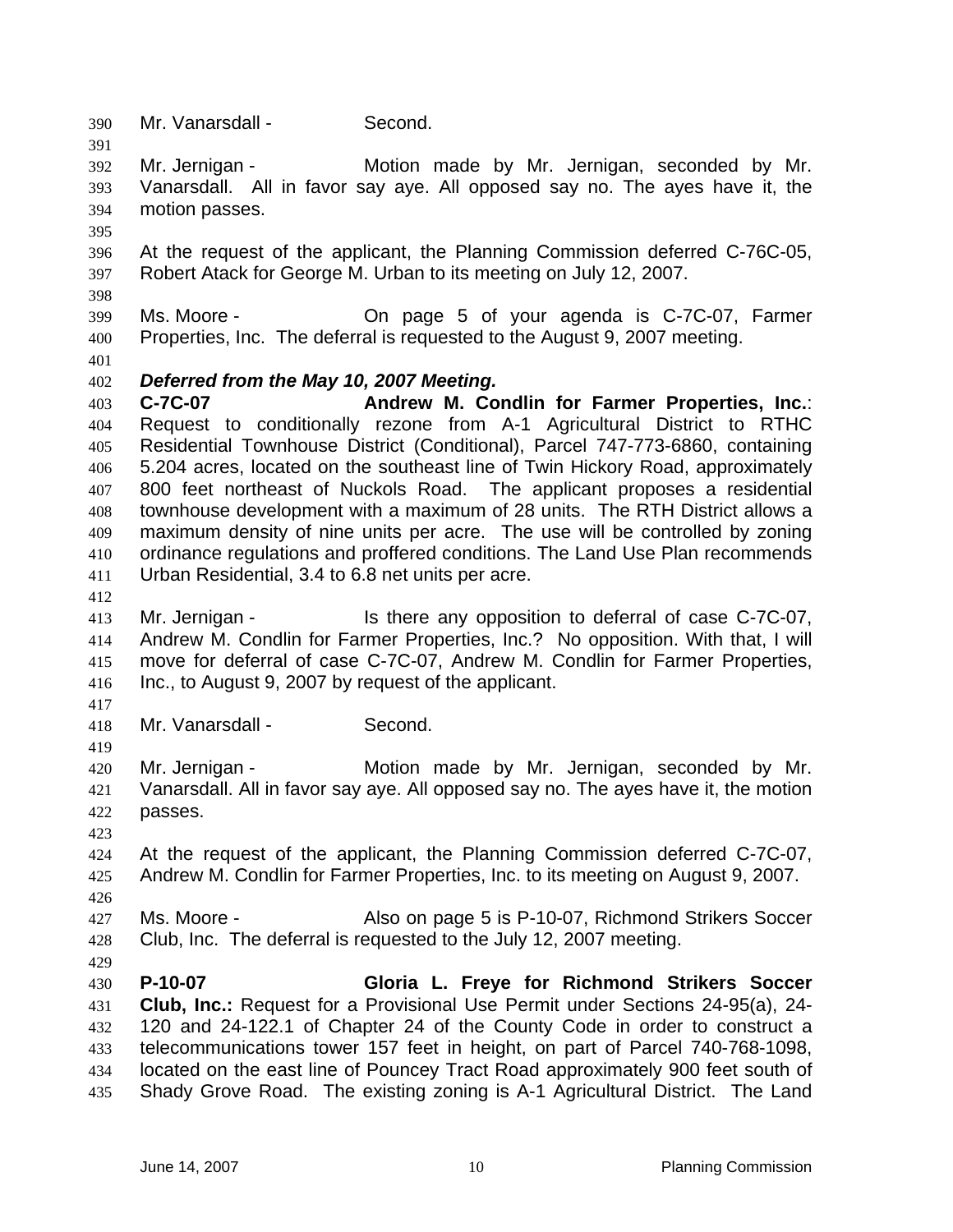Use Plan recommends Open Space/Recreation and Environmental Protection Area. Mr. Jernigan - Is there any opposition to Provisional Use Permit P-10-07, Gloria L. Freye for Richmond Strikers Soccer Club, Inc.? There is no opposition. With that, I will move for deferral of P-10-07, Gloria L. Freye for Richmond Strikers Soccer Club, Inc. to July 12, 2007 by request of the applicant. Mrs. Jones - Second. Mr. Jernigan - Motion by Mr. Jernigan, seconded by Mrs. Jones. All in favor say aye. All opposed say no. The ayes have it, the motion passes. At the request of the applicant, the Planning Commission deferred P-10-07, Gloria L. Freye for Richmond Strikers Soccer Club, Inc. to its meeting on July 12, 2007. Ms. Moore - Next is C-32-07, R & R Property Development, L.C. Deferral is requested to the July 12, 2007 meeting. **C-32-07 R + R Property Development, L.C.:** Request to rezone from R-5C General Residence District (Conditional) to B-1 Business District, part of Parcel 738-761-6025, containing approximately 0.15 acre, located on the east line of Spring Oak Drive approximately 240 feet south of West Broad Street (U. S. Route 250). The applicant proposes a 30-foot easement for an access driveway to adjacent retail uses. The use will be controlled by zoning ordinance regulations. The Land Use Plan recommends Multi-Family Residential, 6.8 to 19.8 units net density per acre. The site is in the West Broad Street Overlay District. Mr. Jernigan - Is there any opposition to deferral of case C-32-07, R + R Property Development, L.C.? 469 Mr. Vanarsdall - Did you say to the  $12<sup>th</sup>$  of July? Ms. Moore - Yes. Mr. Silber - Yes. Mr. Jernigan - With that, I will move for deferral of case C-32-07, R + R Property Development, L.C. to July 12, 2007, by request of the applicant. Mrs. Jones - Second.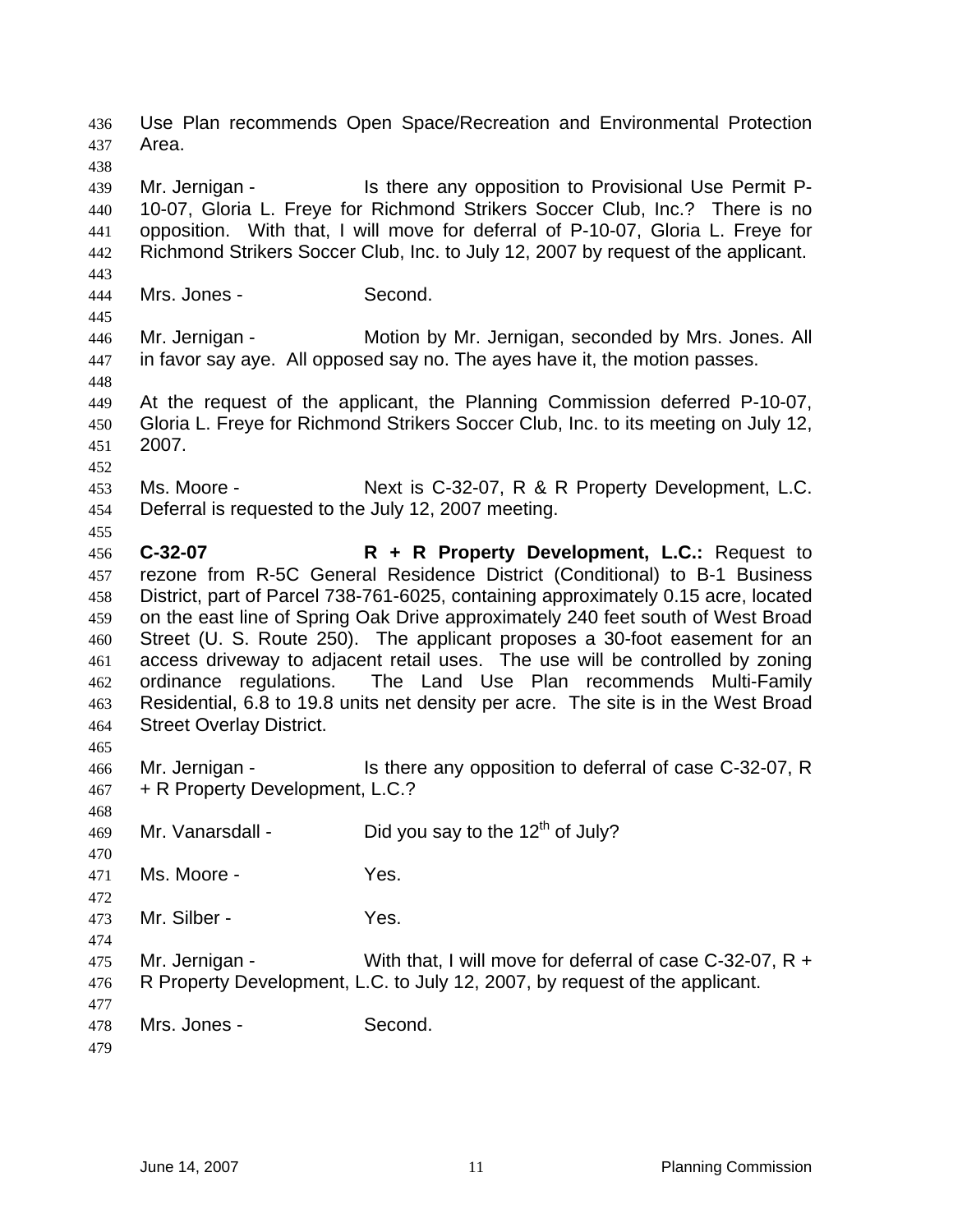Mr. Jernigan - Motion made by Mr. Jernigan, seconded by Mrs. Jones. All in favor say aye. All opposed say no. The ayes have it, the motion passes. 484 At the request of the applicant, the Planning Commission deferred C-32-07, R + R Property Development, L.C., to its meeting on July 12, 2007. Ms. Moore - The final request that we've received is in the Tuckahoe District on page 6 of your agenda. It is C-21C-07, The Rebkee Company. The deferral is requested to the July 12, 2007 meeting. *Deferred from the May 10, 2007 Meeting***. C-21C-07 The Rebkee Company:** Request to conditionally rezone from B-2C and B-3C Business Districts (Conditional) to B-2C Business District (Conditional), Parcels 738-742-5943, 738-742-6844 and 738-742-9542, containing approximately 2.59 acres, located on the north line of Patterson Avenue (State Route 6) between Careybrook and Lauderdale Drives. The applicant proposes a CVS Pharmacy and other retail uses. The use will be controlled by zoning ordinance regulations and proffered conditions. The Land Use Plan recommends Commercial Concentration and Environmental Protection Area. Mr. Jernigan - Is there any opposition to the deferral of case C-21C-07, The Rebkee Company? No opposition. Mrs. Jones - I move for deferral of C-21C-07, The Rebkee Company, to the July 12, 2007 meeting by request of the applicant. Mr. Vanarsdall - Second. Mr. Jernigan - Motion made by Mrs. Jones, seconded by Mr. Vanarsdall. All in favor say aye. All opposed say no. The ayes have it, the motion passes. At the request of the applicant, the Planning Commission deferred C-21C-07, The Rebkee Company, to its meeting on July 12, 2007. Mr. Jernigan - Thank you, Ms. Moore. 519 Mr. Silber - Any deferrals by Planning Commission members? Next on the agenda would be requests for expedited items. These are items on the agenda that are somewhat basic in nature. There are no outstanding issues from staff's perspective and the Planning Commission member from that district has been satisfied as far as issues associated with that rezoning request, so it 's placed on an expedited agenda that does not require a full public hearing of that item. If there is opposition to an item on the expedited agenda, it will be pulled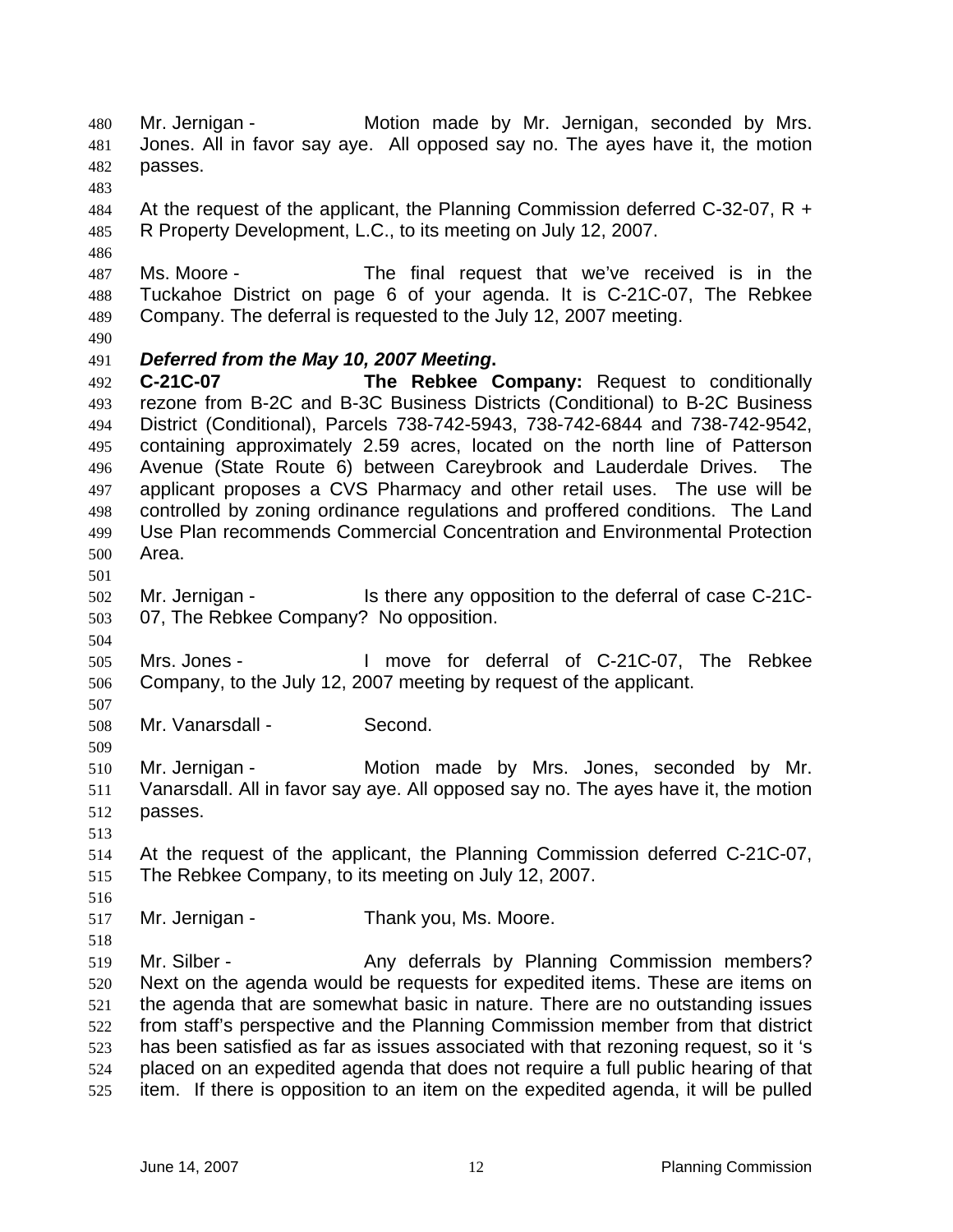off the expedited agenda and heard in the full agenda. I believe we have five items on the expedited agenda.

Ms. Moore - Yes, Mr. Secretary. The first is in the Brookland District on page 2 of your agenda. It is case P-7-07, Brian Zachariasen. We've received no opposition to this request.

**P-7-07 Brian Zachariasen**: Request for a Provisional Use Permit under Sections 24-58.2(a), 24-120 and 24-122.1 of Chapter 24 of the County Code in order to extend hours of operation beginning at 5:00 a.m. for Gold's Gym in the Shops at Willow Lawn, on part of Parcel 773-736-6272, located on the south line of West Broad Street (U.S. Route 250) approximately 460 feet east of Willow Lawn Drive. The existing zoning is B-2 Business District. The Land Use Plan recommends Commercial Concentration and Office. The site is in the Enterprise Zone.

Mr. Jernigan - Is there any opposition to Provisional Use Permit P-7- 07, Brian Zachariasen? There is no opposition.

545 Mr. Vanarsdall - Brian, are you here? Yeah, good to see you. I move that P-7-07, Brian Zachariasen be recommended to the Board of Supervisors for approval on the expedited agenda.

Mr. Archer - Second.

Mr. Jernigan - Motion by Mr. Vanarsdall, seconded by Mr. Archer. All in favor say aye. All opposed say no. The ayes have it, the motion passes.

**REASON:** Acting on a motion by Mr. Vanarsdall, seconded by Mr. Archer, the Planning Commission voted 4-0 (one absent, one abstention) to recommend the Board of Supervisors **grant** the request because it is reasonable in light of the surrounding uses and zoning, and would not be expected to adversely affect public safety, health or general welfare.

Ms. Moore - The next is on page 3 of your agenda in the Varina District. It is C-24-07, Rocky A. Ball. We've received no opposition on this request.

**C-24-07 Rocky A. Ball:** Request to rezone from R-2A One Family Residence District and C-1 Conservation District to R-2A One Family Residence District, Parcel 855-698-9009, containing 5.044 acres, located on the west line of Elko Road approximately 652 feet south of Portugee Road. The applicant proposes the rezoning to accommodate an existing dwelling. The R-2A District allows a minimum lot size of 13,500 square feet and a maximum gross density of 3.23 units per acre. The use will be controlled by zoning ordinance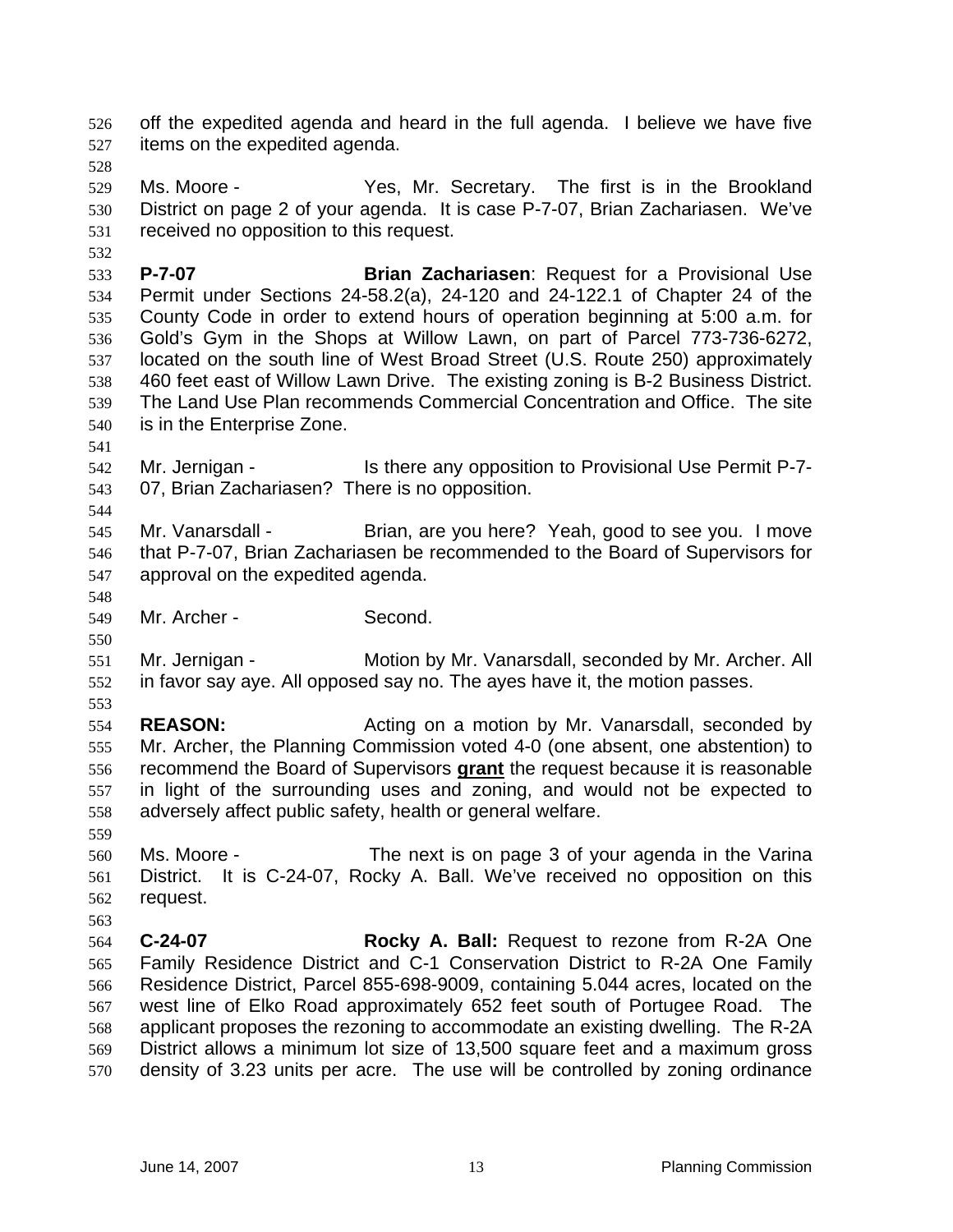regulations. The Land Use Plan recommends Rural Residential, 1.0 unit net density per acre, and Environmental Protection Area. Mr. Jernigan - Is there any opposition to case C-24-07, Rocky A. Ball? No opposition. With that, I will move for approval of case C-24-07, Rocky A. Ball, on the expedited agenda. Mr. Vanarsdall - Second. Mr. Jernigan - Motion by Mr. Jernigan, seconded by Mr. Vanarsdall. All in favor say aye. All opposed say no. The ayes have it, the motion passes. **REASON:** Acting on a motion by Mr. Jernigan, seconded by Mr. Vanarsdall, the Planning Commission voted 4-0 (one absent, one abstention) to recommend the Board of Supervisors **grant** the request because it is reasonable, it conforms to the recommendations of the land use plan, and the use is not anticipated to adversely affect adjacent property. Ms. Moore - On page 5 of your agenda in the Three Chopt District is case P-16-06, Basilios Tsimbos. *Deferred from the March 15, 2007 Meeting.*  **P-16-06 Glenn Moore for Basilios E. Tsimbos:** Request for a Provisional Use Permit under Sections 24-58.2(d), 24-120 and 24-122.1 of Chapter 24 of the County Code in order to construct an outside dining area for a proposed restaurant on Parcel 761-754-1383, located on the east line of Skipwith Road approximately 350 feet south of West Broad Street (U. S. Route 250). The existing zoning is B-2C Business District (Conditional). The Land Use Plan recommends Commercial Arterial and Office. Mr. Jernigan - Is there any opposition to P-16-06, Glenn Moore for Basilios E. Tsimbos? There is no opposition. With that, I will move for approval of P-16-06, Glenn Moore for Basilios E. Tsimbos on the expedited agenda. Mr. Vanarsdall - Second. Ms. Moore - Mr. Chairman, we do want to note for the record that is with the revised conditions that you received today. Mr. Jernigan - Okay. Thank you, Ms. Moore. Mr. Vanarsdall - Second. Mr. Jernigan - Motion by Mr. Jernigan, seconded by Mr. Vanarsdall. All in favor say aye. All opposed say no. The ayes have it, the motion passes.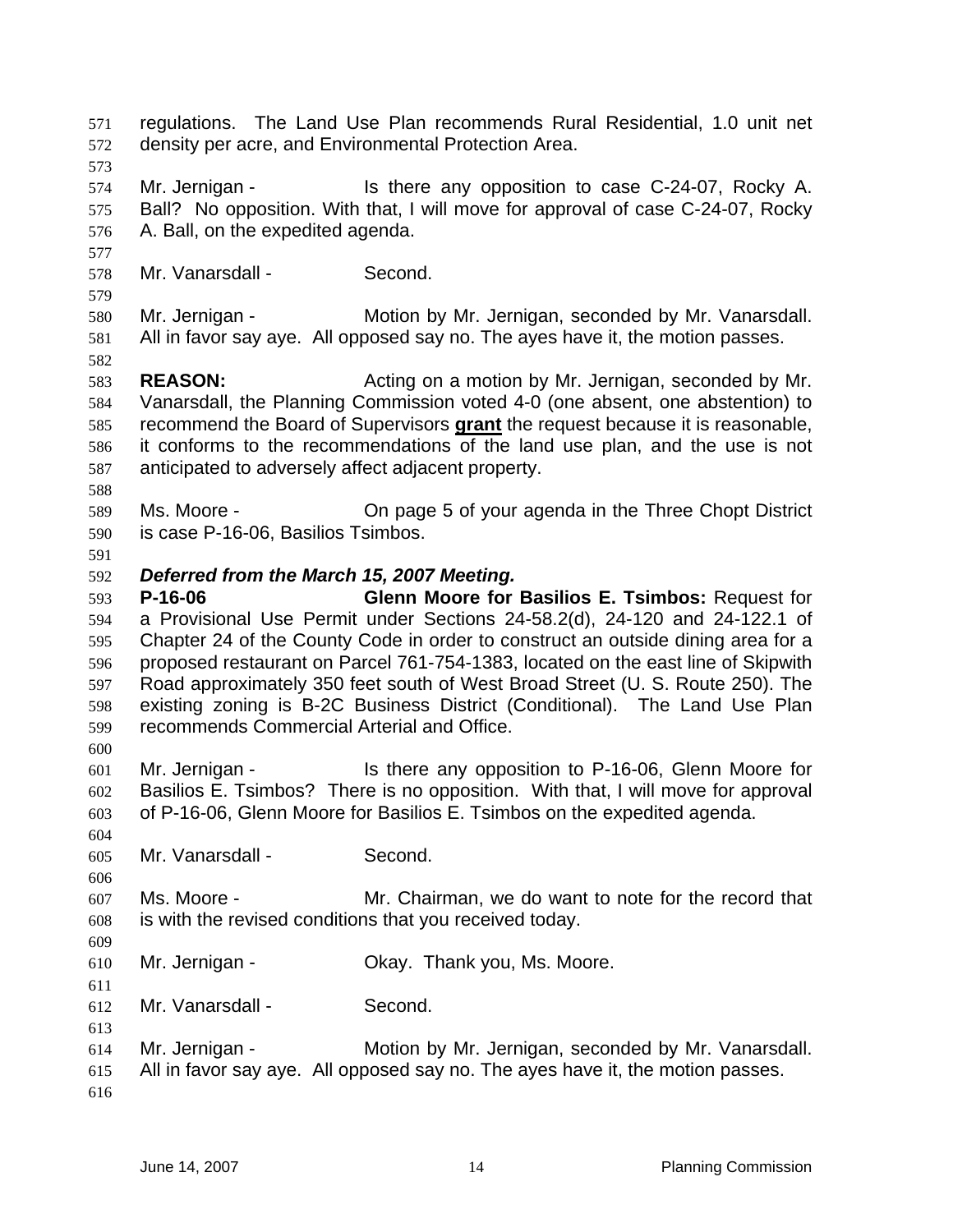**REASON:** Acting on a motion by Mr. Jernigan, seconded by Mr. Vanarsdall, the Planning Commission voted 4-0 (one absent, one abstention) to recommend the Board of Supervisors **grant** the request because it is reasonable and it would not be expected to adversely affect public safety, health or general welfare. Ms. Moore - Also on page 5 is C-31C-07, HCA Health Services of Virginia, Incorporated. **C-31C-07 Ralph Axselle, Jr. for HCA Health Services Of Virginia, Inc.:** Request to conditionally rezone from R-6 General Residence District to O-3C Office District (Conditional), part of Parcel 761-745-3004, containing 4.41 acres, located on the Henrico Doctors Hospital Campus approximately 575 feet south of Forest Avenue and 800 feet west of Skipwith Road. The applicant proposes hospital and offices uses. The uses will be controlled by zoning ordinance regulations and proffered conditions. The Land Use Plan recommends Semi-Public. Mr. Jernigan - Is there any opposition to case C-31C-07, Ralph Axselle, Jr. for HCA Health Services of Virginia, Inc.? There is no opposition. With that, I will move for approval of case C-31C-07, Ralph Axselle, Jr. for HCA Health Services of Virginia, Inc. on the expedited agenda. Mr. Vanarsdall - Second. Mr. Jernigan - Motion by Mr. Jernigan, seconded by Mr. Vanarsdall. All in favor say aye. All opposed say no. The ayes have it, the motion passes. **REASON:** Acting on a motion by Mr. Jernigan, seconded by Mr. Vanarsdall, the Planning Commission voted 4-0 (one absent, one abstention) to recommend the Board of Supervisors **grant** the request because it is reasonable, it would not be expected to adversely affect the pattern or zoning or land use in the area, and the proffered conditions will assure a level of development otherwise not possible. Ms. Moore - Next is on page 6 of your agenda in the Tuckahoe District. It is C-33C-07, Ann Michelle White. Staff has received no opposition to this request. **C-33C-07 Ann Michelle White:** Request to amend proffered conditions accepted with Rezoning Case C-68C-90, on Parcel 755-737-4001, located at the western terminus of Kingsthorpe Terrace in the Westham Manor subdivision. The applicant proposes to delete Proffer 9 related to building setback. All other proffers approved with the original rezoning case would remain in effect. The existing zoning is R-3C One-Family Residence District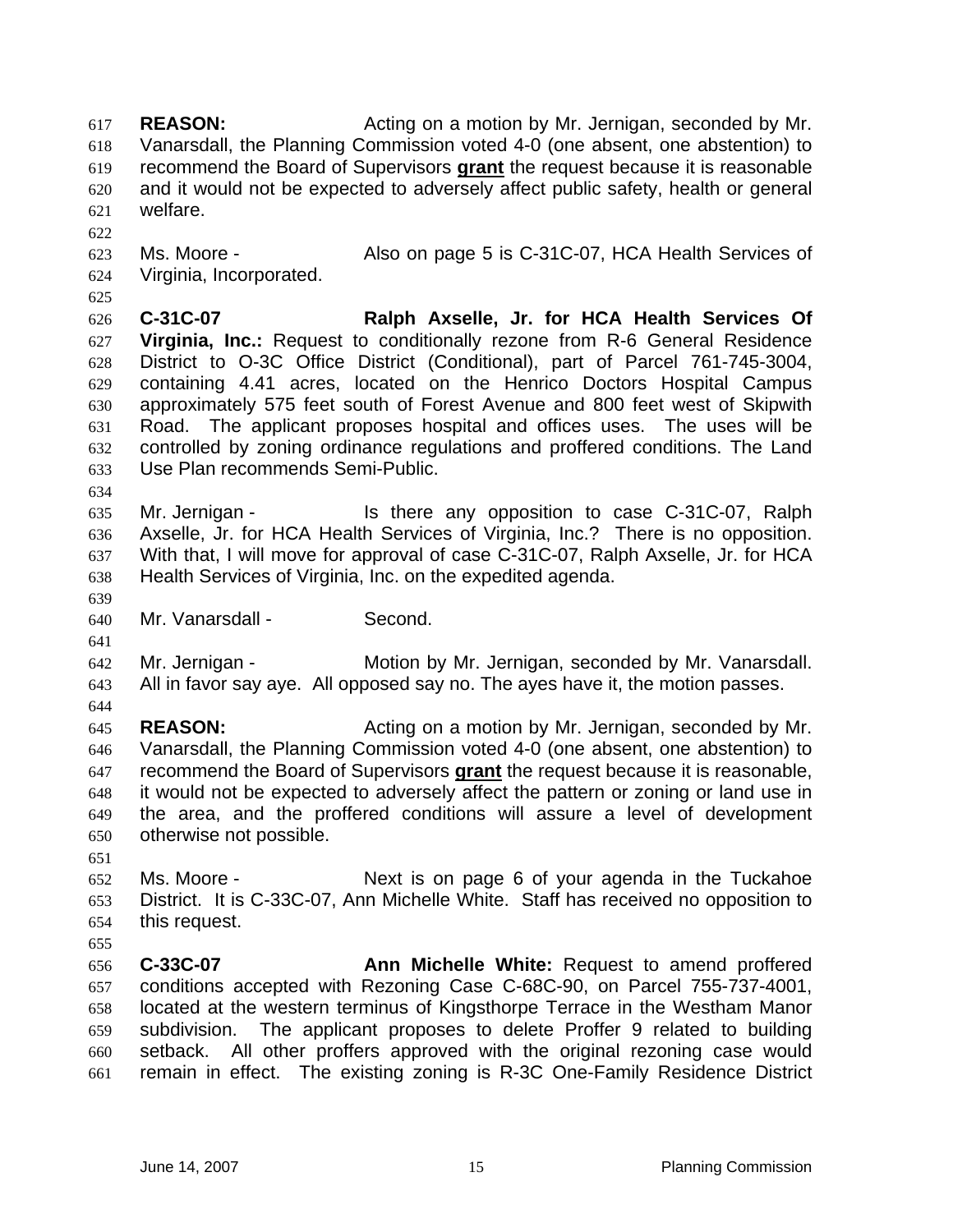(Conditional). The Land Use Plan recommends Suburban Residential 2, 2.4 to 3.4 units net density per acre. Mr. Jernigan - Is there any opposition case C-33C-07, Ann Michelle White? No opposition. Mrs. Jones - I move that case C-33C-07, Ann Michelle White be recommended to the Board of Supervisors for approval on the expedited agenda. Mr. Vanarsdall - Second. Mr. Jernigan - Motion by Mrs. Jones, seconded by Mr. Vanarsdall. All in favor say aye. All opposed say no. The ayes have it, the motion passes. **REASON:** Acting on a motion by Mrs. Jones, seconded by Mr. Vanarsdall, the Planning Commission voted 4-0 (one absent, one abstention) to recommend the Board of Supervisors **grant** the request because the proffer amendment does not greatly reduce the original intended purpose of the proffers and is not anticipated to adversely affect adjacent property. Ms. Moore - That concludes my report. Thank you. Mr. Jernigan - Thank you, Ms. Moore. Mr. Silber - With the conclusion of the deferrals and expedited items, there's not that much left on the agenda. If I can refer to you page 2 of your agenda for the first case this evening. This is in the Varina District. This was deferred from the June 15, 2006 meeting. *Deferred from the June 15, 2006 Meeting.*  **P-6-06 Ann Leonard Harris:** Request for a Provisional Use Permit under Sections 24-12.1(b) and 24-122.1 of Chapter 24 of the County Code in order to operate a bed and breakfast inn on Parcel 802-699-4985, located at the terminus of Equestrian Way in The Paddocks subdivision. The existing zoning is R-3 One-Family Residence District. The Land Use Plan recommends Suburban Residential 1, 1.0 to 2.4 units net density per acre. Mr. Jernigan - Is there any opposition to case P-6-06, Ann Leonard Harris? There is opposition. Okay. Ms. Deemer, how are you tonight? Ms. Deemer - I'm fine, thank you. Good evening. As Mr. Silber said, this request is to permit the operation of a bed and breakfast on the property known as the Shaw House. The subject site is zoned R-3 and is located approximately 500 feet east of Osborne Turnpike. The property is surrounded on all sides by The Paddocks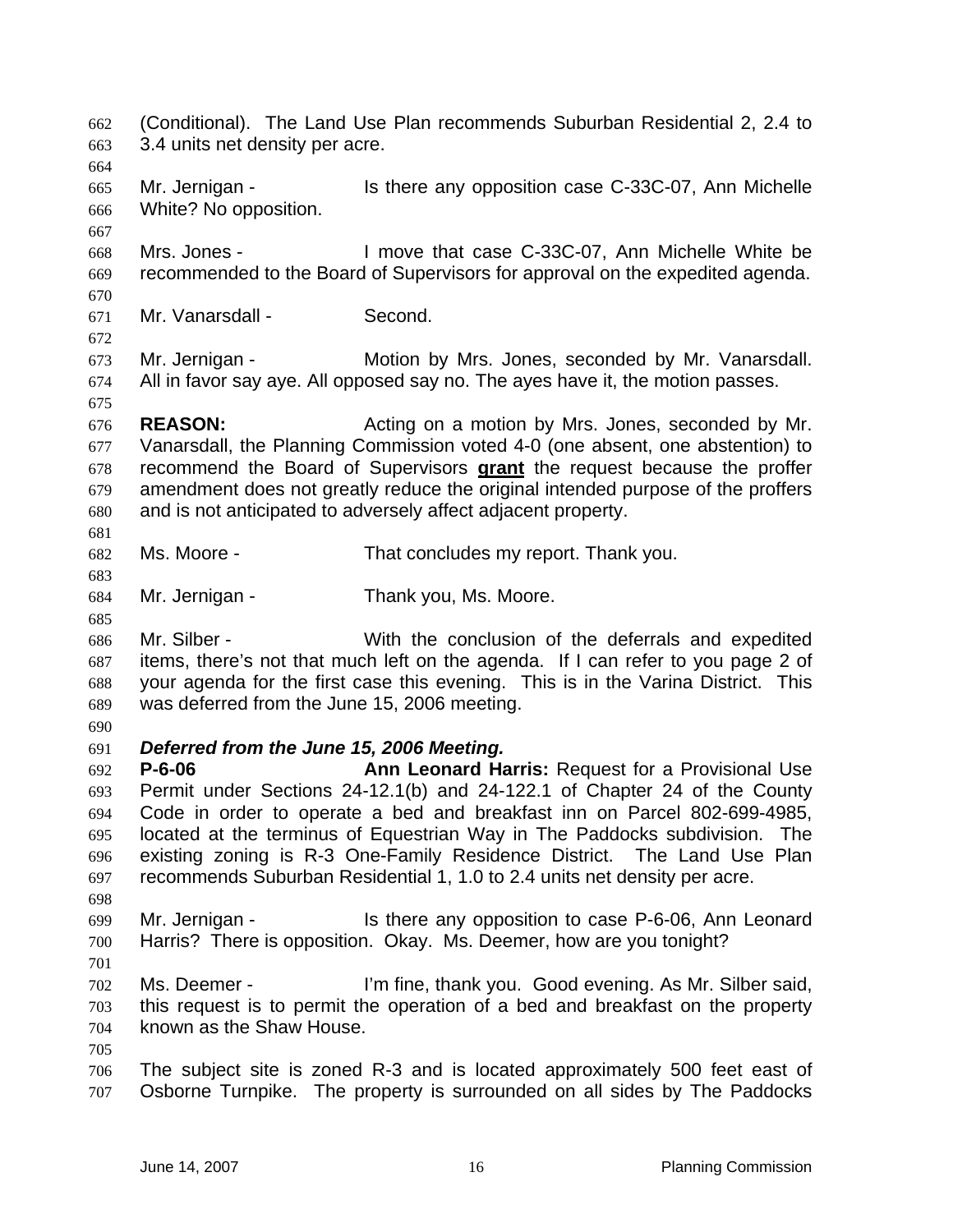subdivision, which is a large lot subdivision; that is, at least one acre per dwelling site. The Shaw house is a federal-style, two-story dwelling listed in the Virginia Department of Historic Resources survey and is also included in the County's inventory of Early Architecture and Historic Places.

The 2010 Land Use Plan recommends Suburban Residential 1 for the site and immediate surrounding area. With the recommended conditions, a bed and breakfast within this single-family dwelling would be compatible with this designation and with adjacent single-family uses.

The applicant has submitted exhibits detailing the schematics of the house and caretaker's cottage. As proposed, the bed and breakfast would include three guest suites. The main house would offer two suites (a two-bedroom and a one-bedroom, each with a private bathroom), and the caretaker's cottage would offer a one-bedroom suite with a kitchen and a private bathroom.

Staff has provided 15 conditions to regulate activities at this location. They include: limiting the use of the property to a one-family dwelling and a bed and breakfast; prohibiting the use of the property for weddings, meetings and other receptions; limiting outdoor activities to between 8 a.m. and 10 p.m.; no more that two meals a day shall be served to guests; and only one sign no larger than 12 square feet in size and no more than 6 feet in height.

The applicant has held two open houses to discuss her proposal with neighbors. I believe there may be several people in opposition to this request. Staff has also received correspondence from approximately 11 members of the community in support of this request.

Properly regulated, staff believes this is an acceptable use and the proposed conditions would mitigate potential conflicts with the adjacent neighborhood. Staff recommends approval of this request subject to the conditions specified in the staff report. That concludes my presentation. I'd be happy to answer any questions you may have.

Mr. Jernigan - Are there any questions for Ms. Deemer from the Commission? Thank you, ma'am. Yeah, you'll have a chance. You've got questions for her?

746 [Person off mike] - Yes sir.

Mr. Jernigan - Okay. Well, when you get up, you'll be able to ask her questions. We'll hear from them first and then the opposition gets to speak. All right. Ms. Harris, would you like to speak?

Mr. Silber - It may be appropriate at this time to also explain the Planning Commission's rules and regulations relative to the allotment of time.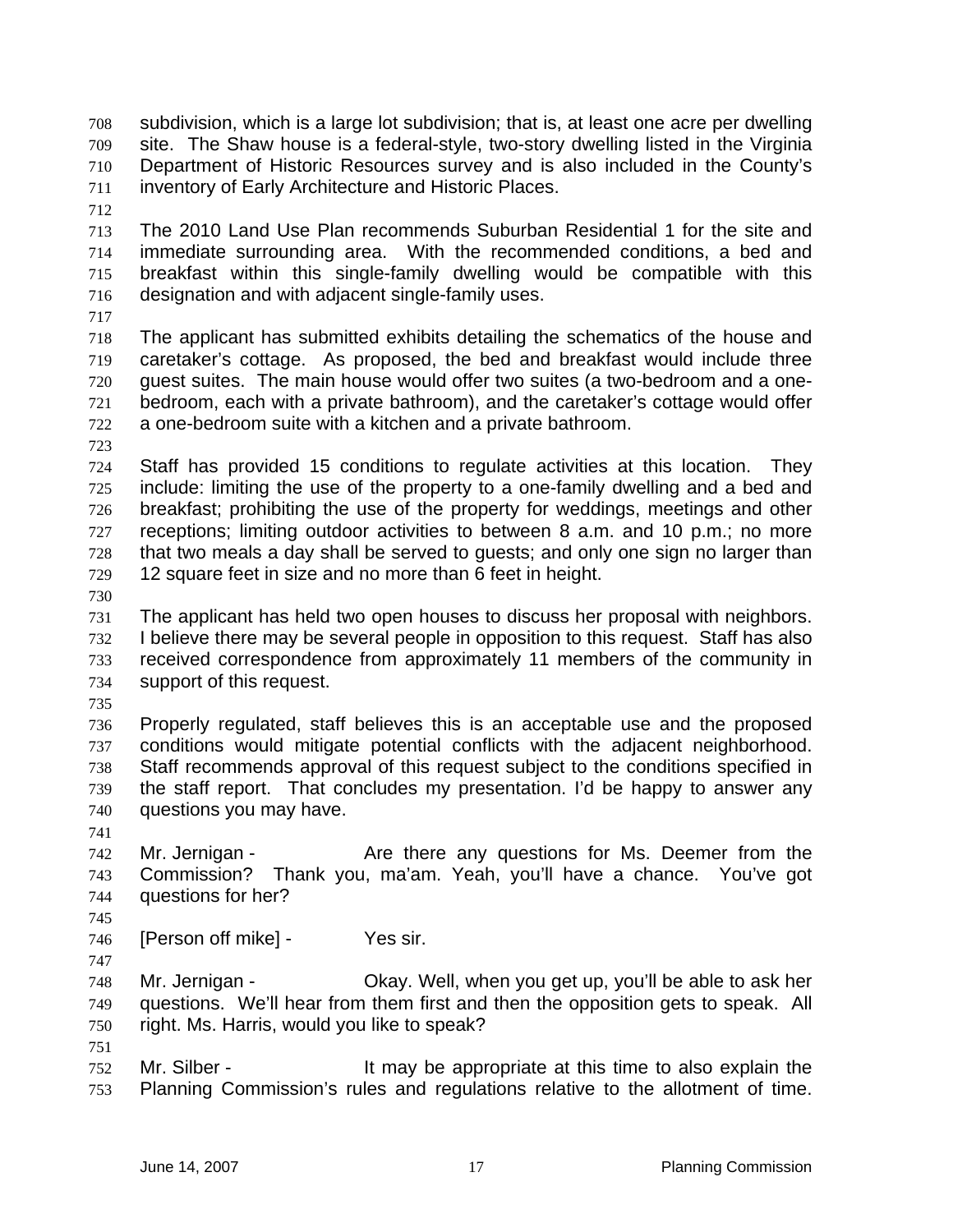The Planning Commission has ruled that in a case, the applicant is given 10 minutes to present their case. Some of that 10-minute period time can be saved for rebuttal. Those in opposition are also given 10 minutes to oppose the request, collectively. Any time the Planning Commission is asking questions of either party, that's not taken away from your 10 minutes. At the conclusion of the presentation by the applicant, the opposition will be given a chance to speak. The Planning Commission can extend this period of time if they feel that additional time should be given to both sides.

Ms Harris - Hi. Thank you, Mr. Jernigan.

765 Mr. Jernigan - Ann, state your name for the record.

Ms Harris - I'm Ann Leonard Harris, owner of 6799 Osborne Turnpike. I purchased the home in July 2005 from the estate of Warren Shaw and Mrs. Edith McGrath Shaw. Having known them for a period of more than 25 years, they had lived in the house for a period of about 55 years. I was a long-time friend and frequent visitor of the property.

The house, as you know, is located at 6799 Osborne Turnpike. It's a two-story federal-style brick farmhouse, circa 1853, with two clapboard additions to the original structure. As people approach the property, they're greeted warmly by the covered veranda porch and four white columns. The property is well known in the area of Varina as the Shaw House. It's listed, as was noted earlier, in the Virginia Department of Historic Resources due to its age and federal-style architecture. It's also been included in the Henrico Inventory of Early Architecture.

The house was believed, by Mr. Shaw, to have originally been built as a foreman's home on a larger farm site and the property, he also believed, was identified on Smith's 1852 map of Henrico County, which is displayed in the home.

The property is sheltered under the shade of a wonderful towering red oak tree, which by its girth, appears that it probably predates the home in age. The main residence formally sat in the midst of a 35-acre tract with direct access to Osborne Turnpike. However, Mr. Shaw subdivided the property and now the property comprises about 6.67 acres and is surrounded by the subdivision The Paddocks, Section A. Now it shares a common access to Osborne Turnpike via Equestrian Way, a county-maintained public access road.

The federal-style brick farmhouse offers a warm, old world ambiance. The frame additions feature heart pine, plank flooring, and old brick from the Rutledge family farmhouse on Wiler Road that was built in 1835. The residence, its appurtenances, and surrounding ground create a perfect setting in which to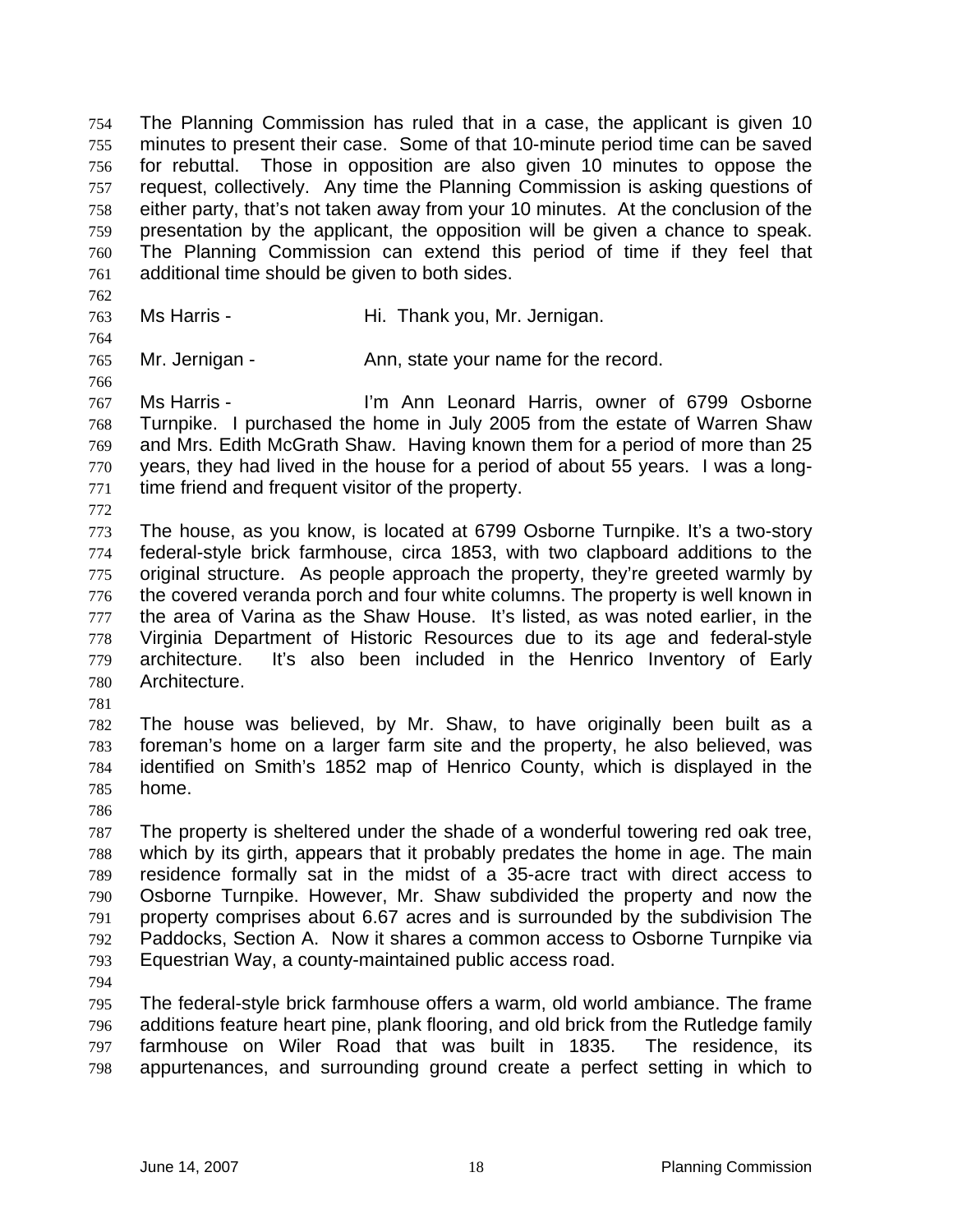operate a traditional bed and breakfast for tourists visiting Henrico and Richmond.

As you can see on the floor plan, the original structure was originally a three-bedroom farmhouse, and at some point, was opened so that it becomes one grand entry hall and parlor. The dining room that's presently in existence was an early kitchen. When Mr. Shaw added the 1977 addition, which is the new kitchen and great room, he attached it to the original carriage house structure.

Features of the first floor include a heart pine fireplace as you come into the entry foyer, and a wonderful warm parlor for sitting. The dining room has been reconverted and is an excellent size to serve up to six guests for morning breakfast. The backgammon room, again, displays the brick on the fireplace from the Rutledge farmhouse, heart pine plank flooring on the floors, and has a staircase that leads up to the rear bedroom where one of the guests would frequent. So, the upstairs bedroom has its own separate stairway and bath.

Also on the second floor, the original structure in the front had three bedrooms; however, the larger bedroom has been converted to be a bath and dressing room, and the back bedroom has been converted to be a walk-in closet. What the plans are is to install a wall in the middle center bedroom that would give the innkeeper a private office space and would share the middle bedroom and the front bedroom so that they could use the common Jack and Jill bath in the front of the home. It would accommodate a family traveling with children, or two people traveling together that wanted to sleep separately.

This is just a shot of the master bedroom that features a cannonball brass bed and early Victorian furniture and a separate fireplace for people who might prefer a fireplace in their bedroom.

The caretaker's cottage is a separate 900-square-foot building that was built by the Shaw's in 2004 for their son to live in who would give care to them as they were declining in health in their aging years of retirement. In addition to the cottage and main residence, the Shaw House also has a four-stall stable, two fenced paddock areas, an in-ground pool, and pool house. I would like to use the cottage as an additional suite in the bed and breakfast. Because it is built on a slab, it would also give me handicapped access for people who could not climb the steps in the main house.

Henrico has only two other bed and breakfasts, as we noted earlier—the Virginia Cliff Inn on Mountain Road, and Manikin Inn off Oakleys Lane—and they both are, under their PUP permit, able to hold corporate functions. It is not my intention to use my home for corporate functions and weddings, but merely as a quaint bed and breakfast with two to three bedrooms. Other nearby B and B's include Edgewood Plantation in Charles City, and Jasmine Plantation in New Kent.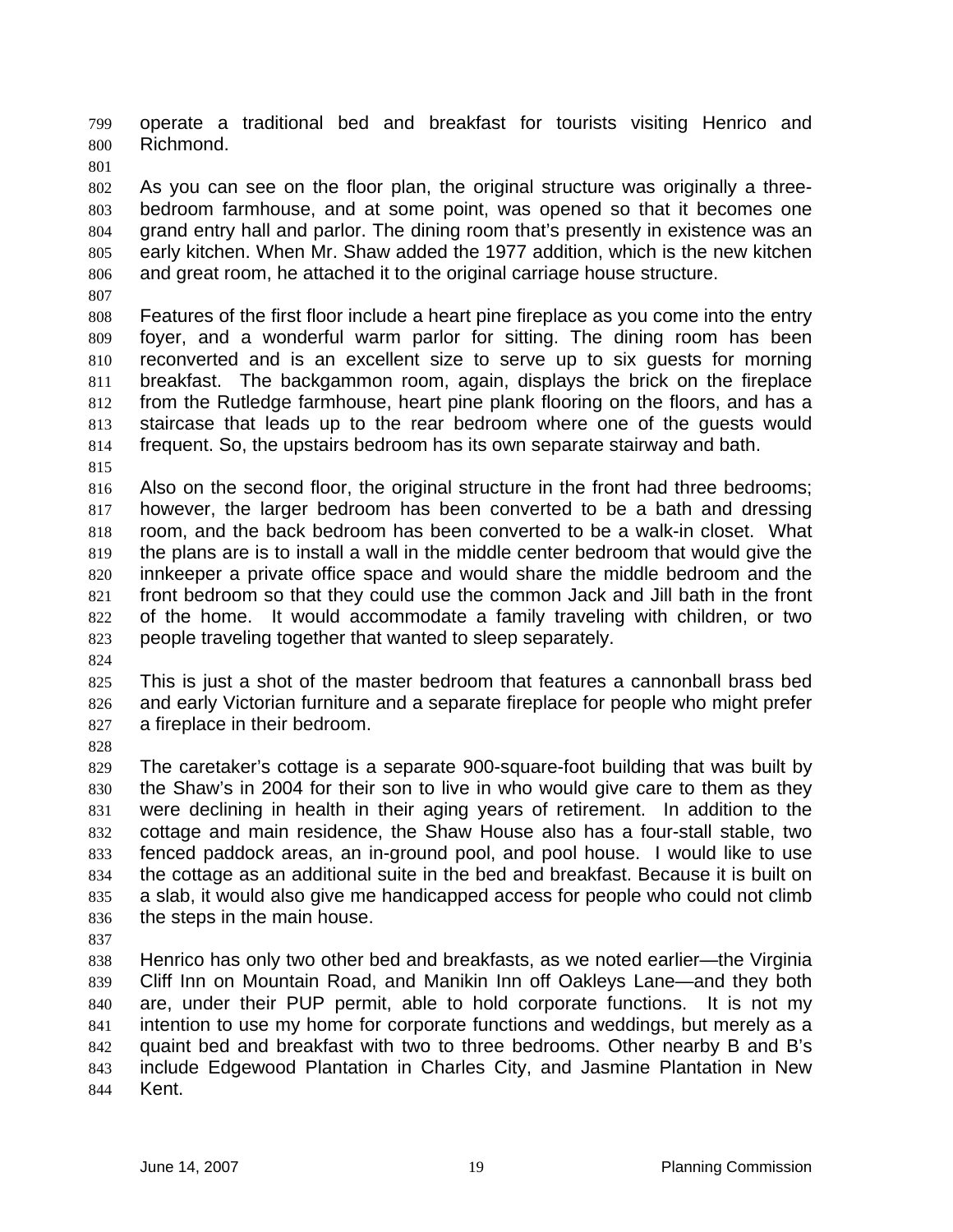Residents with guests and tourists who stay in the Varina District are presently limited to the use of current commercial chains that are located seven miles away on the Williamsburg Road/Airport corridor, or in the downtown financial districts. Approval for a B and B in Varina will offer our residents, travelers, and developers of Wilton, Tree Hill and Rocketts Landing another option for overnight stays for their buyers.

It's also significant that because of the Jamestown 2000 celebration, Henrico is planning a key roll in that process and will have many tourists and travelers traveling down historic Route 5 on the Jamestown Discovery Trail, and using our bicycle route that the governor has designated along Route 5.

The proposal for the bed and breakfast is in keeping with the traditional B and B model with only one to two rooms rented on average of 10 to 15 nights a month, and over the weekends in its initial stages. I have no intention, as I said earlier, of holding corporate functions or weddings there.

Again, I would like to use the caretaker's cottage as a part of the main house. I'm a member of the Bed and Breakfast Association of Virginia. As an inspiring innkeeper, I'm already getting inquiries about using the home as a bed and breakfast from people coming to Richmond for other conventions and for the RIR events. As soon as I have approval from this application, I will seek a business license, and I have been in conversations with Mike Caldwell at the Virginia Department of Health related to the public health criteria that I'll need to meet in the kitchen area.

Historically, B and B's in the United States, 75% of them are operated in an old home such as the Shaw House. Tourists who travel to B and B's, typically prefer them over a commercial hotel in that the room is more of a sterile environment. They're typically middle-aged, well-educated, with moderately high incomes, and they're business professionals. Two-thirds of the travelers are couples and 82% of them are married. They're mostly empty nesters or newlyweds. As you can 878 see by the statistics, their ages range from 30 to 60, for the most part. Thirty-one percent of them have college degrees; another third have advanced graduate degrees. Forty-five percent of them have incomes greater than \$50,000 a year. 

The innkeeper plans to install motion-sensitive floodlighting in the driveway areas to alert the owner of arrivals. All guest entrances will be lighted according to security and safety guidelines recommended by the Henrico Police Department. Guests with weekend tourism packages will not be given keys to the residence, but will be instructed on the time the doors are locked and how to gain access after hours. Guest reservations will come primarily through personal and professional organizations, and the Bed and Breakfast Club of Virginia. I plan to advertise through that website, to network with the developers of Wilton, Tree Hill Farm and Rocketts Landing to have prospective buyers stay at the B and B, and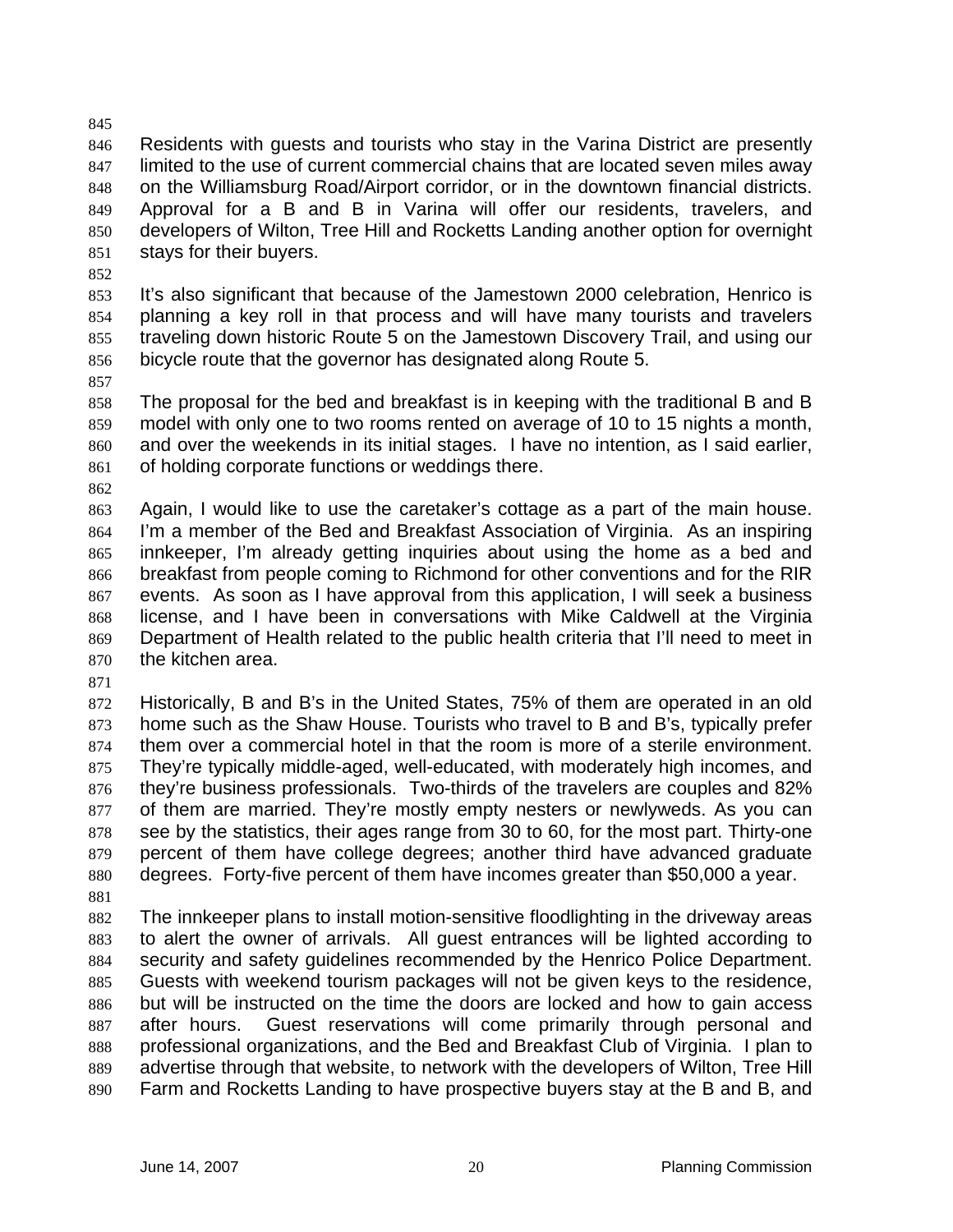to promote tourism offering weekend packages that include Meadow Farm, Wilton, the Poe Shrine, St. John's Church, a selection of Richmond museums, and other nearby tourist attractions. I plan to use my personal affiliations with organizations such as the Lions Club International, the General Federation of Women's Clubs, the Clinical Laboratory Management Association, Siamese Fraternity, MCV Foundation, RIR, and the Virginia Steeple Chase, to name a few.

Again, just to reiterate, the sales projections over the next five years are modest, anticipating one to two rooms per night on weekends. In years after, once I get to 2013 and then retired, I anticipate having an increase in weekday traffic. The maximum number of guests anticipated per night are two to four. The owner estimates that the number of vehicles entering the property to be one to two cars a day for a total of 10 to 15 nights. Bed and breakfast guests typically only make two trips a day—one out in the morning for site seeing, and one out in the evening for dinner.

As a minority single business woman over the age of 55, the owner hopes to demonstrate to the County that over the next five to seven years, while renovations are underway, that the income generated from the B and B guests will support the renovations needed to preserve the historic property and will allow the operation to become profitable during that same period. Then by 2013, when the owner reaches age 66 and retires, she'll have a full-time job as an innkeeper.

- 
- Thank you.
- 

918 Mr. Jernigan - Are there any questions for Ms. Harris from the Commission?

Mr. Vanarsdall - Ms. Harris, to your knowledge, is there any regulation as to how long an uninterrupted duration of a stay can be in a bed and breakfast, or is there no limit at all?

925 Ms. Harris - It's my understanding that bed and breakfast guests do typically come to an area like they would a hotel and that they might stay for two to three days, over a weekend, or maybe for a period of a week. But that's the typical duration of the stay.

930 Mr. Vanarsdall - But there's no mandate that says that you-

Ms. Harris - Not that I'm aware of.

Mr. Vanarsdall - Okay. Mr. Archer, I think that came up when we had the one out in Glen Allen. I think that's probably what made me remember. Clifton Inn. Seems to me like there was some condition. I'm not sure about that.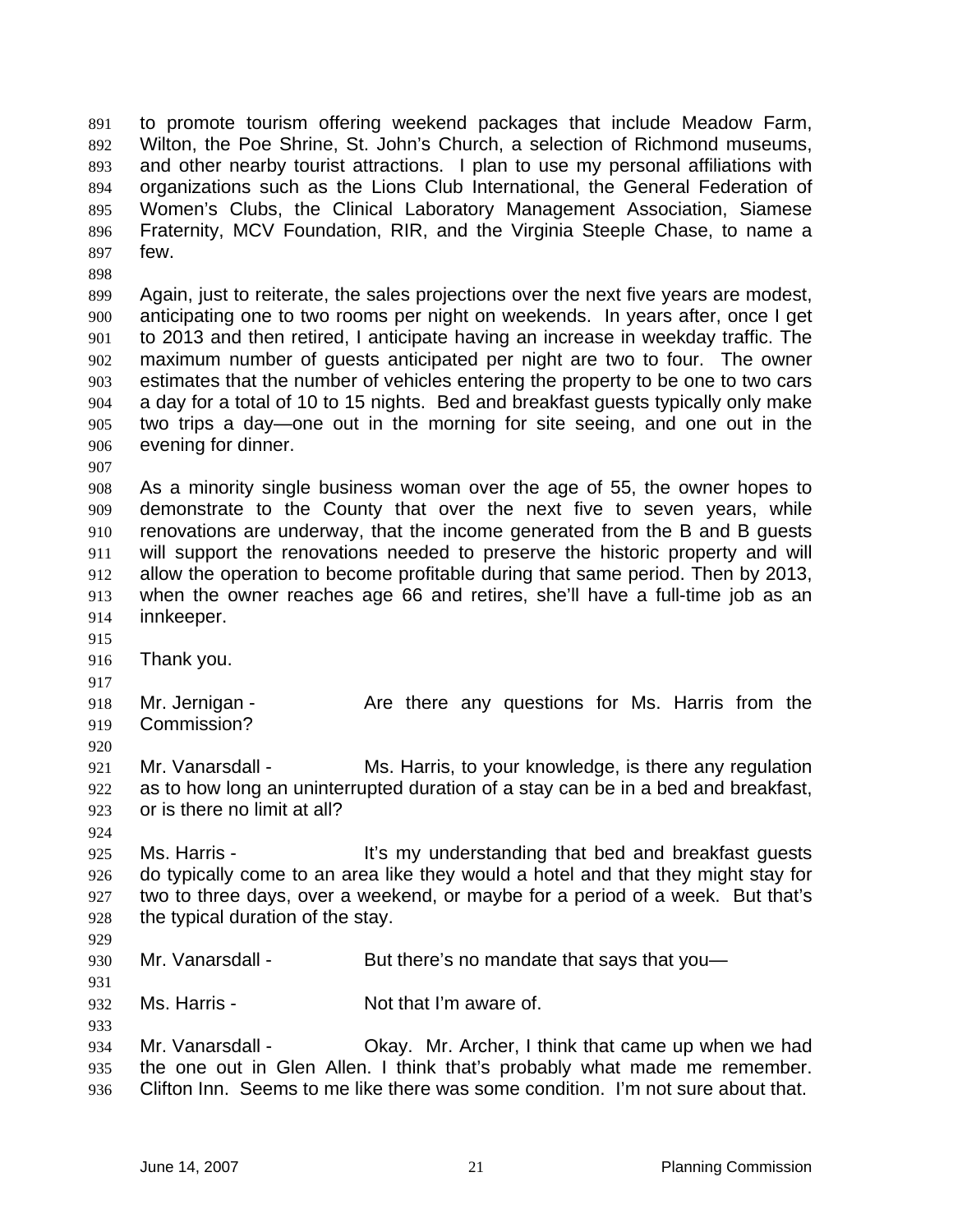| 937        |                                                 |                                                                                   |
|------------|-------------------------------------------------|-----------------------------------------------------------------------------------|
| 938        | Mrs. Jones -                                    | Do you currently have boarders?                                                   |
| 939        |                                                 |                                                                                   |
| 940        | Ms. Harris -                                    | I do have a boarder. He pays me month-to-month.                                   |
| 941        |                                                 |                                                                                   |
| 942        | Mrs. Jones -                                    | Okay. Do you have experience as an innkeeper? I'm                                 |
| 943        | just curious.                                   |                                                                                   |
| 944        |                                                 |                                                                                   |
| 945        | Ms. Harris -                                    | I do not have experience, although I have lots of                                 |
| 946        |                                                 | experience with hospitality. I'm a member of a lot of organizations and this has  |
| 947        |                                                 | been a personal dream of mine for quite some time. I have signed up for some      |
| 948        |                                                 | graduate classes that UVA offers, as well as through the Bed and Breakfast        |
| 949        |                                                 | Association. So, it's just through working with other people, friends that I know |
| 950        |                                                 | like the Bolwares who own Edgewood, that I have the knowledge of inn keeping.     |
| 951        |                                                 |                                                                                   |
| 952        | Mr. Vanarsdall -                                | Are you going to have weddings?                                                   |
| 953        |                                                 |                                                                                   |
| 954        | Ms. Harris -                                    | No sir, I do not plan to have weddings.                                           |
| 955        |                                                 |                                                                                   |
| 956        | Mr. Vanarsdall -                                | I don't plan to get married, I just wondered.                                     |
| 957        |                                                 |                                                                                   |
| 958        | Mrs. Jones -                                    | I'm sure your wife is happy to hear that.                                         |
| 959        |                                                 |                                                                                   |
| 960        | Ms. Harris -                                    | I believe weddings would take a larger staff than a                               |
| 961        | single innkeeper could accommodate.             |                                                                                   |
| 962        |                                                 |                                                                                   |
| 963        | Mrs. Jones -                                    | Thank you.                                                                        |
| 964        |                                                 |                                                                                   |
| 965        | Ms. Harris -                                    | Thank you.                                                                        |
|            |                                                 |                                                                                   |
| 966<br>967 | Mr. Jernigan -                                  | Thank you.                                                                        |
|            |                                                 |                                                                                   |
| 968<br>969 | Mr. Silber -                                    | Staff has just pointed out that our zoning ordinance                              |
|            | limits the stays to no more than two weeks.     |                                                                                   |
| 970        |                                                 |                                                                                   |
| 971        |                                                 |                                                                                   |
| 972        | Mr. Vanarsdall -                                | I knew there was a limitation on it, but I didn't know                            |
| 973        | what it was.                                    |                                                                                   |
| 974        |                                                 |                                                                                   |
| 975        | Mr. Jernigan -                                  | Thank you, Ms. Harris. Okay, we have opposition.                                  |
| 976        | Who would like to be the first person to speak? |                                                                                   |
| 977        |                                                 |                                                                                   |
| 978        | Ms. Roane -                                     | I am Mrs. Denise Roane and I'm a member of the                                    |
| 979        |                                                 | Paddock Subdivision. I reside at 1217 Jockey Trace. I'll be speaking on behalf of |
| 980        |                                                 | our neighbors tonight, along with Mr. Hans Lohmar, who is the president of our    |
| 981        | homeowners' association.                        |                                                                                   |
| 982        |                                                 |                                                                                   |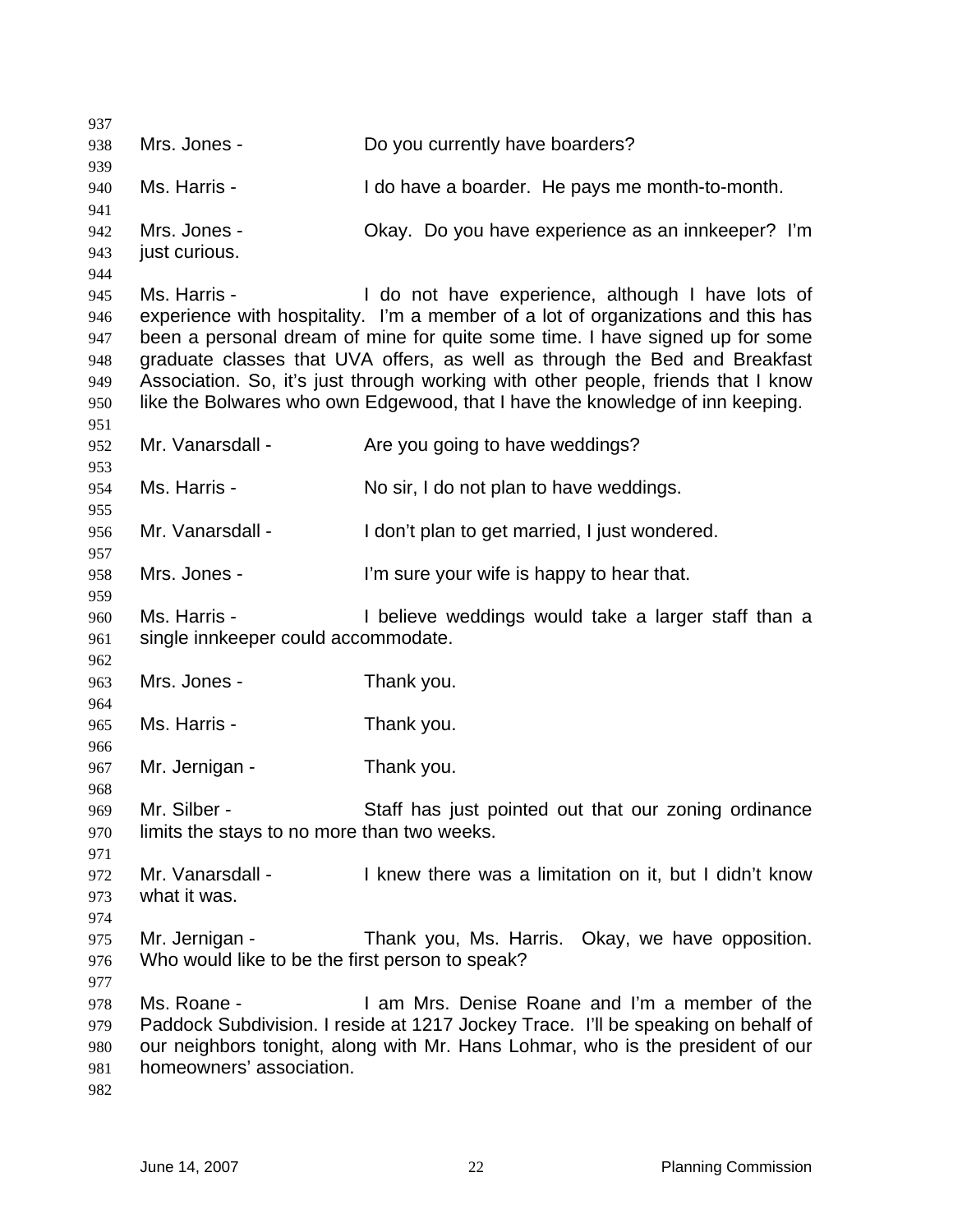983 Mr. Jernigan - Okay.

985 Ms. Roane - It is our distinct honor to have been chosen by our neighbors to present these concerns to you. We have several concerns tonight as it relates to the operation of a bed and breakfast in our neighborhood. While we are confident that Ms. Harris has good intentions, her proposal is neither conducive to, nor congruent with, the desires of the residents of The Paddocks. This is evidenced by the fact that the overwhelming majority of the residents are not in favor of a Provisional Use Permit being granted. To validate this fact, we'd like to ask the residents who are able to be with us tonight to stand. We have a petition that we'd also like to present. I'm not sure who has it. Mr. Stokes has our petition.

Though valiant attempts have been made to address and modify the proposal based on our concerns, we assert tonight that the only way in which this proposal could be modified to our satisfaction is if it were withdrawn. We are strongly opposed to the operation of any commercial business in our residential neighborhood. Mr. Lohmar and I will be presenting several tiers or categories of concern tonight. The categories of concern have been developed during several extensive meetings of all of the residents of The Paddocks who are in opposition to the request that is before you tonight.

Our concerns fall into the following categories: safety, community, legal, and quality of life. First and foremost, The Paddocks is a residential neighborhood. The subdivision is designed and intended for local traffic. Jockey Trace and Jockey Court both terminate in cul-de-sacs. These roads are not designed or intended for the high-use traffic that a commercial business will bring. Should the Shaw Home be placed on an official tour registry for the County, additional traffic beyond what the staff report estimates as 20 trips per day for the operation of a B and B will be realized. The staff report states that this request will support County efforts to promote heritage tourism. The Paddocks is a neighborhood; it is not a tourist attraction.

The residents of The Paddocks are taxpayers and we vote. With all due respect, we are quite disturbed by what we perceive to be a failure on the County's part to at least maintain the appearance of neutrality. While it appears that the employees of the Planning Office have been working closely in advising Ms. Harris at every turn, no one from the County has reciprocated that same level of service to those who are in opposition. We feel as though we are an afterthought of both the County and Ms. Harris. We have been advised that a community meeting has been held with all Provisional Use Permit requests. A careful review of the timeline in fact reveals that no community meeting was even planned until the County realized that there was overwhelming opposition to this request.

We want to emphasize that this is not a personal attack on Ms. Harris. Nonetheless, we must raise our concerns regarding the great insensitivity and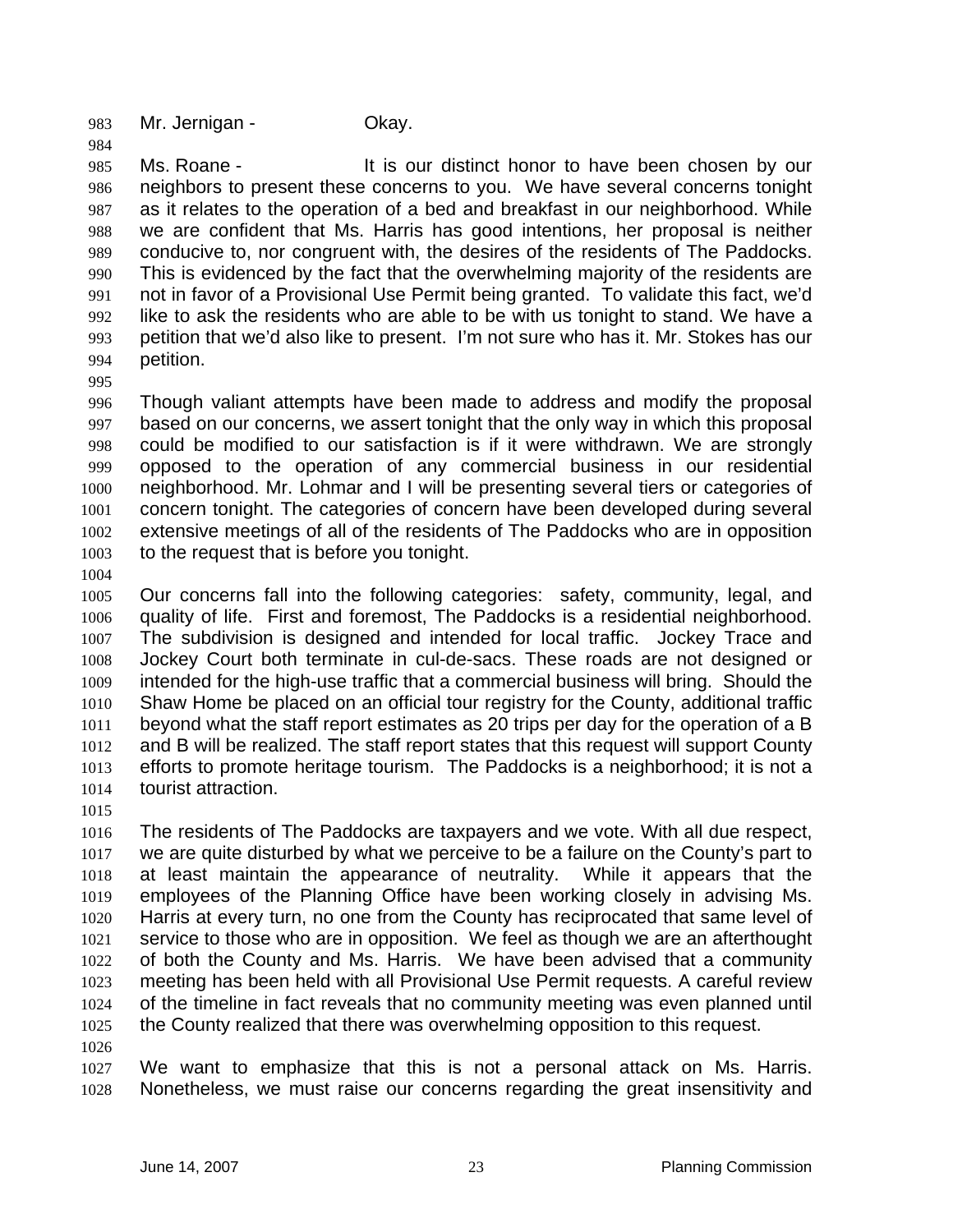poor judgment that has already been demonstrated, as evidenced by the initial iconography she planned to use on her signage. The second logo. This is the original logo. The second logo we contest is no better. We'd like to call everyone's attention to the use of the Confederate flag and then the lamplighter on the second logo. While Ms. Harris has apologized and stated that she would change the initial logo—and that has been done—we are left just to wonder what else will be done that may offend the residents of the neighborhood or attract an undesirable element into our beloved community.

When the property of Mr. and Mrs. Shaw was initially developed, their intent was to protect both their property and the property of the homeowners. This is evidenced by the covenants and restrictions that were filed with the clerk's office in 1997. These covenants and restrictions run for a term of 30 years and state that no lot shall be used except for residential purposes. The covenants and restrictions do not exclude the Shaw property. In fact, the Shaw property is shown on the plat of The Paddock subdivision and the County's own notification to us indicates that the Shaw home is in The Paddocks.

Consulting attorneys have indicated that there is a strong argument for the existence of an implied reciprocal negative easement, which exists when a common grantor, Mr. Shaw, develops land and pursues a course of conduct which indicates an intention to execute a general scheme or plan of improvement for the benefit of himself and purchasers, and then he, Mr. Shaw, incorporates restrictions and covenants into the deeds of the purchasers. The purchasers thereby acquire an implication, an equitable right, to enforce similar restrictions against the lots that have been retained or subsequently sold without restriction to the purchaser.

Finally, Ms. Harris attempts to compare her request to the only other two Provisional Use Permits granted in Henrico County for the operation of a bed and breakfast. Manikin and the Virginia Cliff Inn are drastically and distinctly different. Neither of these businesses is located in a residential neighborhood. Instead, both are located on primary roads, causing little to no inconvenience, risk to safety, or impingement upon the quality of life of the residents and children that live in these areas.

Mr. Lohmar will speak about our remaining concerns.

 1067 Mr. Vanarsdall - Thank you.

1069 Mr. Jernigan - Thank you.

Mr. Lohmar - I would like to thank you for allowing us to gather together as a community and present our opposition. We greatly appreciate that as citizens of Henrico.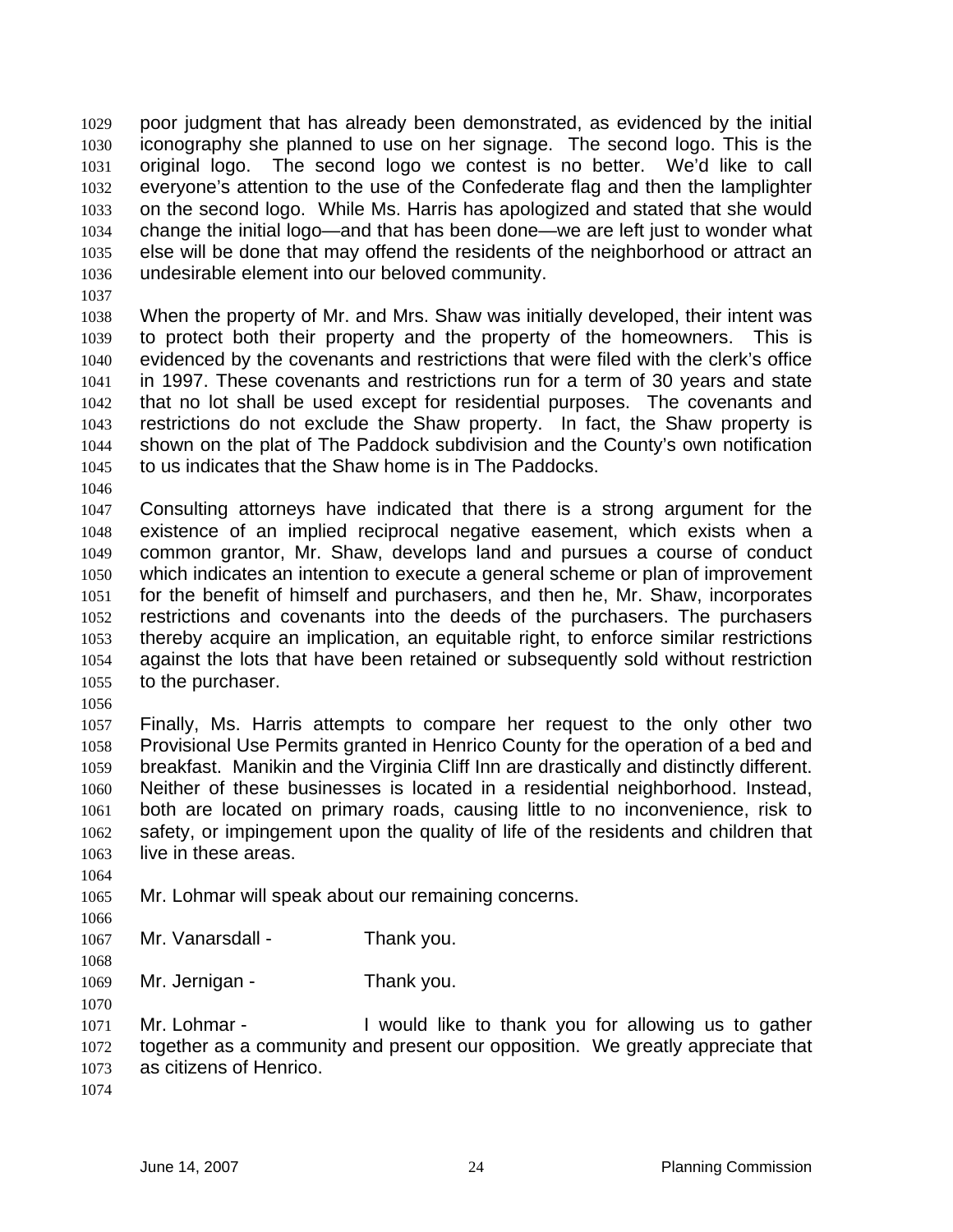I'd also like to point out again that this is not an attack on Ms. Harris or even the historic property. We are very proud to have historic property in the central piece of our neighborhood and support its upkeep and recognize that's something that benefits the entire community. We are not in support at all of the need to have a business in order to do this. There are several ways to take care of a well-established property, and it is not a requirement that a bed and breakfast is operated, or any business is operated within this property to make that happen.

 

Mr. Jernigan - Would you repeat your name again?

Mr. Lohmar - Yes. My name is Hans Lohmar.

1087 Mr. Wright - Chay.

Mr. Lohmar - I'm at 1201 Jockey Trace. I'm the gentleman who spoke to this same organization a year ago on the same subject.

Mr. Jernigan - All right. Thank you, Hans.

Mr. Lohmar - What I'm going to speak to tonight are some of the other aspects or categories that Denise has already referenced. I'm going to speak to how our community is concerned that allowing a business of any kind would negatively impact our small neighborhood in the following categories: quality of life, personal safety of community members, and community vision. 

Starting with quality of life. Let me paint the picture of our small neighborhood. If you take a look at your monitors—and I'm assuming you all have monitors in front of you as well—you can see right there in the middle, highlighted in red, we do, in fact, see the property. The rectangle around it is The Paddocks subdivision. As everyone has stated, she is enveloped completely by our neighborhood. Hence, she is a part of our community and we embrace her as part of the community. As everyone stated, it's a quiet, serene, private neighborhood consisting of one road in and two cul-de-sacs back to back. It's a low traffic, low speed community. There are no through roads for traffic. There are only 16 houses in the community, including Ms. Harris. As stated previously by Ms. Deemer, the smallest acreage is one acre, with Ms. Harris' the largest at 6.67, and most of the plots over two acres.

The roads that you see are built without sidewalks or bike paths to accommodate pedestrian or fitness traffic. The residents of our community enjoy knowing that there is a consistent and minimal pattern of traffic in the neighborhood. As a result, the community and its children run, walk, ride bikes, play basketball, and exercise safely in the streets. Parents have the unique privilege of feeling safe in allowing their children to go from house to house, knowing that everyone in the neighborhood knows everyone else and that we all watch out for each other.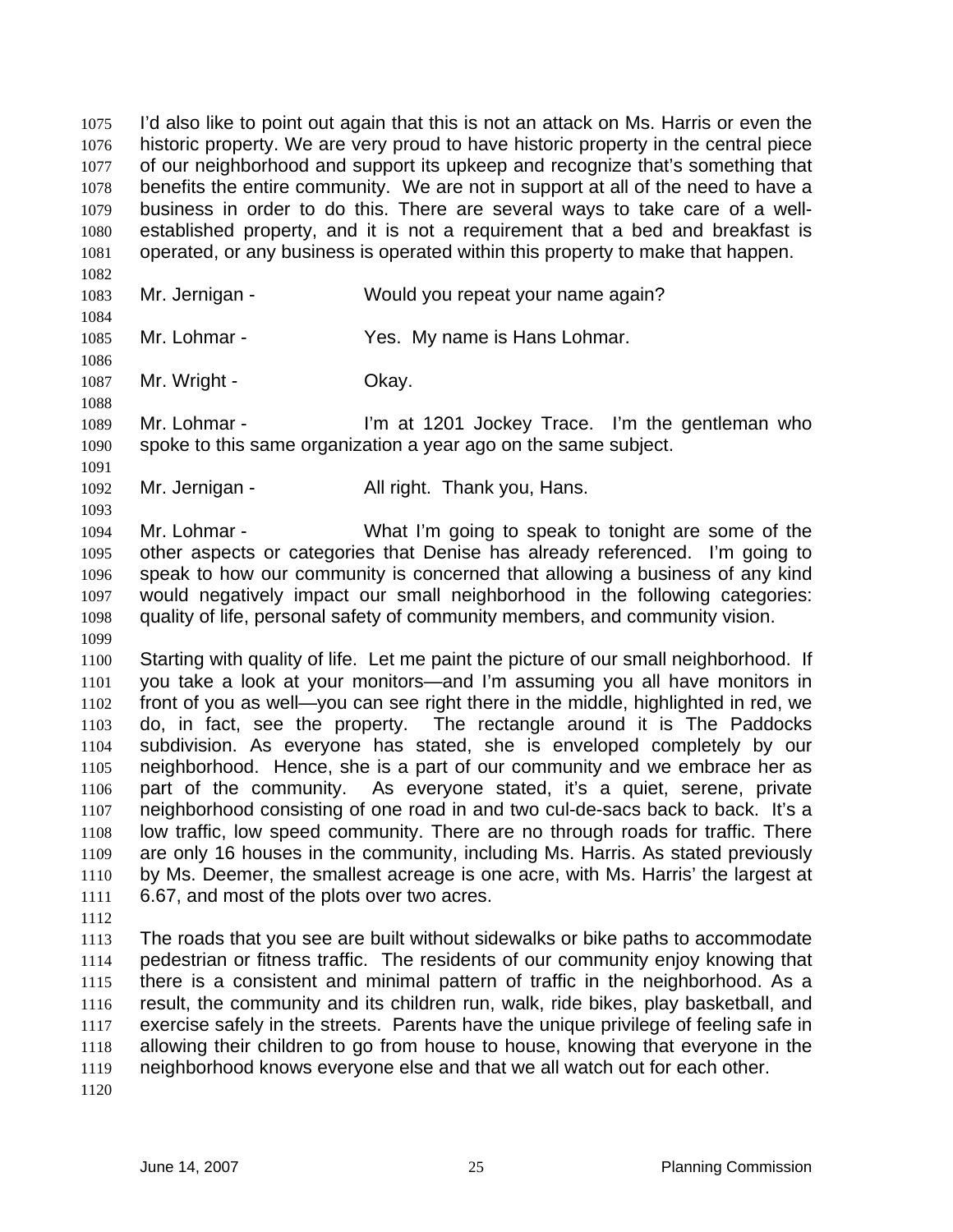The proposed business has demonstrated that it has no concept of embracing or improving the community in which it desires to turn a profit. The proposed business has also demonstrated that it has no concept of community responsibility. There's been no give to the take.

The safety concerns we have are very simple. The residents and particularly the children of The Paddocks must be kept safe. We're all concerned about the risk of additional and unfamiliar traffic that would come with a business operating in the center of our community. We've heard Ms. Harris' estimates of how the people who would visit the bed and breakfast would travel back and forth, but there's also a further implied amount of traffic that comes with operating a business—delivering business supplies, additional trash, everything that goes with operating somewhere where you accommodate people to stay.

We're also concerned that any business in the community will attract a certain crime element into the area. The more traffic, the kinds of traffic, the more unknown people, the better chance there is of crime. An interesting statistic was shown earlier in Ms. Harris' documentation where she showed that 41% of the people who, on average, would visit a bed and breakfast were ages 30 through 39, of medium income, and well educated. That is very close to the statistics of people who are sex offenders and child molesters.

[Voices off mike.]

Mr. Lohmar - It's just a fact. The overwhelming majority of neighbors in this subdivision are opposed to granting a Provisional Use Permit that would allow any business to operate in this residential neighborhood. As part 1148 of our community vision, this is something that we deem. All the residents of The Paddocks have a dream of living in a quiet residential neighborhood and have worked to fulfill the dream, and continue to work hard to provide that dream to our families without infringing on our neighbors or the community vision by operating a business in this small community. As households, we all face financial challenges, but that doesn't mean that we should steal from the vision of our community to meet those challenges.

I've got a couple questions, also, along the lines of what Ms. Deemer presented. I'm unfamiliar with Ms. Deemer; I don't think anyone other than perhaps Ann knew her. Will you introduce yourself and let us know who you are?

Ms. Deemer - [Off mike.] I'm Rosemary Deemer and I'm a planner with the County.

Mr. Lohmar - I'm sorry, but we've never had the opportunity to meet. We've never had a discussion with you.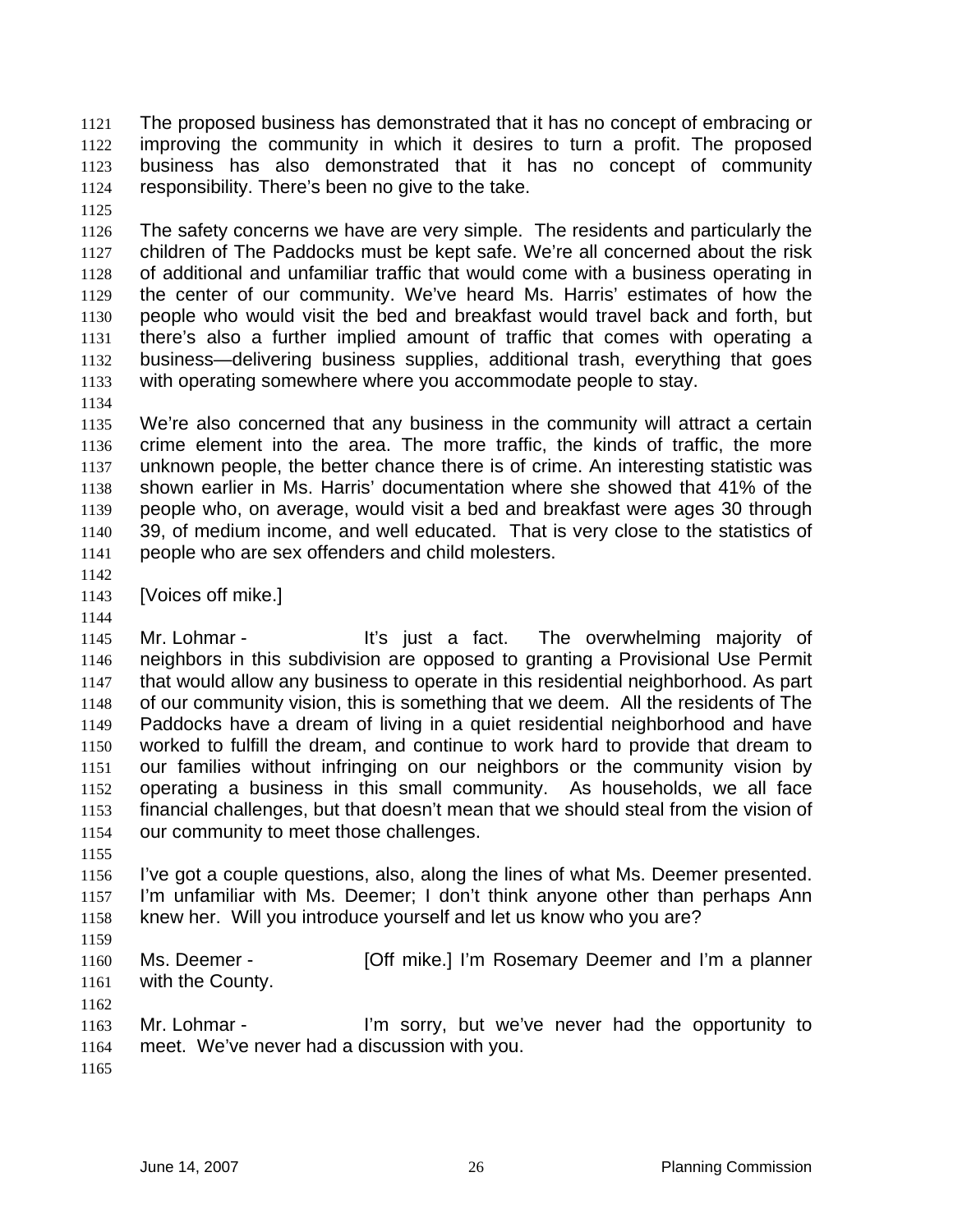Mr. Jernigan - Hans, listen. When staff has these applications come in, they sit down and analyze all the zoning cases we have. They come up with a decision yea or nay on all of them. When I have neighborhood meetings, then I have someone from staff that's there and we'll sit through a meeting together. Staff does their job, and a very good job, too. They give to the Planning Commission what they feel is right. They either recommend deferral, denial, or approval. Mr. Lohmar - Yes sir, I understand that. That's why I was disappointment in not having been—Our community hasn't had the input to you other than this opposition. It would have been nice if we had an earlier buy-in along the subject. We haven't had the opportunity for that. 1179 Mr. Vanarsdall - Let me interject. They don't tell us how to vote; they 1180 give us all the means that we need to know how to vote. Mr. Lohmar - Yes sir. Mr. Vanarsdall - We also don't make a decision. We recommend it goes to the Board of Supervisors and they make the final decision. Mr. Lohmar - Understood. Yes sir. The other question I had is Ms. Deemer mentioned there are 11 people in the area in support of the bed and breakfast. May I ask who these people are? I would suggest to you that there are not 11 members of The Paddocks community who are in support of that. It is a bit of a misleading figure. Mr. Jernigan - Thank you. Ms. Deemer - We received through e-mail, telephone correspondence, and letters both in the Planning Department and also through the Board office. One letter is from a resident in Richmond. One was unidentified. Seven were within the Varina District, two of which live two blocks away and the other five live within Varina. Two additional people called in to the Board office in support and they were in the Brookland District. Mr. Jernigan - Okay. Thank you, Rosemary. Hans, do you want to be up for the questions? You're the spokesman. 1206 Mr. Lohmar - Do you mean questions for me? Mr. Jernigan - Well, just so we can talk about this. 1210 Mr. Lohmar - Sure, absolutely. I'm happy to represent.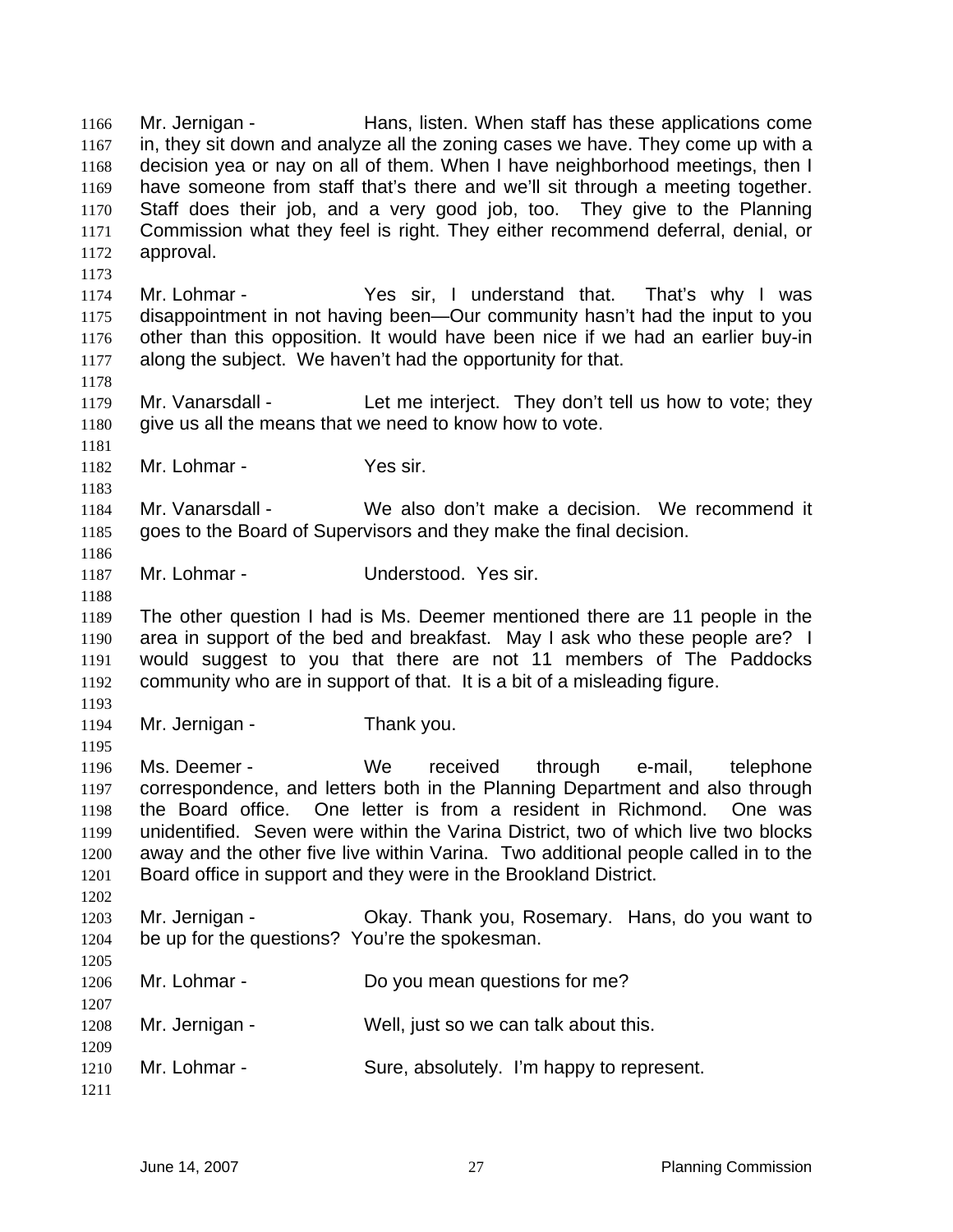Mr. Silber - Let me just also point out, as maybe a point of clarification, about the process of how this works, because I think it's important that the community understand that there are really no sides here that should be taken. When an application is filed, the County Administration evaluates the 1216 application. My staff gets it and receives input from the various departments and agencies. We then make a determination based on the County's Long-Range Comprehensive Plan, its Land Use Plan, its transportation network. We have input from the different departments, schools, traffic, etcetera. A recommendation is then made to this body, which is the Planning Commission. The Planning Commission then holds a public hearing and makes a recommendation to the Board of Supervisors. They will then hold a public hearing and make the final decision. Often what happens is, after an application is filed and staff prepares a staff report that goes out to the Commission two weeks before the hearing, that is usually when neighborhoods are involved in the process through the notification process. By state law, we have to notify adjacent property owners. It's in that time, usually, that there's interaction between the applicant and the neighborhood. Your involvement or lack of involvement by my staff is not— We're more than happy to talk to you about any issues. We have phones, we have communication through computers and all the other means. We are here to answer questions and to assist.

Mr. Lohmar - Thank you. I really appreciate that. I wish that we had been more involved with it. Please understand our viewpoint when we see Ms. Deemer saying, "I've got 11 people that are recommending that this happen and are in support of it," and these people neither live within the community nor have had any discussion with the community. You can see where we might feel slighted, because we just weren't involved with people who are not a member of the community or are even involved.

1241 Mr. Silber - Sure.

 Mr. Lohmar - I hope you can understand that.

1245 Mr. Silber - Ckay, sure. Thank you.

1247 Mr. Lohmar - I'd also like to point out, too, that—

1249 Mr. Vanarsdall - I understand that.

Mr. Lohmar - —we love the fact that Ms. Harris takes such great care of that house. We fully support its historical condition, the upkeep of that. It's a beautiful home; it deserves to be kept up, such as any of our homes deserve to be kept up. All of the neighbors in the neighborhood take pride in their home, and should. We're not opposed to that. We're not opposed to historical preservation. We're not opposed to Ms. Harris. We're not opposed to anything of that nature. Those are great humanistic qualities, qualities we desire in our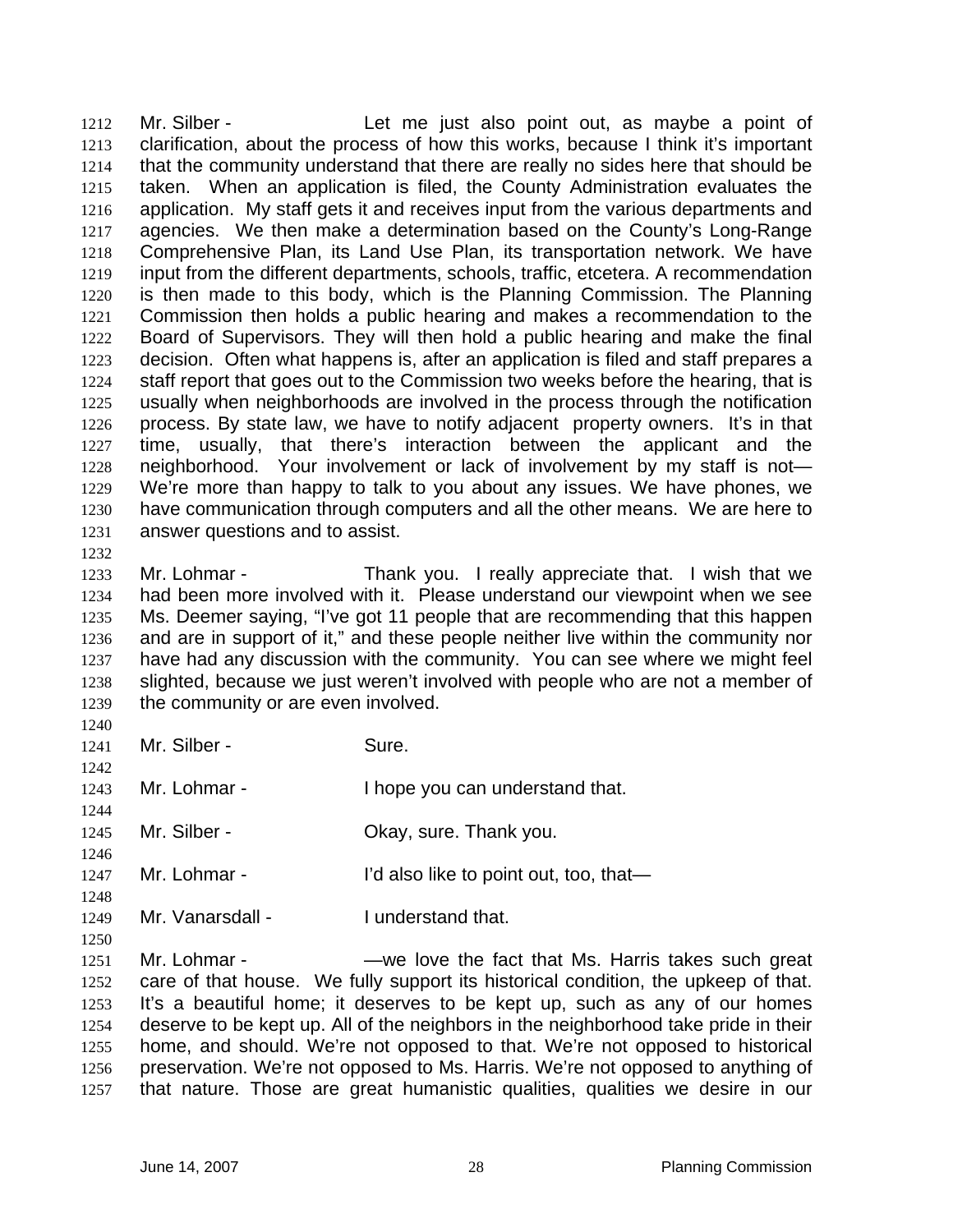community. A Provisional Use Permit changes the fabric of the community, changes us from a residential area, hence the need for the Provisional Use Permit. It changes the fabric of what happens in our neighborhood. It changes 1261 the culture we all bought into.

Many of the families you see represented here bought into this neighborhood from Mr. Shaw with the understanding that this would always be a residential area, with no understanding this would be anything but, with the understanding that [unintelligible] cozy corner of Henrico County in the Varina District with a generous parcel of land with a place for your children to play, places for your animals and pets, places for you to exercise. A place where you can feel safe. It's very unique in the Varina District and in Henrico County. You can see from the plan, you can see it from representation. You can see from our passion about how unique that is and we would like to preserve that uniqueness.

1273 Mr. Jernigan - All right. Let me ask you this. For these, you have to get a Provisional Use Permit, but you don't have to have any rezoning. You don't have to have a business zoning to do this. Why do you think that is?

Mr. Lohmar - I don't think that we need a business zone [unintelligible]. 

Mr. Jernigan - Why do you think that the County would require a Provisional Use Permit?

Mr. Lohmar - Why would I think they would for businesses in general?

Mr. Jernigan - Well, no, not for businesses. What I'm saying, this property can still be zoned R, which you can have a business in it.

1289 Mr. Lohmar - Yes sir.

 1291 Mr. Jernigan - It's because it is such low impact that you don't want to rezone something for the future that would be in a subdivision. Now, in case you don't know, Provisional Use Permits are revocable. Whenever one is passed by the Board, if down the road—One came through for outside dining. If at some time that gets to be a pain or is uncontrollable and you have problems with it, the Board of Supervisors can revoke it. 

Mr. Lohmar - Yes sir.

1300 Mr. Jernigan - So, that goes along with all Provisional Use Permits. The reason they don't have B zoning is because of the low impact. A bed and breakfast is traditionally still residential in character.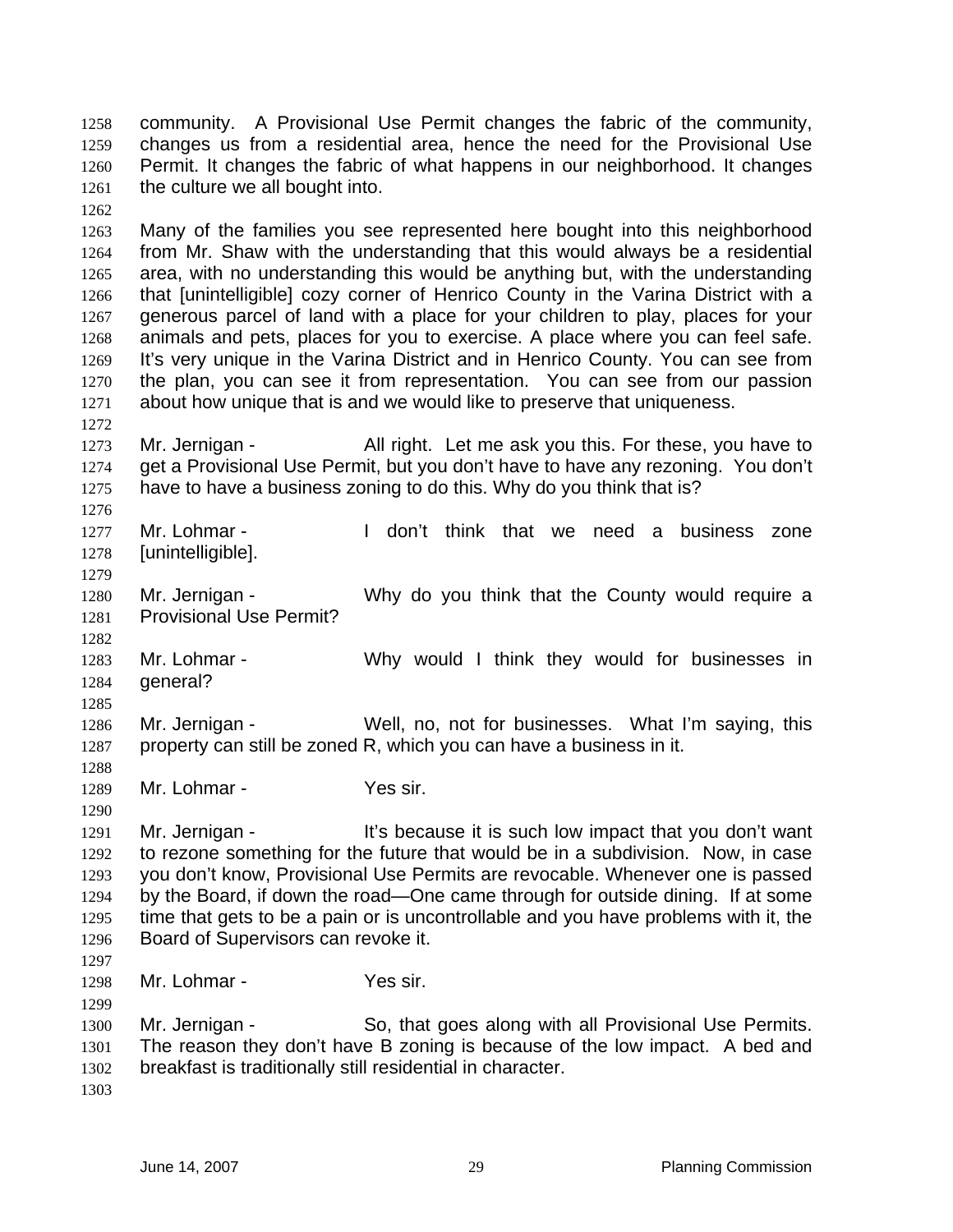Mr. Lohmar - Yes sir. Thank you for taking the time to explain that. We do have a good understanding of that. One of our concerns is that in that scenario, we then become essentially a police organization that polices the trespasses against our community. That's not something desirable for us. We have a neighborhood watch program to watch out for each other, but we're not interested in having to police an operating business. That's something we haven't signed up for. That's something that impedes on our liberties and rights.

- 1312 Mr. Jernigan All right. The next thing, we're talking about traffic. Now, I'm sure that you all saw in the paper that Ms. Harris sent out that she can have two full-time tenants—
- 

Mr. Lohmar - Yes sir.

1318 Mr. Jernigan - — —that are there seven days a week, or she can have two more houses in there, which is going to generate 20 more trips a day.

1321 Mr. Lohmar - The thing about that is those people will not imply additional non-residential business traffic any more than any of our residents do—trash services, things of this nature. However, they are also residents of the community. Someone who rents a room in a community, even from a month-to-month lease, becomes a member of that community, isn't just a guest in that community, someone who would contribute, or we would certainly hope so. We're not opposed to the development of other plots within. She has a very generous parcel there and it's completely within her right to develop those. We are not against that at all. We would welcome two more families in our community. That's not an issue either. We have no issue with that.

Mr. Jernigan - Since this case came back around, I looked at a whole lot more things and I found out there are a whole lot more bed and breakfasts out there than I thought. I've never stayed at one personally. If I travel, I stay at a hotel. In Lexington, which is one of the heaviest concentration, in Albemarle County, Charlottesville, there are a lot of bed and breakfasts in residential areas.

1339 Mr. Lohmar - Yes.

1341 Mr. Jernigan - All up and down the East Coast, especially up in New England, there are a lot of bed and breakfasts.

1344 Mr. Lohmar - Yes sir. I grant you that that is interesting; however, it's not relevant to our community. 

Mr. Jernigan - What I'm saying is this is an 1853 home. This has the same criteria as the homes that I've looked into before. It's a historical site and wants to be preserved and it is on the register.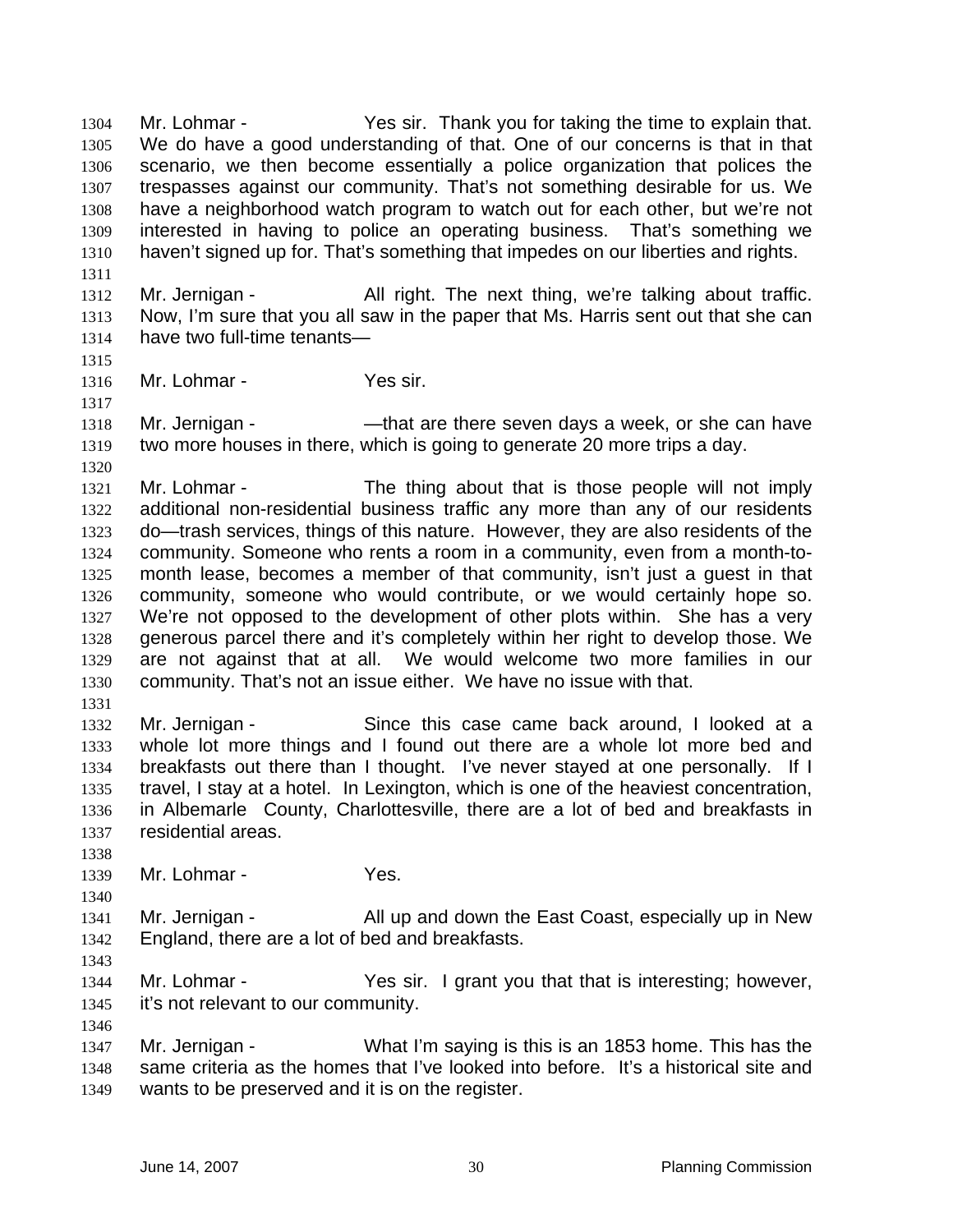1351 Mr. Lohmar - Yes sir. And should be preserved. Mr. Jernigan - I'm going to go back to the flag when it came out last time. I don't blame you all for being upset and I told Ms. Harris that. She didn't mean to do that, but it did come. Well, let's face it, the Civil War was fought here. We can't change that. Mr. Lohmar - Indeed it was. Mr. Jernigan - It happened. She brought that out and I told her that was a bad call. When the light holder came out, I didn't even know what that was; she didn't either. But I quickly found out from a friend of mine. So, that's gone. I think that she has tried to—We've gone with—the pineapple now is her logo. There's nothing in there about the Confederate flag, there's nothing in there about the light holder. Mr. Lohmar - Excuse me, did you say "we have"? 1369 Mr. Jernigan - She has. Mr. Lohmar - Oh, pardon me. Mr. Jernigan - She's using the pineapple as her logo. Am I correct? 1375 Mr. Lohmar - Yes sir, she is. 1377 Mr. Jernigan - Okay. Mr. Lohmar - That is, in our minds, yet another example of how her desires are incongruent with the desires and culture of the community. There is the first example of how even prior to having a business in the community, the community had to take action to police her actions. We had to step up and say you don't know who you live with, you don't know your community. You're putting your business needs first. I support business [unintelligible], small business. We all support small business and historic business in Henrico County. We are all residents of this County and the historical nature of the County is attractive to us. Having that house in the center of our community was attractive to us. We bought into that concept. We bought into, "Look at this. There is history in your front yard, right out your front door." When I lived in the City of Richmond, I could see St. John's Church from my living room window. I loved that. That's a great thing. That doesn't mean that she needs to infringe on our rights to support that vision. Mr. Jernigan - Let me ask you something, then. Why do you think 1395 the rest of the bed and breakfasts all up and down the East Coast and all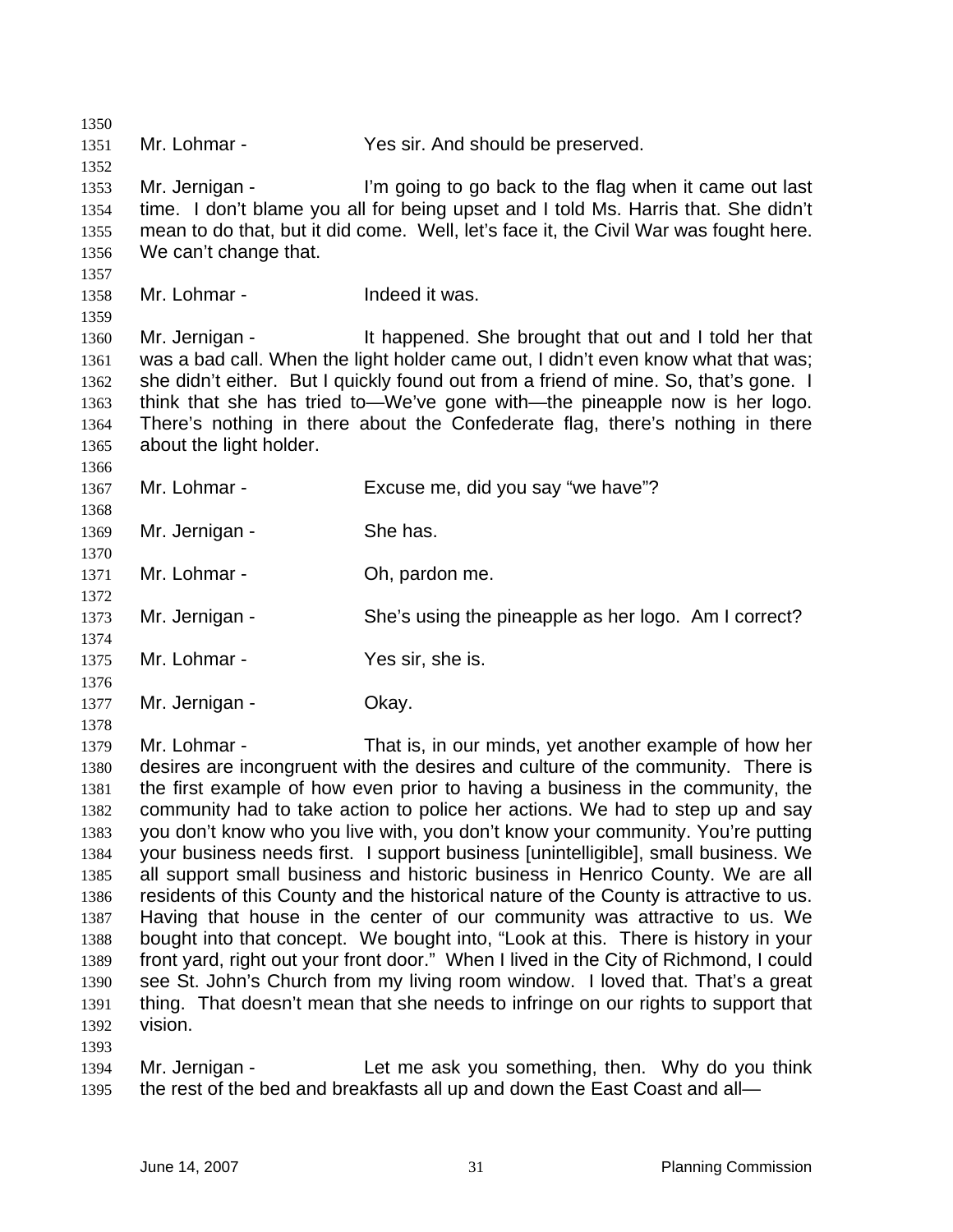Ms. Roane - I don't know why. It impacts our neighborhood. 1399 Mr. Jernigan - It seems to be that I don't hear any—I don't travel to all these other places, but it seems to be something that's kind of standard all over. Do we need to be different here? Mr. Lohmar - You're speaking in great generalizations. Granted. You are speaking in great generalizations. You're also speaking to aspects or concepts that you admit that you don't frequent, that you're not really a participant in. Mr. Jernigan - No, but I've looked at the statistics on it. Mr. Lohmar - We're not against bed and breakfasts in general; we're against a Provisional Use Permit for that bed and breakfast in our community. We're not against the concept. Mr. Jernigan - Mrs. Jones, did you want to say something? Mrs. Jones - May I ask a few questions? I'm trying to make sure I understand your reasons for opposition. Mr. Lohmar - Yes ma'am. Mrs. Jones - Let me just clarify. I have, by the way, been to your neighborhood three times. We all take a look at properties that come in front of this Commission because we all vote on these and need to understand the context. It's a beautiful neighborhood. Mr. Lohmar - Thank you. Mrs. Jones - Yes, I was the little white car turning around in the cul-de-sacs there. I wanted to tell you that, obviously, the first thing you see when you come into the neighborhood is the historic home. There is no less impactful way for people to get from the main road to the home than right down the entrance road. When I drove your neighborhood, I didn't envision that there would be people coming to impact the cul-de-sacs. That was the first thing. Secondly, I'm sure there are families. A school bus had some kids getting off, so I know there are families there. If Ms. Harris had a number of family members with her, the traffic impacts would be, I venture to say, even more than for boarders. So, I considered that. The insensitivity of the logo, the surrender point. I have a feeling this got off to a bad start right from the get-go, and I'm sorry to hear that because sometimes those feelings are very, very difficult to overcome.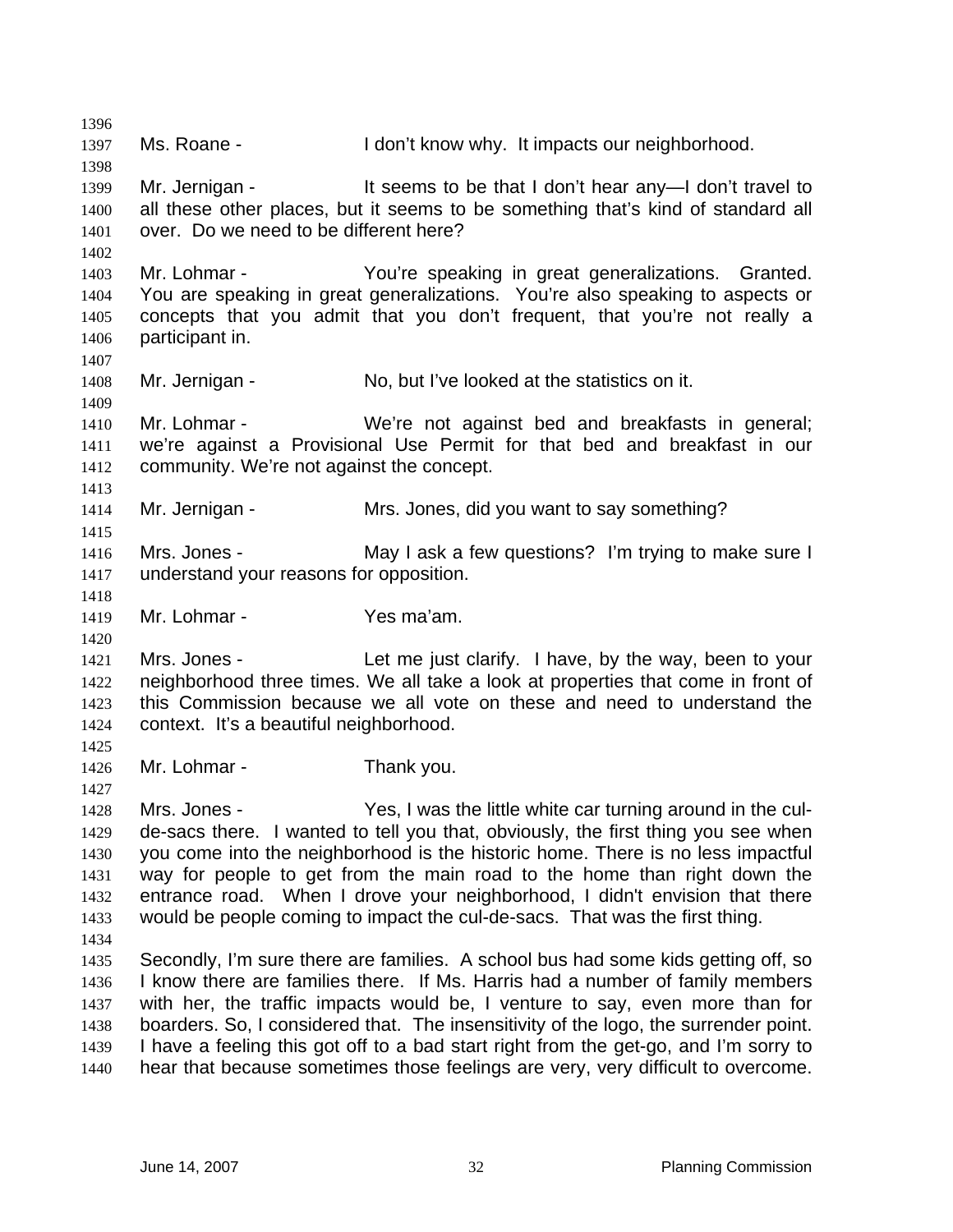What I'd like to ask is that we try to put that aside, if it's been resolved, which it seems, from what I've heard, that it has been. You mentioned you know there's a lot of cost to a historic home. You know she's attempting to bring some money to this venture because it is costly, but you said 1446 there are other ways to do that. Mr. Lohmar - Yes ma'am. Mrs. Jones - Could you tell me what those other ways are? 1452 Mr. Lohmar - I can read to you from her suggestions. She has presented the neighborhood with a brochure that lists her options. Mrs. Jones - Right. I've read those. I thought you had other ideas. Mr. Lohmar - Well, no ma'am. I think she's got good ideas. I think 1458 she herself has good ideas on how she can help support that historic home. Mrs. Jones - So, the boarders or subdividing the property. Mr. Lohmar - The boarders or subdividing the property are fine ideas in our minds. If you look at the way it's laid out, the subdivision of the property would most likely happen on the larger portion, the grassy field as she has laid out in her plan. 1467 Mrs. Jones - Ckay. 1469 Mr. Lohmar - Adding two homes to that property wouldn't degrade the neighborhood in any way. It would bring in two new families to the community. We're not opposed to that in any way. We're a family community. The boarders? Similar concept. It would preserve her parcel of land even more, which is nice. At the same time, you're bringing in people who are members of the community or have the potential to be. Guests who come in, even for an extended stay, will not embrace the community or be a member of the community in the same way. We're not opposed to those concepts at all. Mrs. Jones - Well, there are obviously pros and cons, and that's what we're here to weigh. Mr. Lohmar - I'd also like to speak to—You mentioned there is one direct route into the neighborhood. That's the same route we all take. You're absolutely right. Everyone in our neighborhood takes that route. When you go through that and venture appropriately to the right around the centerpiece, what would be a circle if it was, in fact, a circle, traffic circle around it, then you are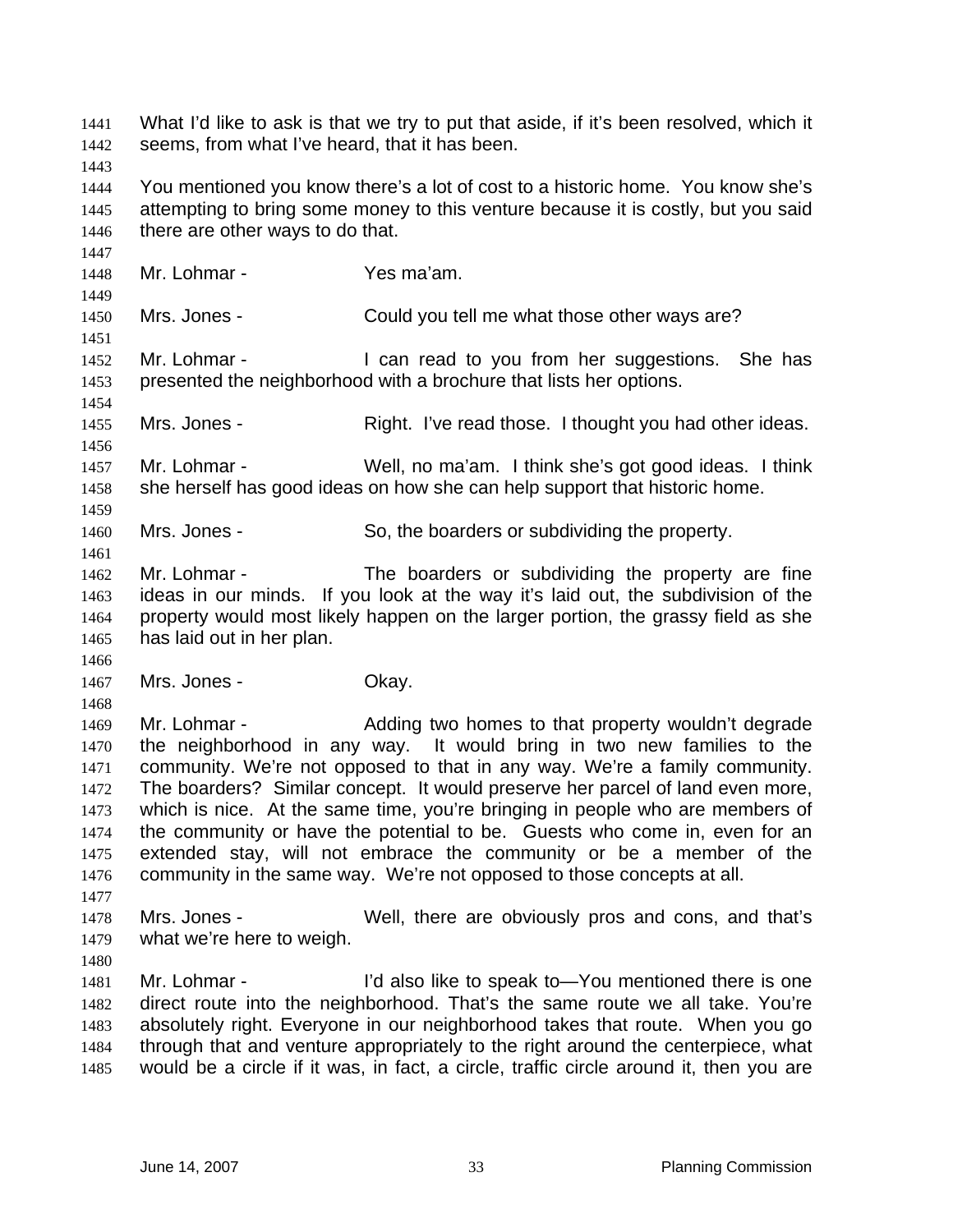within the traffic flow of both cul-de-sacs, and within the walking and fitness path of the children and the residents of the neighborhood. Mrs. Jones - Mmm-hmm. 1491 Mr. Lohmar - So, it doesn't bypass the neighborhood in any way; it goes right to the heart of it. Mrs. Jones - You mentioned also that there's been no give and 1495 take with the community, that you felt this has been a very disjointed process. I thought I understood that there were open houses or meetings that Ms. Harris has hosted. Is that correct? And have you all gotten together and tried to hammer out a compromise here? Mr. Lohmar - [Unintelligible.] Mrs. Jones - Have you attended open houses with Ms. Harris? Mr. Lohmar - No ma'am. None of us has attended, to my knowledge. She has offered two open houses. We've also had community meetings that we invited her to. Mrs. Jones - Nobody comes to anybody's? 1510 Mr. Lohmar - **Oh, we come to the community meetings.**  Ms. Roane - We had one community meeting last year and then she's had, I think, two open houses since then. Mrs. Jones - Nobody went? Ms. Roane - No. Mrs. Jones - Why was that? Mr. Lohmar - We're not interested in one-sided communication; we're interested in dialogue. The way she presents herself through her verbiage and brochures is that she is pushing information to us, not trying to dialogue. Mrs. Jones - Folks, it seems to me it's hard to have a dialogue if you're not together. 1528 Mr. Lohmar - I agree. [Person off mike] - You're the one that didn't come.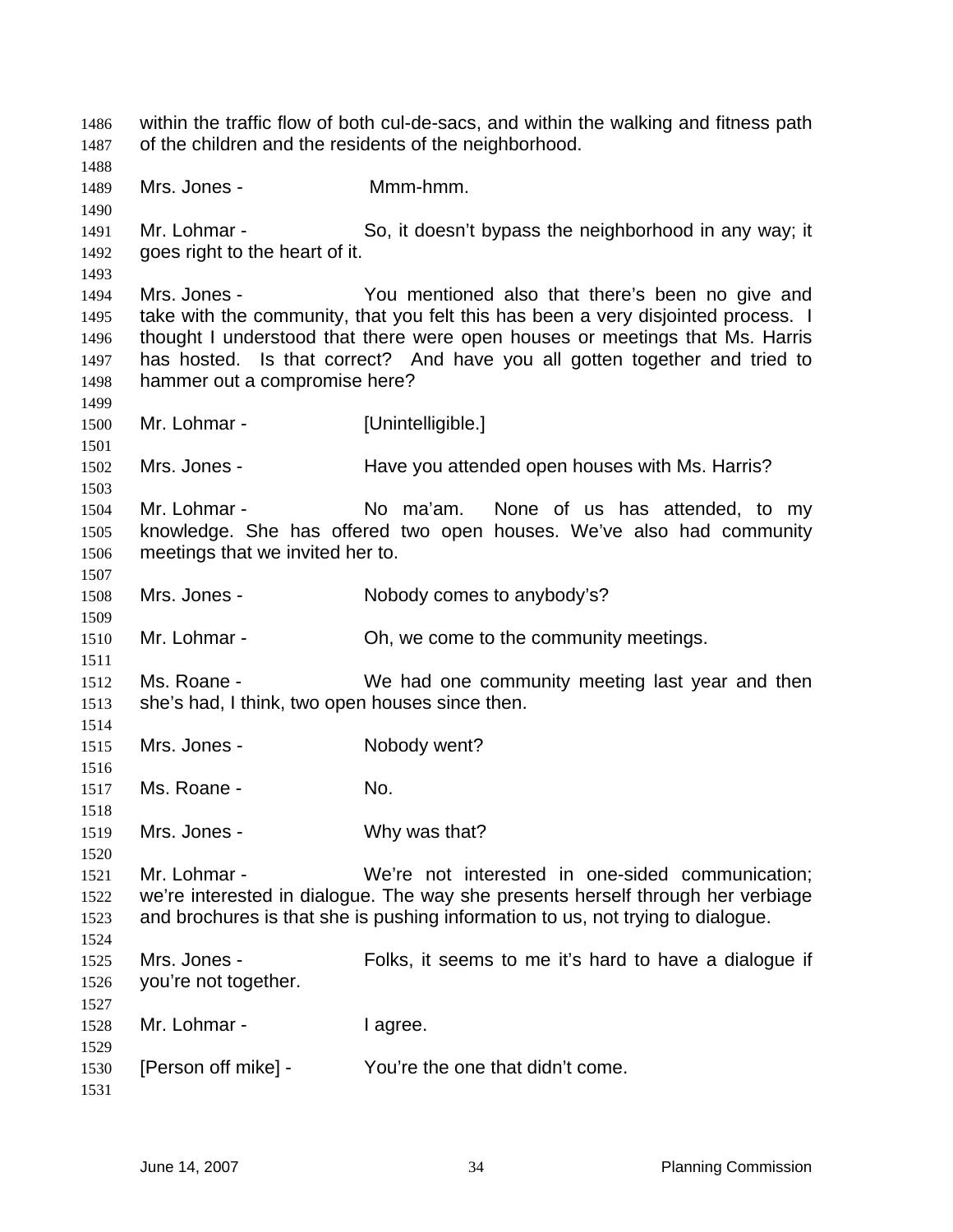| 1532                                                                                                                         | Mrs. Jones -                                 | Thank you.                                                                                                                                                                                                                                                                                                                                                                                                                                                                                                                                                                                                                                                                                                                                                                                                                                                                                                                                                                                                                                                                                                |
|------------------------------------------------------------------------------------------------------------------------------|----------------------------------------------|-----------------------------------------------------------------------------------------------------------------------------------------------------------------------------------------------------------------------------------------------------------------------------------------------------------------------------------------------------------------------------------------------------------------------------------------------------------------------------------------------------------------------------------------------------------------------------------------------------------------------------------------------------------------------------------------------------------------------------------------------------------------------------------------------------------------------------------------------------------------------------------------------------------------------------------------------------------------------------------------------------------------------------------------------------------------------------------------------------------|
| 1533<br>1534                                                                                                                 | Mr. Thornton -                               | Mr Chairman?                                                                                                                                                                                                                                                                                                                                                                                                                                                                                                                                                                                                                                                                                                                                                                                                                                                                                                                                                                                                                                                                                              |
| 1535<br>1536                                                                                                                 | Mr. Archer -                                 | I'm sorry, go ahead.                                                                                                                                                                                                                                                                                                                                                                                                                                                                                                                                                                                                                                                                                                                                                                                                                                                                                                                                                                                                                                                                                      |
| 1537<br>1538                                                                                                                 | Mr. Thornton -                               | May I ask a question?                                                                                                                                                                                                                                                                                                                                                                                                                                                                                                                                                                                                                                                                                                                                                                                                                                                                                                                                                                                                                                                                                     |
| 1539<br>1540                                                                                                                 | Mr. Jernigan -                               | Mr. Thornton?                                                                                                                                                                                                                                                                                                                                                                                                                                                                                                                                                                                                                                                                                                                                                                                                                                                                                                                                                                                                                                                                                             |
| 1541<br>1542<br>1543<br>1544<br>1545<br>1546<br>1547<br>1548<br>1549<br>1550<br>1551<br>1552<br>1553<br>1554<br>1555<br>1556 | Mr. Thornton -<br>two groups have done that. | I wanted to ask a few questions about this because I<br>am very concerned about insensitivities and how things are done. I've been<br>listening as closely as I can with this particular case. It's just my opinion that<br>probably things just didn't go right in the beginning. Probably what happened is<br>that has influenced. The case itself, if it were to come to the Board, probably is in<br>good shape. So then the question is, at this level, how do we rectify or ameliorate<br>some of the issues that you have. I think I heard something very significant a few<br>minutes ago. I always think resolution is one of the better ways to resolve things.<br>I think both groups have to be ambassadors. I can sense the insensitivity, how<br>many it has hurt, but I did also hear, though, we have not had that face-to-face<br>dialogue. It seems to me one of the processes of a mediation is you've got to<br>face the persons one-to-one, if that is possible, to voice your concerns where no<br>one talks down to the other person, but listens. I don't know whether or not the |
| 1557<br>1558<br>1559                                                                                                         | Mr. Lohmar -<br>attended? Can you speak to-  | Denise, were you at the meeting when Ann Harris                                                                                                                                                                                                                                                                                                                                                                                                                                                                                                                                                                                                                                                                                                                                                                                                                                                                                                                                                                                                                                                           |
| 1560<br>1561<br>1562<br>1563<br>1564<br>1565<br>1566<br>1567<br>1568                                                         | Ms. Roane -                                  | Mr. Jernigan was there and we had a meeting<br>between the neighbors and Ms. Harris. I think it got off to a very rocky start. I<br>don't know how else to explain our concerns or how else to explain to the<br>members here tonight that this is a neighborhood. This home is surrounded by<br>other homes. I'm not here to defend why I feel the way I feel. I do not want a bed<br>and breakfast operating in my neighborhood. I would simply ask you if you lived<br>there, would you want a bed and breakfast in your neighborhood? The majority<br>of the people who surround this property do not want this in their neighborhood.                                                                                                                                                                                                                                                                                                                                                                                                                                                                |
| 1569<br>1570<br>1571<br>1572                                                                                                 | Mr. Vanarsdall -                             | It's still unclear to me. If you all had a meeting with<br>everyone and this is [unintelligible]—Has Ms. Harris had a meeting with you and<br>all of you came? We have community meetings all the time. We had one this<br>past Monday here in my district. Have you had a meeting?                                                                                                                                                                                                                                                                                                                                                                                                                                                                                                                                                                                                                                                                                                                                                                                                                       |
| 1573<br>1574                                                                                                                 | Ms. Roane -                                  | We did and we did not come to any agreement.                                                                                                                                                                                                                                                                                                                                                                                                                                                                                                                                                                                                                                                                                                                                                                                                                                                                                                                                                                                                                                                              |
| 1575<br>1576<br>1577                                                                                                         | Mr. Vanarsdall -                             | Mr. Jernigan had the meeting, right?                                                                                                                                                                                                                                                                                                                                                                                                                                                                                                                                                                                                                                                                                                                                                                                                                                                                                                                                                                                                                                                                      |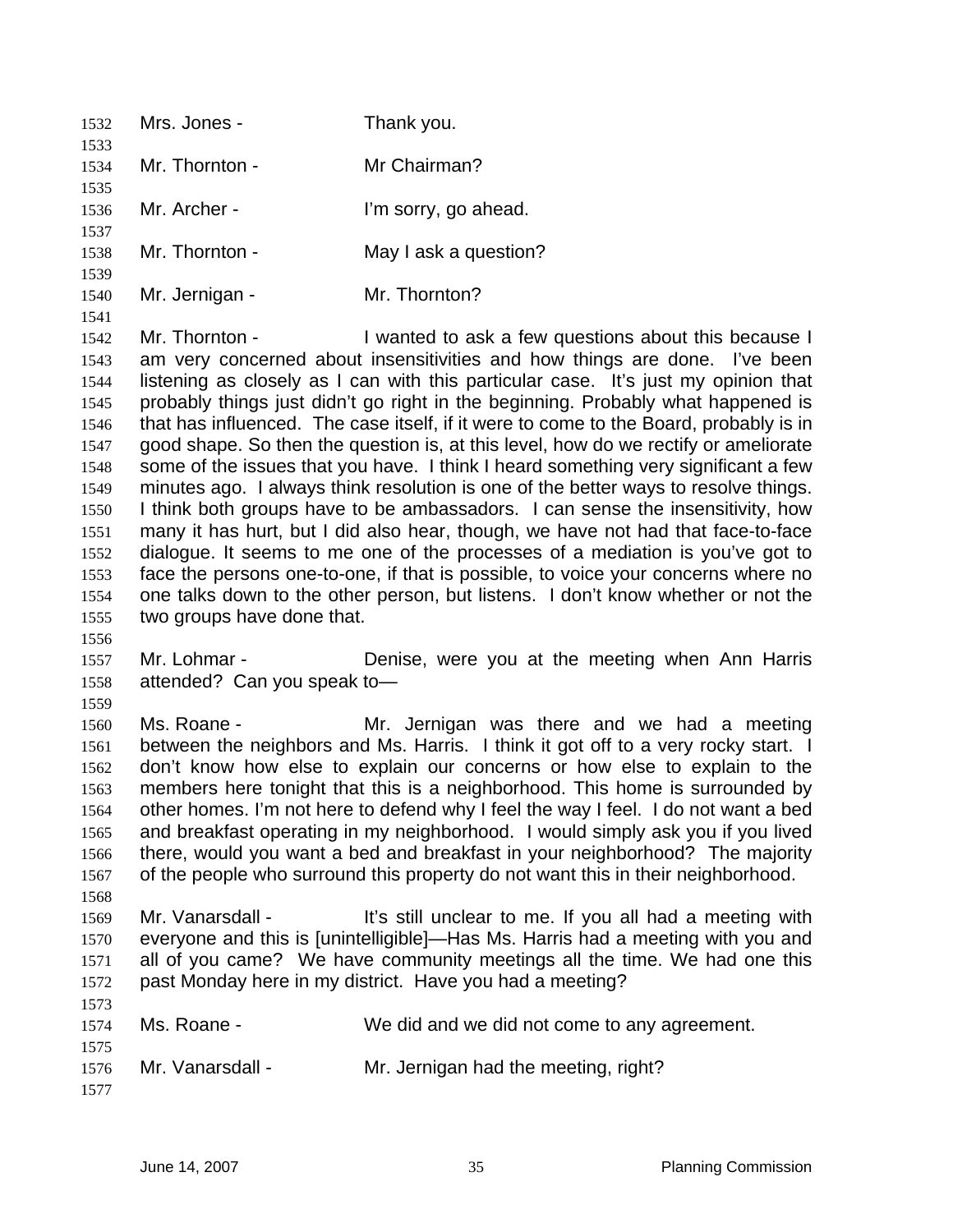| 1578                                                                 | Ms. Roane -                                            | Mmm?                                                                                                                                                                                                                                                                                                                                                                                                                                        |
|----------------------------------------------------------------------|--------------------------------------------------------|---------------------------------------------------------------------------------------------------------------------------------------------------------------------------------------------------------------------------------------------------------------------------------------------------------------------------------------------------------------------------------------------------------------------------------------------|
| 1579<br>1580                                                         | Mr. Jernigan -                                         | Yes sir.                                                                                                                                                                                                                                                                                                                                                                                                                                    |
| 1581                                                                 |                                                        |                                                                                                                                                                                                                                                                                                                                                                                                                                             |
| 1582<br>1583                                                         | Mr. Vanarsdall -                                       | Mr. Jernigan had the meeting.                                                                                                                                                                                                                                                                                                                                                                                                               |
| 1584<br>1585                                                         | Ms. Roane -                                            | Yes he was.                                                                                                                                                                                                                                                                                                                                                                                                                                 |
| 1586<br>1587                                                         | Mrs. Jones -                                           | Was that recently, after the discussion of the logo?                                                                                                                                                                                                                                                                                                                                                                                        |
| 1588<br>1589                                                         | Mr. Vanarsdall -                                       | It was the first time.                                                                                                                                                                                                                                                                                                                                                                                                                      |
| 1590<br>1591                                                         | Mrs. Jones -                                           | So, has there been a meeting-                                                                                                                                                                                                                                                                                                                                                                                                               |
| 1592<br>1593                                                         | Ms. Roane -<br>logo of the lamplighter was presented.  | It was after the—It was the meeting where the new                                                                                                                                                                                                                                                                                                                                                                                           |
| 1594<br>1595<br>1596<br>1597<br>1598                                 | Mr. Lohmar -<br>who is interested in speaking to that? | after that, two neighborhood association<br>Then<br>meetings ago, Ms. Harris [unintelligible] had our meeting that night. I wasn't able<br>to attend that evening, so I can't speak to the conversation, but if there is anyone                                                                                                                                                                                                             |
| 1599<br>1600<br>1601                                                 | Mr. Vanarsdall -                                       | That's usually where things are-                                                                                                                                                                                                                                                                                                                                                                                                            |
| 1602<br>1603                                                         | Mr. Lohmar -                                           | Pardon me?                                                                                                                                                                                                                                                                                                                                                                                                                                  |
| 1604<br>1605<br>1606<br>1607<br>1608                                 | Ms. Deemer -<br>who is no longer with us, attended.    | Do you want me to explain the process? I thought,<br>perhaps, staff could give—They had—When the staff—When this was initially<br>presented last year, there was a community meeting that Mr. Jernigan and Tom,                                                                                                                                                                                                                             |
| 1609                                                                 | Mrs. Jones -                                           | Coleman.                                                                                                                                                                                                                                                                                                                                                                                                                                    |
| 1610<br>1611<br>1612<br>1613<br>1614<br>1615<br>1616<br>1617<br>1618 | Ms. Deemer -<br>open house that she had.               | Right. There have been subsequent open houses<br>sponsored by Ms. Harris. There was one, two, a Sunday ago, the previous<br>Sunday. She hosted that meeting last Sunday and there was, apparently, from<br>what I understand, no one there from The Paddocks subdivision. There were<br>some other people who did come and attend. That meeting was held last<br>Sunday. No one from The Paddocks subdivision attended that or the previous |
| 1619<br>1620<br>1621                                                 | Mr. Vanarsdall -<br>but did everyone go or?            | You satisfied me. I knew Mr. Jernigan had a meeting,                                                                                                                                                                                                                                                                                                                                                                                        |
| 1622<br>1623                                                         | [Person off mike] -                                    | Yes we did.                                                                                                                                                                                                                                                                                                                                                                                                                                 |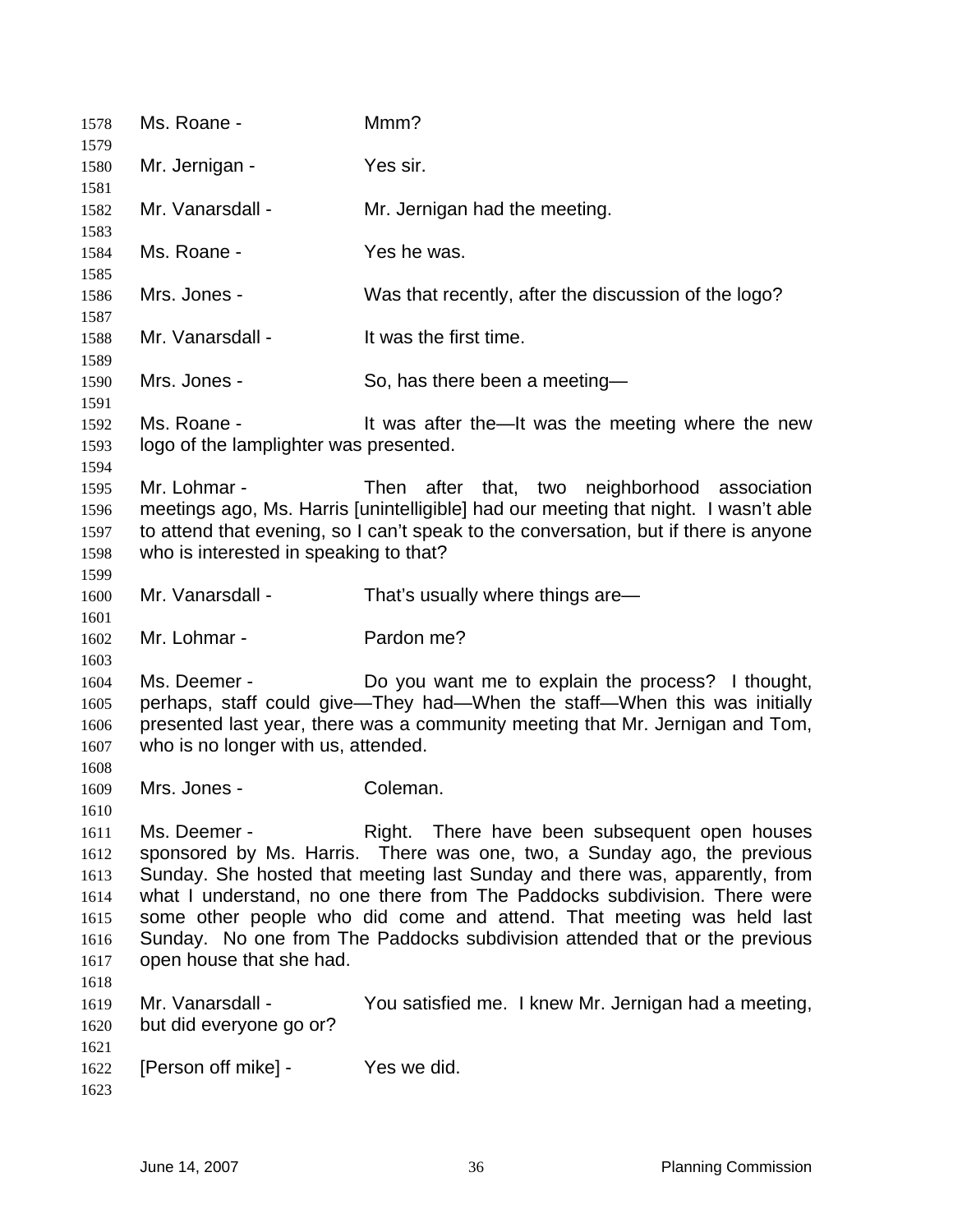Mr. Vanarsdall - When we have our meetings, we solve the problems in those community meetings. I keep wondering why this problem hasn't been solved or if you all have been talking to, been preaching to the choir and nobody was listening.

Mr. Lohmar - I think I understand the answer, sir. Let me see if I can explain it in a way so we can all get to the same point. Mr. Thornton and other people have recognized that there was tension at the beginning, that there was an event. There was the event [unintelligible] with the logos, which everyone in the community found offensive, with perhaps the exception of Ann Harris. That event is an indicator of the root cause of the problem. It is a symptom; it is not the root. A community is a system. It is a system designed to work together where people are equals, where people come together and form a community. When a system encounters a problem and they can determine the root cause of the problem, they can then work to resolution of the root cause of the problem. The root cause of the problem, and what all of this stems from, is that the owner/operator of the proposed business doesn't have any sense of community with the community and isn't sensitive to our concerns. That is clearly evidenced in the use of the Confederate flag within her original brochure. Now, that is one symptom.

Our concern and ongoing concern with that is when you have someone who is in a position to further offend the community, further rob the liberties of the community, further slight the community through her own path, through her own decisions without input, without discussion, without dialogue of colleagues, at that point, you no longer have a business that can operate within the realm of the community without the community policing the business. At that point, while she is profiting, it is to our detriment to have to take on the role of policing the business and looking for how to go about resolving these ongoing issues. I think we're seeing the chip of the iceberg here. I think what we're seeing is even before the business has established itself, that the owner is not able to identify what's best for the community and that there is no formal or even less than formal way for us to get together and talk about that. Or for that matter, is there a need for the community to have to have a business only to police it? We don't need a business. We don't need it, we don't want it. As a neighborhood, we don't want it; as a community, we don't it. As a system, it envelopes and creates problems for us.

- Mr. Archer Mr. Chairman, can I just make a comment?
- 

1664 Mr. Jernigan - Yes sir.

Mr. Archer - I guess I've been here 10 years or more. This is one of the most difficult decisions that I think any of us up here have had to make because a lot of it is based on what I perceive to be some real deep passions on both sides of this issue. Looking at the fact that we've had bed and breakfasts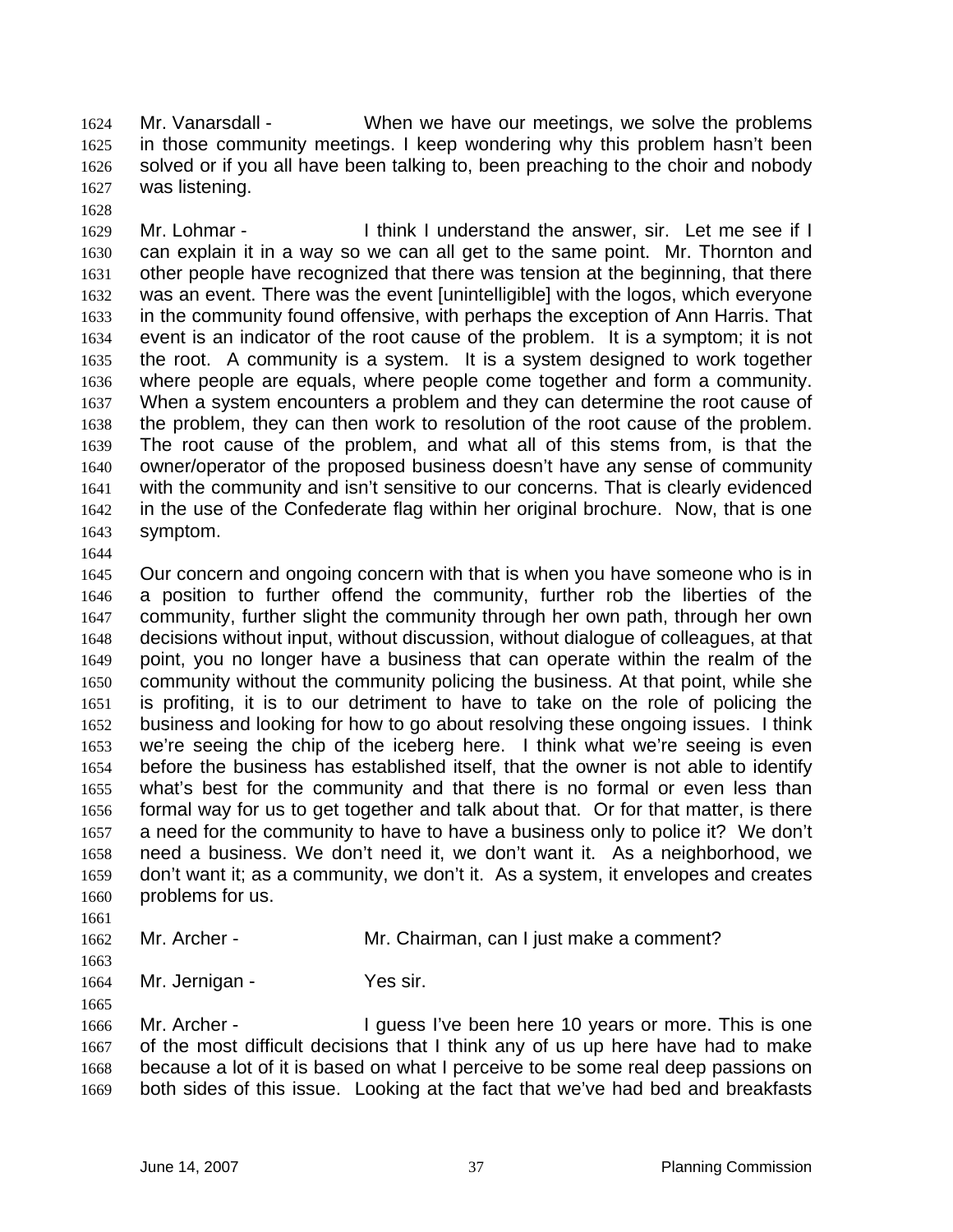before that we have had to vote on one way or the other, I don't think I've ever seen this level of opposition to the ones that we've done, even though the uses in the other bed and breakfasts are far heavier than the uses that have been presented with this one. Have you all had a chance to read the conditions that came with this? Mr. Lohmar - Yes sir, they're posted on the County website. 1678 Mr. Archer - The things that cannot be done? Mr. Lohmar - Yes sir, they're posted on the County website. 1682 Mr. Archer - It seems to be a very limited use as such. I'm not saying that to favor one side or the other, but this Commission does have to vote and make a decision. In a lot of instances, unless there's some compelling reason not to, we have to establish and follow some sort of precedent. One of the rules in our by-laws says we can't be arbitrary or capricious. Mr. Lohmar - Yes sir. Mr. Archer - So we can't just sit here and see who has the most guns and then make a decision based on that. I'm thinking that based on the fact that you all have really not had an opportunity to sit down and face each other in a more cohesive and friendly fashion, it still needs to be done. Mr. Lohmar - Yes sir. I would say you made a very strong point there. This is the first time you've encountered such passionate opposition. Mr. Archer - Oh, we've had passion. We have passion every week. Mr. Lohmar - That in itself is precedent-setting. I think that's fair to say. I think we have the opportunity, perhaps for the first time, to set a new precedent to say this isn't necessarily the way things have to work. Just because it was done this way in the past under different conditions in the same generalization, those rules and laws don't necessarily apply with the same precedents to the current situation.

Mr. Archer - I guess what I'm trying to say, sir, is that we have to have a reason as to why we vote to make a recommendation to the Board of Supervisors. The reason has to be a salient reason, one that we can hang our hat on and is based on much more than passion. Based on the fact that you all have not really had a good, serious meeting face to face, it's difficult to make a decision based on just two opposing sides, one wanting one thing and one wanting another. We also have to respect the rights of the property owner to bring a case. That is not new. It's something that's been done before. We don't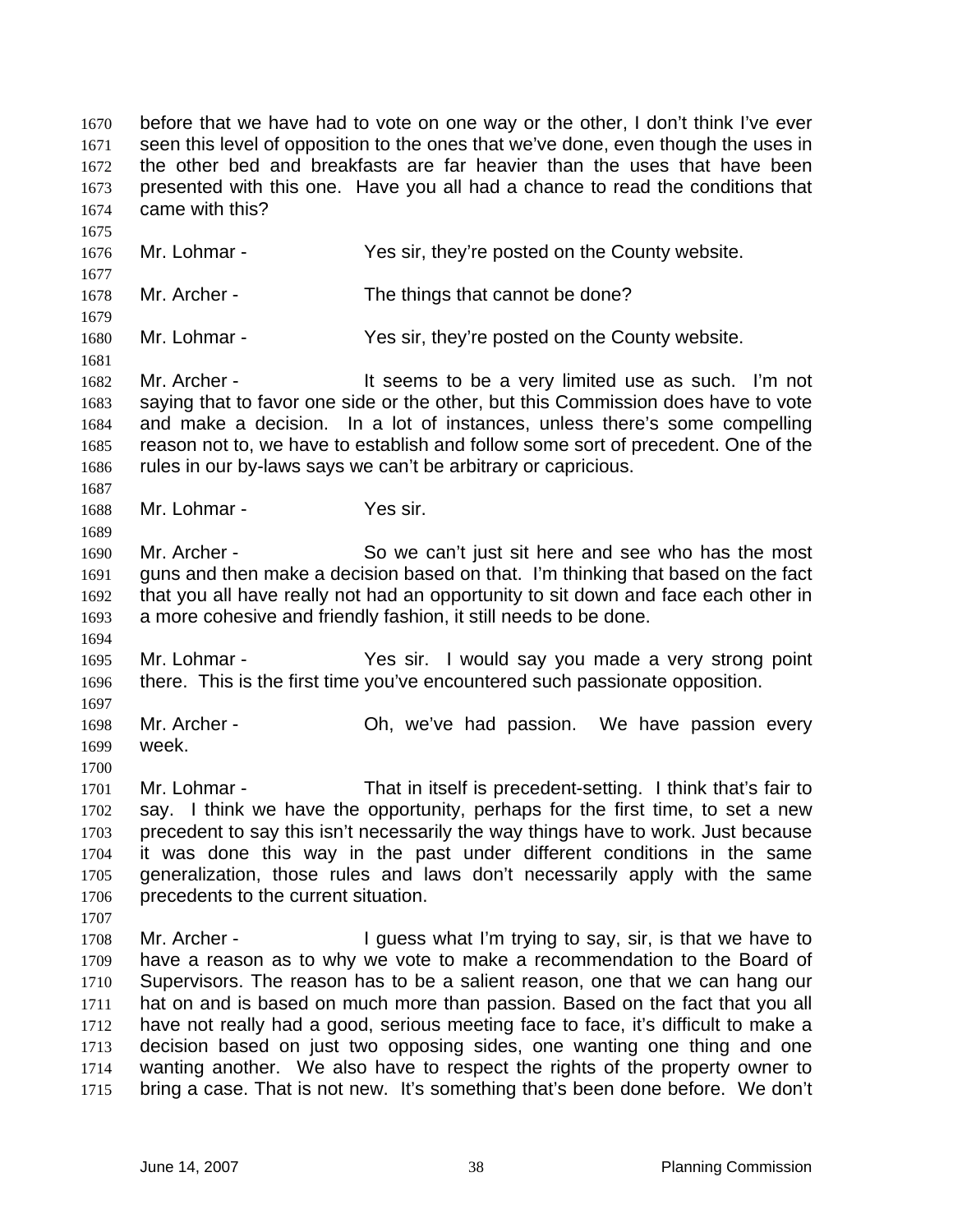| 1716<br>1717                         | have a lot of bed and breakfasts in Henrico, but we do have a couple. I just feel<br>like that meeting needs to be held. That's personally what I feel. |                                                                                                                                               |  |
|--------------------------------------|---------------------------------------------------------------------------------------------------------------------------------------------------------|-----------------------------------------------------------------------------------------------------------------------------------------------|--|
| 1718<br>1719<br>1720<br>1721<br>1722 | Mr. Lohmar -<br>that would get you back here a year from now.                                                                                           | I don't think we're opposed to that in any way. I would<br>submit to you that, unfortunately, I think the meeting would have the same results |  |
| 1723<br>1724<br>1725                 | Mr. Jernigan -<br>go good.                                                                                                                              | Thank you. The first neighborhood meeting did not                                                                                             |  |
| 1726<br>1727                         | Mr. Archer -                                                                                                                                            | I can understand that.                                                                                                                        |  |
| 1728<br>1729                         | Mr. Jernigan -                                                                                                                                          | You can kind of tell that.                                                                                                                    |  |
| 1730<br>1731                         | Mrs. Jones -                                                                                                                                            | That's clear.                                                                                                                                 |  |
| 1732<br>1733<br>1734                 | Mr. Jernigan -<br>going to change.                                                                                                                      | I don't think if we had another one that anything is                                                                                          |  |
| 1735<br>1736<br>1737                 | Ms. Roane -                                                                                                                                             | Has anyone besides Mrs. Jones, if I may ask, been<br>out to our neighborhood? And Mr. Jernigan. Has anybody else been out there?              |  |
| 1738<br>1739                         | Mr. Archer -                                                                                                                                            | I know the neighborhood, ma'am.                                                                                                               |  |
| 1740<br>1741                         | Ms. Roane -                                                                                                                                             | Okay.                                                                                                                                         |  |
| 1742<br>1743                         | [Person off mike] -                                                                                                                                     | We've been out there.                                                                                                                         |  |
| 1744<br>1745<br>1746                 | Ms. Roane -                                                                                                                                             | Yeah, but we live there. Respectfully, we'd like to say<br>we live there. We are the ones who are directly impacted by this. Directly.        |  |
| 1747<br>1748                         | Mr. Jernigan -                                                                                                                                          | All right.                                                                                                                                    |  |
| 1749<br>1750                         | [Person off mike] -                                                                                                                                     | [Unintelligible] for more than 30 years.                                                                                                      |  |
| 1751<br>1752<br>1753                 | Mr. Lohmar -<br>district.                                                                                                                               | Yes sir. We're talking about our neighborhood, not the                                                                                        |  |
| 1754<br>1755<br>1756                 | Mr. Jernigan -<br>statement, Hans?                                                                                                                      | Okay. All right, all right. Did you have a closing                                                                                            |  |
| 1757<br>1758<br>1759                 | Mr. Lohmar -                                                                                                                                            | I think we've said all we need to say, and I thank you<br>for your time and letting us elaborate as long as we have.                          |  |
| 1760<br>1761                         | Mr. Archer -                                                                                                                                            | Mr. Chairman, let's make sure that everybody<br>understands that when we vote on this tonight, whether we vote to defer it or to              |  |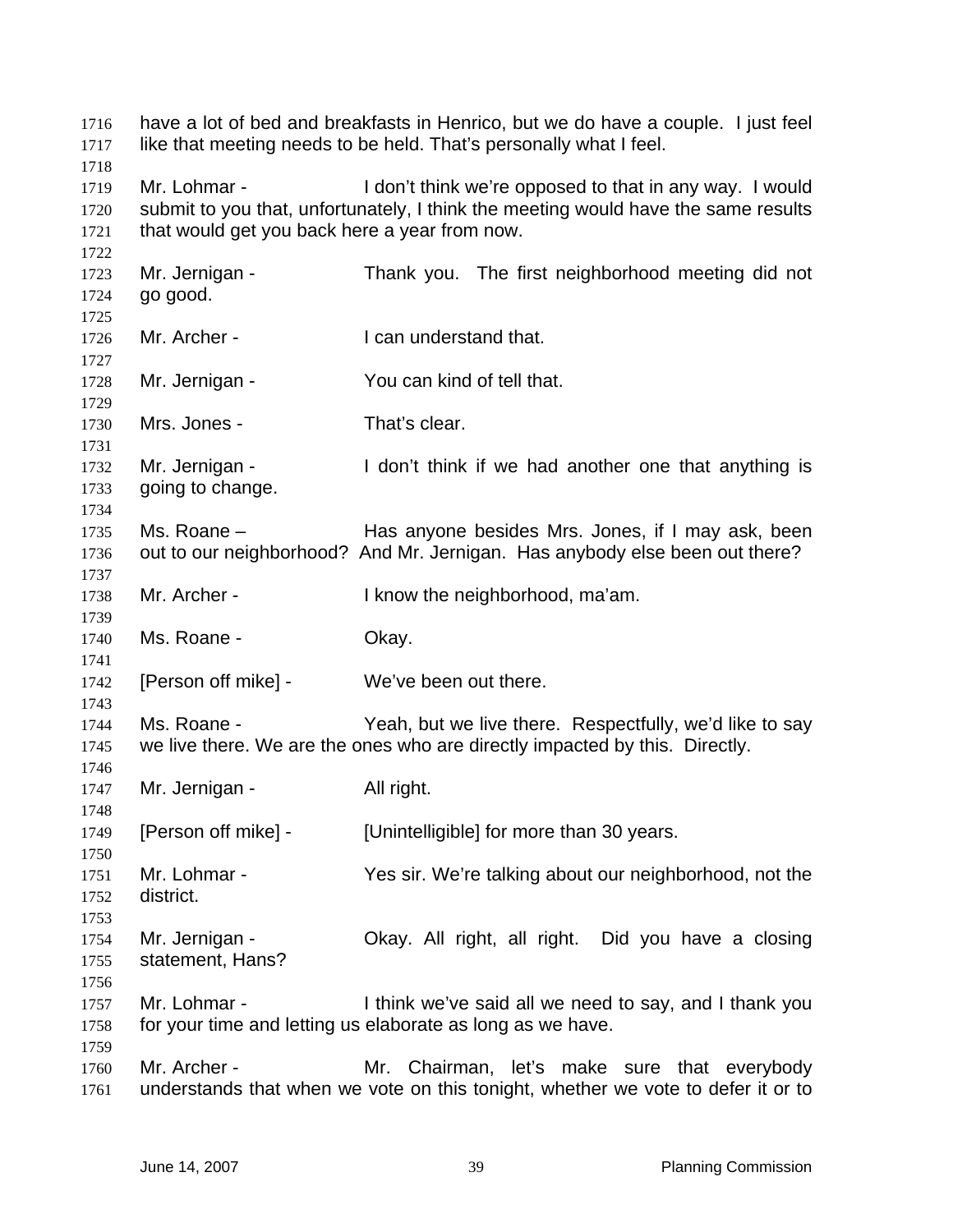recommend it or to not recommend it, the final say on this will be at the Board of Supervisor's meeting. Our recommendation can be dealt with any way the Board chooses to.

Mr. Jernigan - Ms. Harris, did you have any closing comments?

Ms. Harris - I do. Again, I made a bad choice in judgment when I first developed my plan for the bed and breakfast, and I have apologized to them publicly and I will again tonight. I have redesigned my literature to meet their need. Regarding their concerns for safety, I do have a letter from the Bed and Breakfast Association that in the 10 years as a precedent, they've never had any criminal violent crime that's been traced to a guest in a bed and breakfast in the state of Virginia. I have letters if you'd like a copy of that. Also, in terms of the other options in the letter that I shared with you that I gave to them, I invited them to an open house a year ago, and again this year to try to have them come and talk with me about their concerns, and to learn some of mine.

Option 1 for me is to run a bed and breakfast in the home. The reason I prefer that option is for my personal safety, I have people who make reservations and it gives me a chance to make sure who they are, and I have the income prepaid ahead of time. I do not give keys to the people and when I go on vacation, I can secure my home and go away and not have guests. If I take boarders in, I have two boarders in my home who have keys. They come and go as they wish. When I go on vacation, I have to leave my home in their charge. Yes, they are permanent residents of the neighborhood, but yes, they will create more traffic than would their counterpart as a bed and breakfast guest. So, maybe that's selfish on my part, from that standpoint.

The last option to subdivide, even though they say they would welcome the people—I'm glad to know they embrace me as a neighbor, but as much as I offended them on the front end, the fact that they haven't accepted my invitations to come to my home—I've been there for two years and other than Mr. Downey and a few that attended my first open house, most of them haven't come to visit me, so I don't feel embraced either. I agree with you. Maybe we need mediation. I'm not sure it will change the outcome. A bed and breakfast would afford the opportunity for me to have guests in my home and have them in a safe environment that I feel safer with than having full-time boarders in my home. 

| 1777 |                     |                      |
|------|---------------------|----------------------|
| 1800 | Mr. Jernigan -      | Okay. Thank you.     |
| 1801 |                     |                      |
| 1802 | Ms. Harris -        | Thank you.           |
| 1803 |                     |                      |
| 1804 | Mr. Jernigan -      | All right.           |
| 1805 |                     |                      |
| 1806 | [Person off mike] - | Can I say something? |
| 1807 |                     |                      |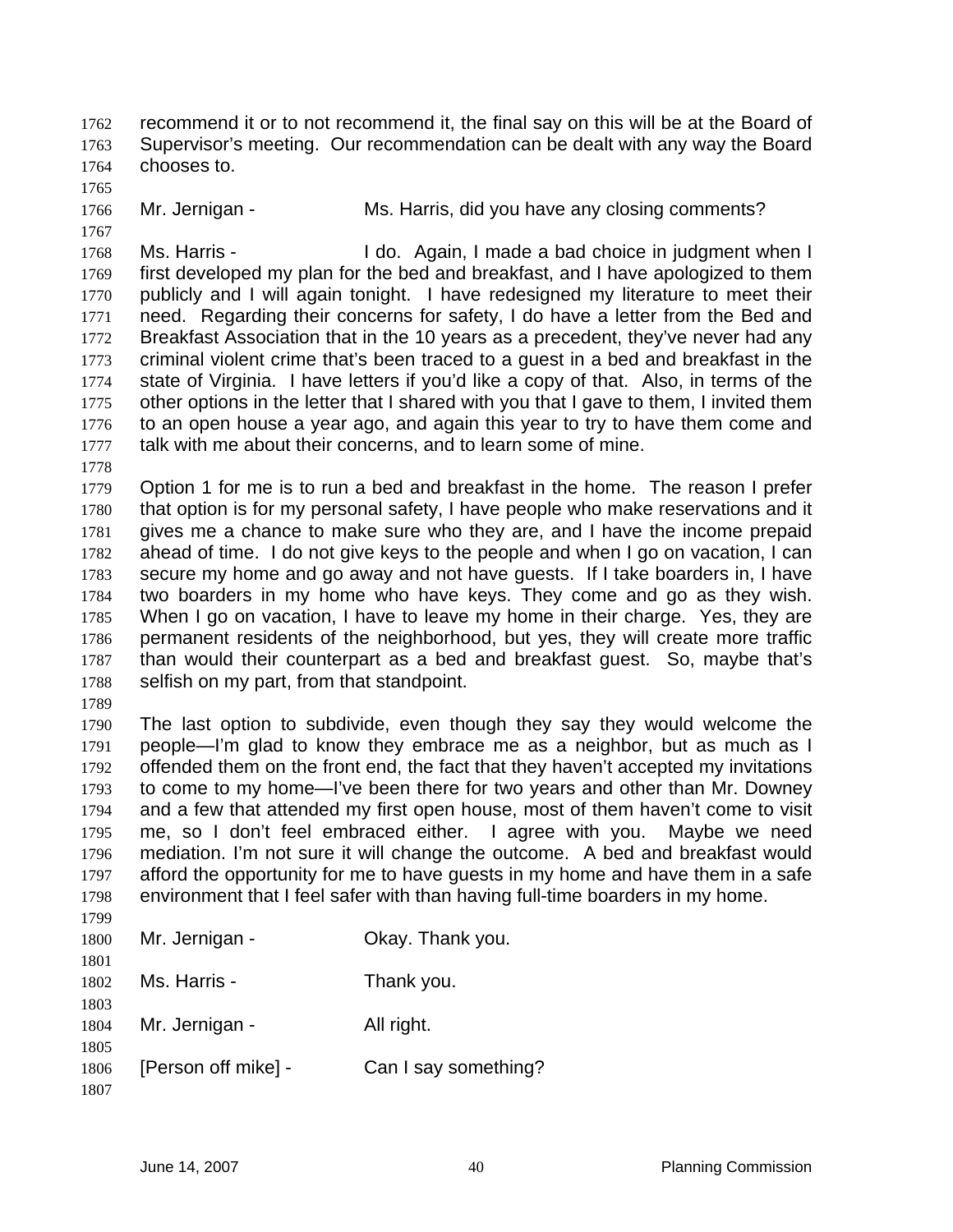| 1808<br>1809                                                                         | Mr. Jernigan -                                                                                                                                                                                                                                                                                                                                                                                                                                                                                                                                                                                                                                                                                           | $Sir-$                                                                                                                                                                                                                                                                                                                                                                                                                                                                                                                                                |
|--------------------------------------------------------------------------------------|----------------------------------------------------------------------------------------------------------------------------------------------------------------------------------------------------------------------------------------------------------------------------------------------------------------------------------------------------------------------------------------------------------------------------------------------------------------------------------------------------------------------------------------------------------------------------------------------------------------------------------------------------------------------------------------------------------|-------------------------------------------------------------------------------------------------------------------------------------------------------------------------------------------------------------------------------------------------------------------------------------------------------------------------------------------------------------------------------------------------------------------------------------------------------------------------------------------------------------------------------------------------------|
| 1810                                                                                 | [Person off mike] -                                                                                                                                                                                                                                                                                                                                                                                                                                                                                                                                                                                                                                                                                      | I'll be brief.                                                                                                                                                                                                                                                                                                                                                                                                                                                                                                                                        |
| 1811<br>1812<br>1813                                                                 | Mr. Jernigan -<br>had a little bit more time, but I think we need—                                                                                                                                                                                                                                                                                                                                                                                                                                                                                                                                                                                                                                       | No, I'll tell you, we've had enough. The opposition                                                                                                                                                                                                                                                                                                                                                                                                                                                                                                   |
| 1814<br>1815<br>1816                                                                 | [Person off mike] -                                                                                                                                                                                                                                                                                                                                                                                                                                                                                                                                                                                                                                                                                      | I'm not going to be on either side.                                                                                                                                                                                                                                                                                                                                                                                                                                                                                                                   |
| 1817<br>1818                                                                         | Mr. Jernigan -<br>[Whispered.] Do you think I'm [unintelligible]?                                                                                                                                                                                                                                                                                                                                                                                                                                                                                                                                                                                                                                        | We need to bring this to a vote. Thank you anyway.                                                                                                                                                                                                                                                                                                                                                                                                                                                                                                    |
| 1819<br>1820<br>1821                                                                 | Mr. Silber -                                                                                                                                                                                                                                                                                                                                                                                                                                                                                                                                                                                                                                                                                             | That's fine.                                                                                                                                                                                                                                                                                                                                                                                                                                                                                                                                          |
| 1822<br>1823<br>1824<br>1825<br>1826<br>1827<br>1828                                 | Mr. Jernigan -                                                                                                                                                                                                                                                                                                                                                                                                                                                                                                                                                                                                                                                                                           | All right. Mr. Lohmar is speaking of the passion and I<br>know this has been an upset for everybody. I truly hope that the residents there<br>don't actually think that when Ms. Harris first came out with the logo that she was<br>trying to offend anybody. She told me, "I didn't know." The Civil War was fought<br>there, the surrender tree is right down the street and she was going along with a<br>theme. She just had some bad choices because she didn't know any better.<br>She's tried to rectify that with the logo that she has now. |
| 1829<br>1830<br>1831<br>1832<br>1833<br>1834<br>1835<br>1836<br>1837<br>1838<br>1839 | I wish everybody here could get along a little better on this application because it<br>would make it a whole lot easier for this Commission. This house is an 1853<br>house and we have these bed and breakfasts all over the country. I don't know<br>that I want to make this situation in Henrico different, being as this was such an<br>area of history through the war times. All these homes are beautiful. You can<br>have two more neighbors in there and I know you all are sitting there saying that<br>you'd rather have two more neighbors, but I don't really think that you want that.<br>Plus, it's going to take that property and slice it up, what is a nice colonial style<br>home. |                                                                                                                                                                                                                                                                                                                                                                                                                                                                                                                                                       |
| 1840<br>1841<br>1842<br>1843                                                         | As Mr. Archer said, what we do is make a recommendation to the Board of<br>Supervisors. As this point, I'm going to have to recommend approval of P-6-06,<br>Ann Leonard Harris, and send it to the Board for their decision. Do we have a<br>second? We have to have a second to vote on it. All right.                                                                                                                                                                                                                                                                                                                                                                                                 |                                                                                                                                                                                                                                                                                                                                                                                                                                                                                                                                                       |
| 1844<br>1845<br>1846<br>1847                                                         | Mr. Silber -<br>motion to the contrary.                                                                                                                                                                                                                                                                                                                                                                                                                                                                                                                                                                                                                                                                  | If there's no second, then we need to see if there is a                                                                                                                                                                                                                                                                                                                                                                                                                                                                                               |
| 1848<br>1849                                                                         | Mr. Jernigan -<br>to send something to the Board.                                                                                                                                                                                                                                                                                                                                                                                                                                                                                                                                                                                                                                                        | All right. Is there a motion to deny it? Well, we have                                                                                                                                                                                                                                                                                                                                                                                                                                                                                                |
| 1850<br>1851<br>1852                                                                 | Mr. Archer -                                                                                                                                                                                                                                                                                                                                                                                                                                                                                                                                                                                                                                                                                             | In that event, I move to deny.                                                                                                                                                                                                                                                                                                                                                                                                                                                                                                                        |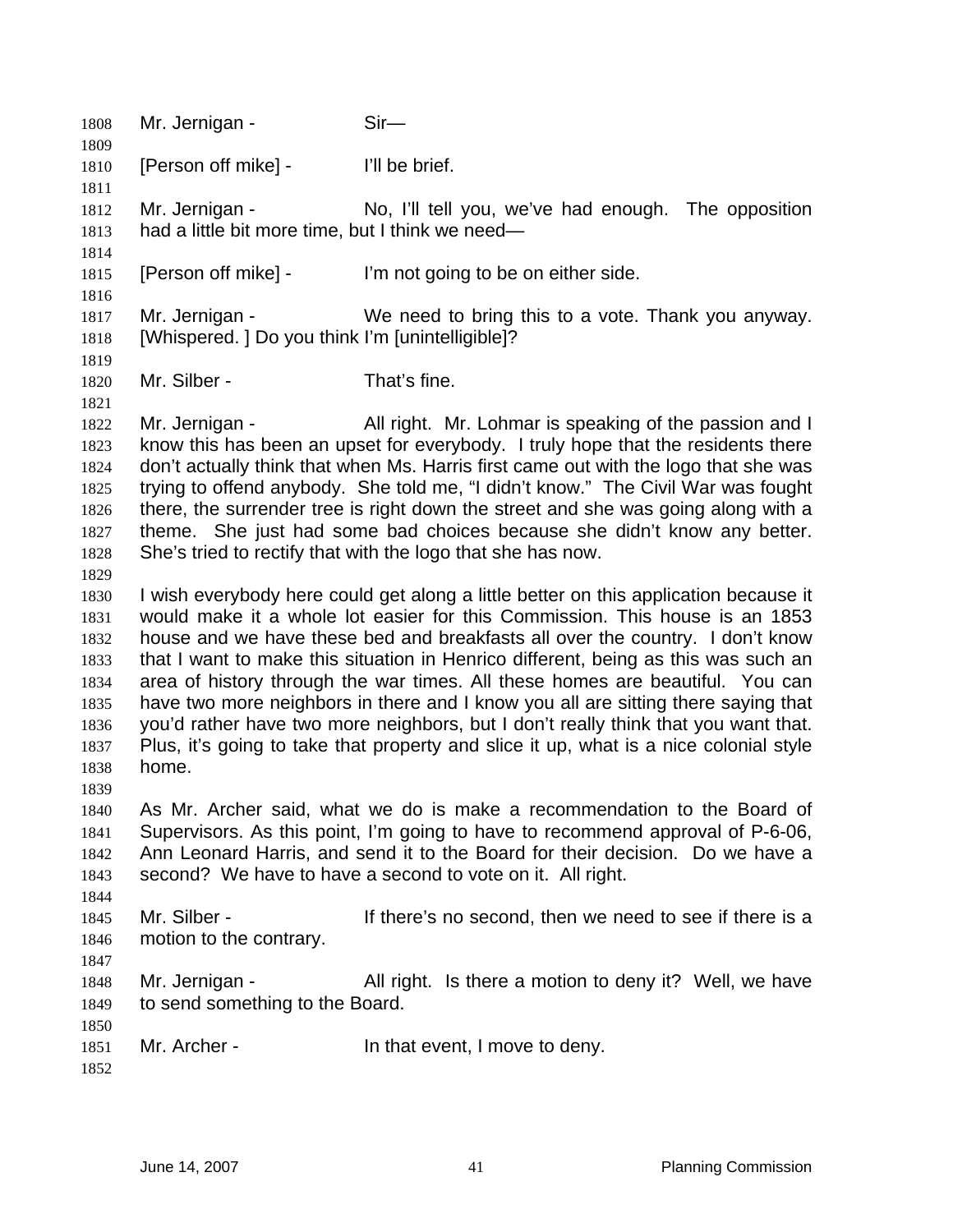1853 Mr. Jernigan - We have a motion by Mr. Archer. Do we have a second? Mrs. Jones - I will make a motion if it's appropriate at this point. 1858 Mr. Silber - My Robert's Rules of Order expert behind me said that you can vote without a second. 1861 Mr. Jernigan - You can? Mr. Silber - Yes. So, if there is a motion to approve—This may not necessarily resolve things, but if there is a motion on the floor to approve, then we need to take a vote on that motion. 1867 Mr. Jernigan - All right. Mr. Jernigan made a motion to approve. There is no second. 1870 Mr. Vanarsdall - Now we need a motion to deny and I think you just did that, didn't you, Mr. Archer? Mr. Archer - I did, and I did for the process, just for the purpose of just trying to move this so we can get it to the Board of Supervisors. 1876 Mr. Vanarsdall - I'll second that. Mr. Archer - I'd rather abstain, if you want to know the truth about it. 1881 Mr. Vanarsdall - All right. I second that motion. Mrs. Jones - Excuse me, there's a motion to approve on the floor. Mr. Silber - There's a motion to approve. I think that needs to be voted on. 1888 Mrs. Jones - Yes. The motion is to approve. Mr. Vanarsdall - I made a motion to deny it. 1892 [Person off mike] - [Unintelligible.] Mr. Archer - We're getting ready to do that, sir. 1896 Mr. Silber - All right. [Many people talking at once.]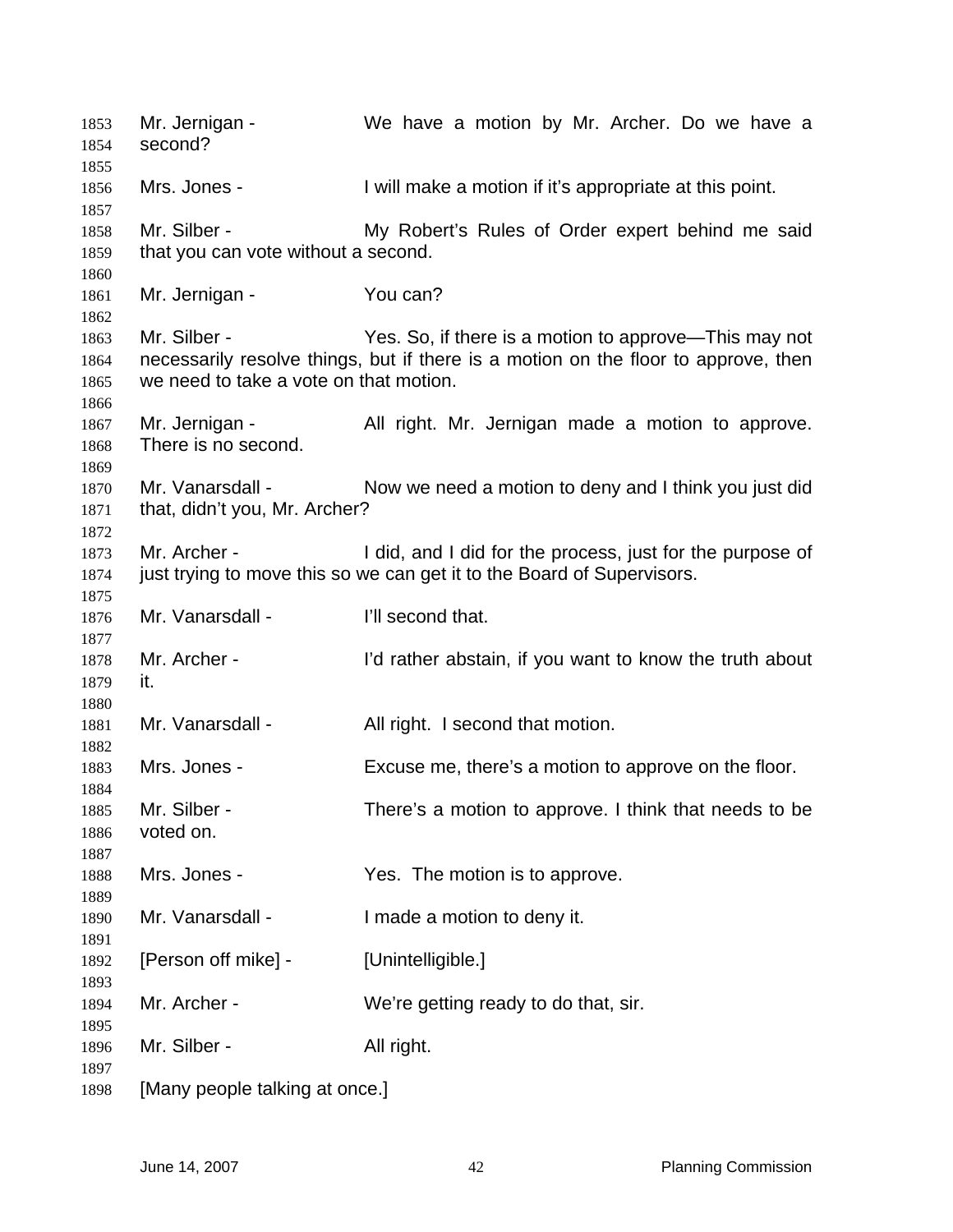Mrs. Jones - We must vote on the motion to approve. 1902 Mr. Vanarsdall - I know. We must have a second. We didn't get a second for the approval, so we need to turn around and make a motion to deny it and have a second for that. Mr. Jernigan - We have a motion to deny and we have a second. Mr. Archer made the motion and Mr. Vanarsdall seconded it. All in favor of denial, say aye. All opposed say no. 1910 Mr. Silber - So, the vote was three—The motion was to deny- Mrs. Jones - Excuse me. What happened to the motion to approve? 1915 Mr. Silber - The motion— [Many people talking at once.] Mr. Jernigan - I didn't get a second. 1921 Mr. Silber - Hang on, hang on. Please, please, hang on a second. This is out of the ordinary. There was a motion originally to approve and there was no second. Mrs. Jones - Correct. 1927 [Person off mike] - [Unintelligible.] Mr. Silber - There was then a motion to deny. The second motion takes precedence. So, there was a motion to deny. Mr. Vanarsdall - We don't need you telling us how to do this. He's the secretary of the Planning Commission. We know what we're doing up here. 1935 [Person off mike] - [Unintelligible.] 1937 Mr. Silber - There was a motion— Mr. Vanarsdall - Go ahead, Mr. Secretary. Go ahead. [Person off mike] - Excuse me, but your parliamentarian said that you had the option to vote before the second motion. 1944 Mr. Silber - And sir, he then corrected me.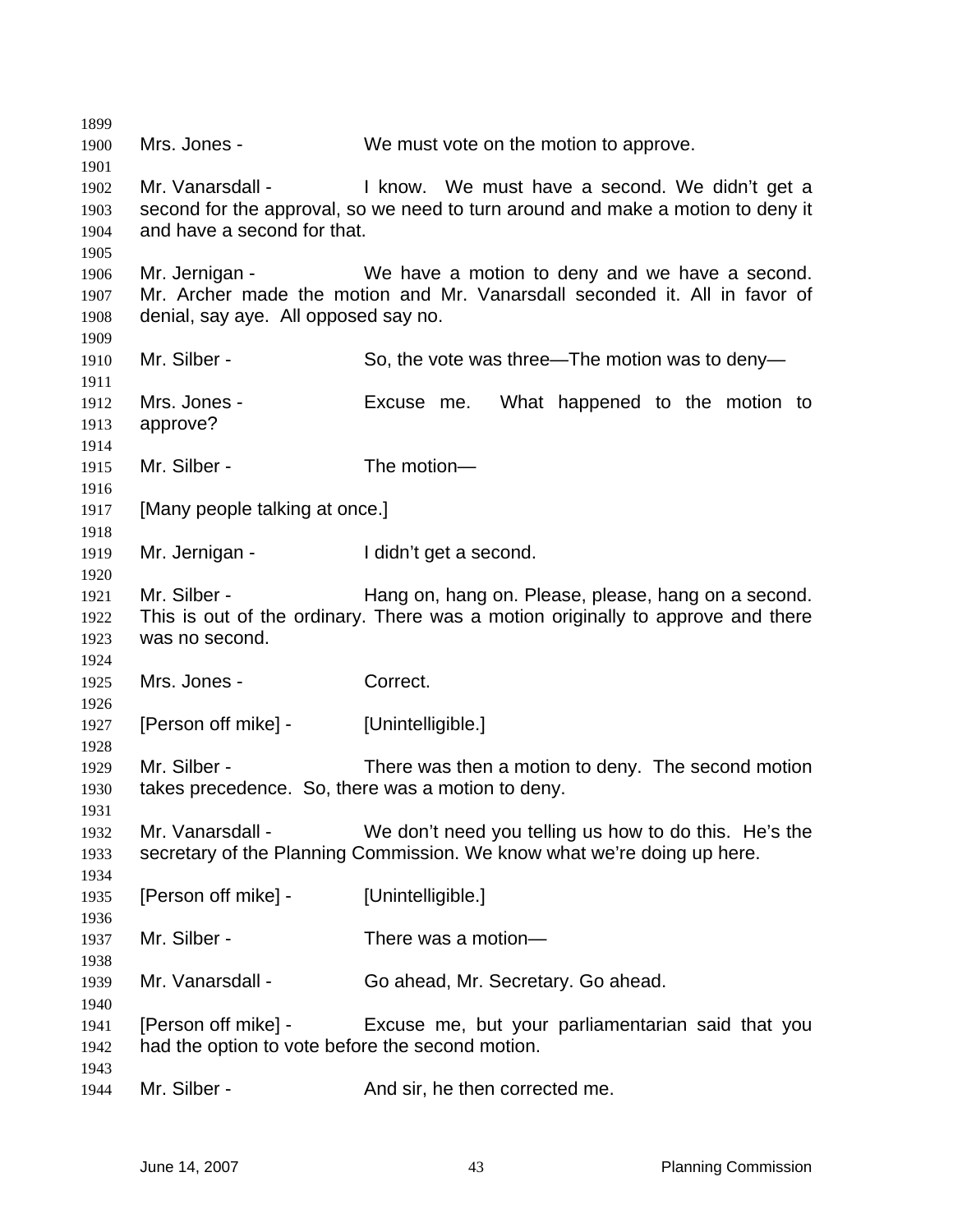| 1945         |                        |                                                                               |
|--------------|------------------------|-------------------------------------------------------------------------------|
| 1946         | Mr. Jernigan -         | He was corrected on that.                                                     |
| 1947         |                        |                                                                               |
| 1948         | Mr. Silber -           | There was a motion to approve originally; there was                           |
| 1949         | no second.             |                                                                               |
| 1950         |                        |                                                                               |
| 1951         | Mr. Jernigan -         | I was under the impression there had to be a second.                          |
| 1952         |                        | I had been told that before, but it's not, he checked the laws.               |
| 1953         |                        |                                                                               |
| 1954         | Mr. Silber -           | There was a motion to deny, which takes precedence,                           |
| 1955         |                        | and there is a motion to deny. Is there a second to the motion to deny?       |
| 1956         |                        |                                                                               |
| 1957         | Mr. Vanarsdall -       | I second it.                                                                  |
| 1958         | Mr. Silber -           | It was a motion made by Mr. Archer and seconded by                            |
| 1959<br>1960 |                        | Mr. Vanarsdall. So, we need to vote on that motion. All those in favor of the |
| 1961         | motion to deny?        |                                                                               |
| 1962         |                        |                                                                               |
| 1963         | Mr. Vanarsdall -       | We already said that.                                                         |
| 1964         |                        |                                                                               |
| 1965         | Mr. Silber -           | I need to see a vote. Mr. Archer voted in favor of that                       |
| 1966         | motion?                |                                                                               |
| 1967         |                        |                                                                               |
| 1968         | Mr. Archer -           | Yes.                                                                          |
| 1969         |                        |                                                                               |
| 1970         | Mr. Silber -           | Mr. Vanarsdall voted in favor.                                                |
| 1971         |                        |                                                                               |
| 1972         | Mr. Vanarsdall -       | Right.                                                                        |
| 1973         |                        |                                                                               |
| 1974         | Mr. Silber -           | Mrs. Jones?                                                                   |
| 1975         |                        |                                                                               |
| 1976         | Mrs. Jones -           | No.                                                                           |
| 1977         |                        |                                                                               |
| 1978         | Mr. Silber -           | So, against that motion.                                                      |
| 1979         |                        | Correct.                                                                      |
| 1980         | Mrs. Jones -           |                                                                               |
| 1981<br>1982 | Mr. Silber -           | And Mr. Jernigan voted against that motion. So, it was                        |
| 1983         | two/two. Mr. Thornton? |                                                                               |
| 1984         |                        |                                                                               |
| 1985         | Mr. Thornton -         | Do I have to use my privilege?                                                |
| 1986         |                        |                                                                               |
| 1987         | Mr. Silber -           | You do not have to. The Board of Supervisor's                                 |
| 1988         |                        | member who sits on the Planning Commission typically abstains because they    |
| 1989         |                        | will be hearing this again at the Board level. The motion is two to two. Mr.  |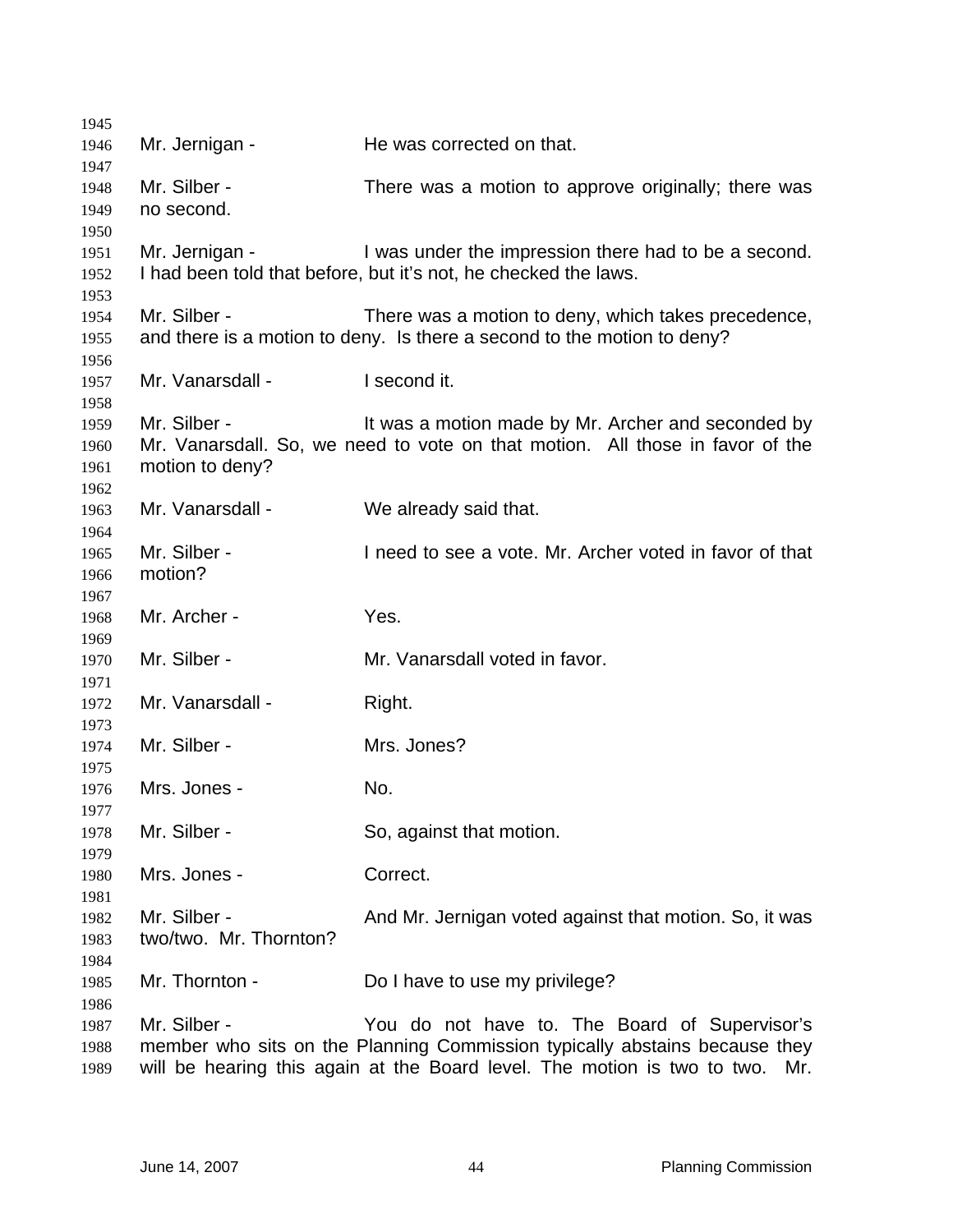Thornton, it is up to you whether you want to vote or not. You do not have to vote. If you wish to vote, you may, but that's entirely up to you. Mr. Thornton - Let me say, I rarely vote on these things because it will be coming to us. This is a case that I really think needs to go back to the table. I think it needs to go back and each needs to show constraint when they talk to each other, but it doesn't look like we're there yet. So, I'm going to have to say, then, that Mr. Chairman—Do I have the right? Mr. Silber - You have the right to vote or you have the right to abstain. Mr. Thornton - Okay. My position is I don't think this case is ready, so I have to say I vote for denial. Mr. Jernigan - Are you casting that vote, Mr. Thornton? 2007 Mr. Thornton - Yes. Mr. Jernigan - Okay. The vote is 3 to 2. The case fails. **REASON:** Acting on a motion by Mr. Archer, seconded by Mr. Vanarsdall, the Planning Commission voted 3-2 (one absent) to recommend the Board of Supervisors **deny** the request because the operation of the bed and breakfast would have potential impacts on the surrounding established subdivision. Mr. Silber - This matter will come up before the Board of Supervisors at their meeting on July  $14<sup>th</sup>$ , I believe. Let me confirm that date. 2019 That would be July 10<sup>th</sup> at 7 p.m. Let's move on to the next case. If you could quickly move from the auditorium, we'll go on to the next case. Okay, the next request this evening is on page 3 of your agenda, C-26C-07, Gloria Freye for B & B Properties, LLC. **C-26C-07 Gloria L. Freye for B & B Properties LLC:** Request to amend proffered conditions accepted with Rezoning Case C-43C-92, on Parcel 809-713-6877, located on the south line of E. Williamsburg (U.S. Route 60) approximately 1,030 feet east of its intersection with Charles City Road and Brittles Lane. The applicant proposes to amend Proffers 2, 3 and 4 related to use restrictions, fencing and buffers, and add a new proffer related to freestanding, ground-mounted signage. The existing zoning is M-2C General Industrial District (Conditional). The Land Use Plan recommends Commercial Concentration. The site is in the Airport Safety Overlay District and the Enterprise Zone. 

Mr. Jernigan - Livingston, how are you tonight?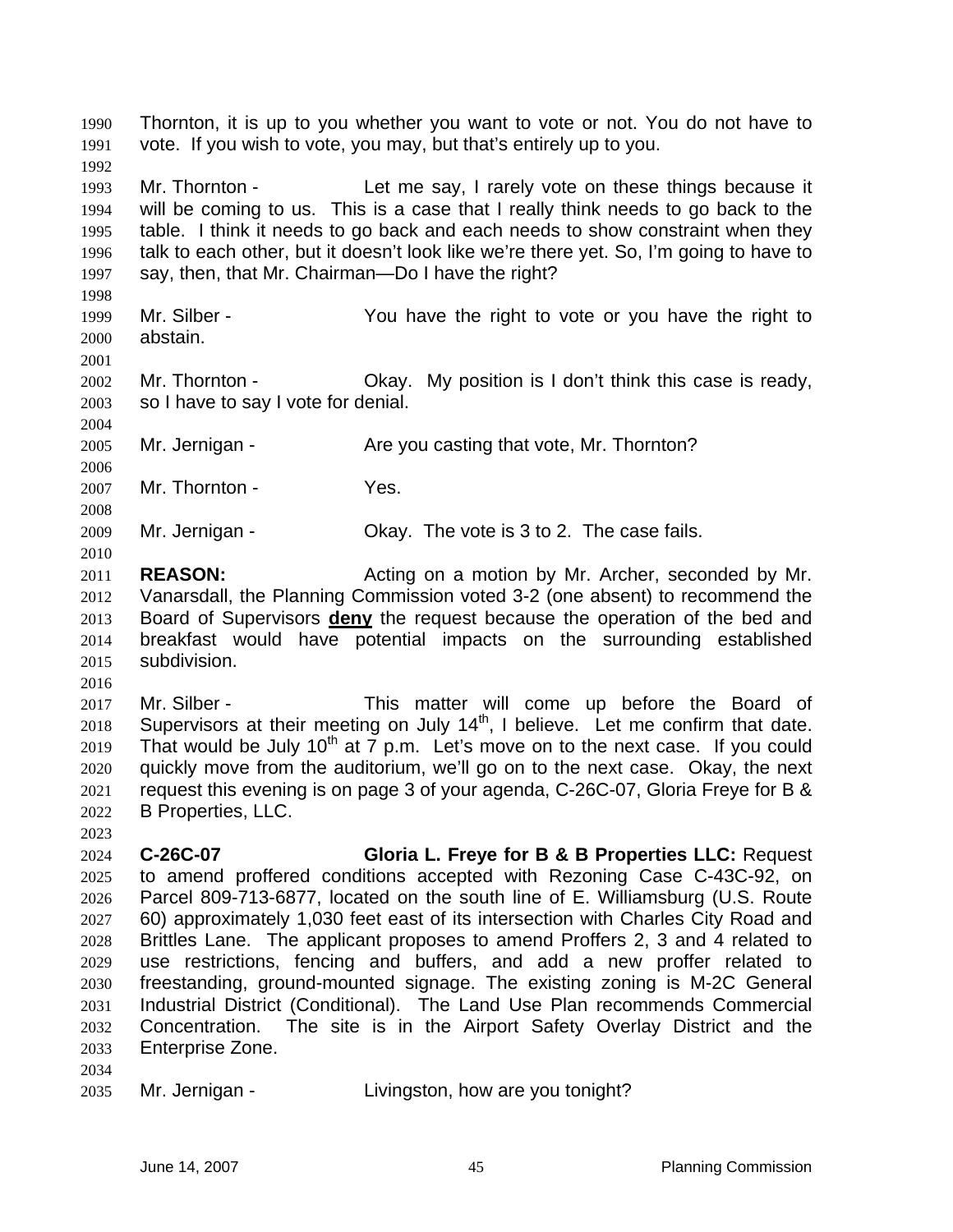Mr. Lewis - Just fine, sir, thank you. Good evening.

This is a request to amend proffers approved with Rezoning Case C-43C-92 to both remedy a buffer-related zoning enforcement action and accommodate a proposed expansion of Cranemasters' operations on this site. The 9.6 acre Williamsburg Road property is zoned M-2C, but proffered use restrictions limit activities to B-3 uses and three specific M-2 uses integral to the company's heavy equipment storage and maintenance operations.

The 2010 Land Use Plan recommends Commercial Concentration for the site, which is also located in the County's Enterprise Zone to encourage investment in the area. These designations acknowledge the property's economic importance and are consistent with the existing use.

- Revised proffers dated June 13, 2007, in addition to new diagrams, have been submitted and adequately address staff's concerns detailed in the staff report. As shown on this site plan, the applicant wishes to construct an additional office and maintenance building and install an equipment fueling area. The additional office and maintenance building would be located there. Their fueling area would be located right there. To permit the proposed fueling facility, the applicant is requesting to amend Proffer #2(c) to allow 30,000 gallons of above ground inflammable fuel storage as opposed to the 10,000 gallons of underground storage currently allowed. Code would require the new fuel storage tank to be a minimum of 600 feet from any residential district.
- 

The applicant has provided this diagram to illustrate the fuel tank location would meet the 600-foot distance requirement.

In response to being cited for encroachment on portions of the proffered 30-foot natural buffer, the applicant is requesting to amend Proffer #4. The change proposes reducing several sections of the 30-foot buffer to a minimum width of 16-feet planted to a Transitional Buffer 25 standard or equivalent as illustrated on this un-proffered diagram from the recent POD filing. It should be noted, a buffer deviation would need to be approved during plan of development in order to allow this width reduction. In conjunction with the buffer amendment, a proposed change to Proffer #3 would increase the required minimum fence height around the property from 6 feet to 8 feet. This reflects commitment to maintaining the height of the existing board fence.

Lastly, the applicant also proposes adding one new proffer related to signage. This new Proffer #11 would commit to any freestanding sign being of ground-mounted monument style, no greater than 54 square feet in area, and a maximum of 6 feet in height. This graphic is not proffered, but it is an example of the proposed sign.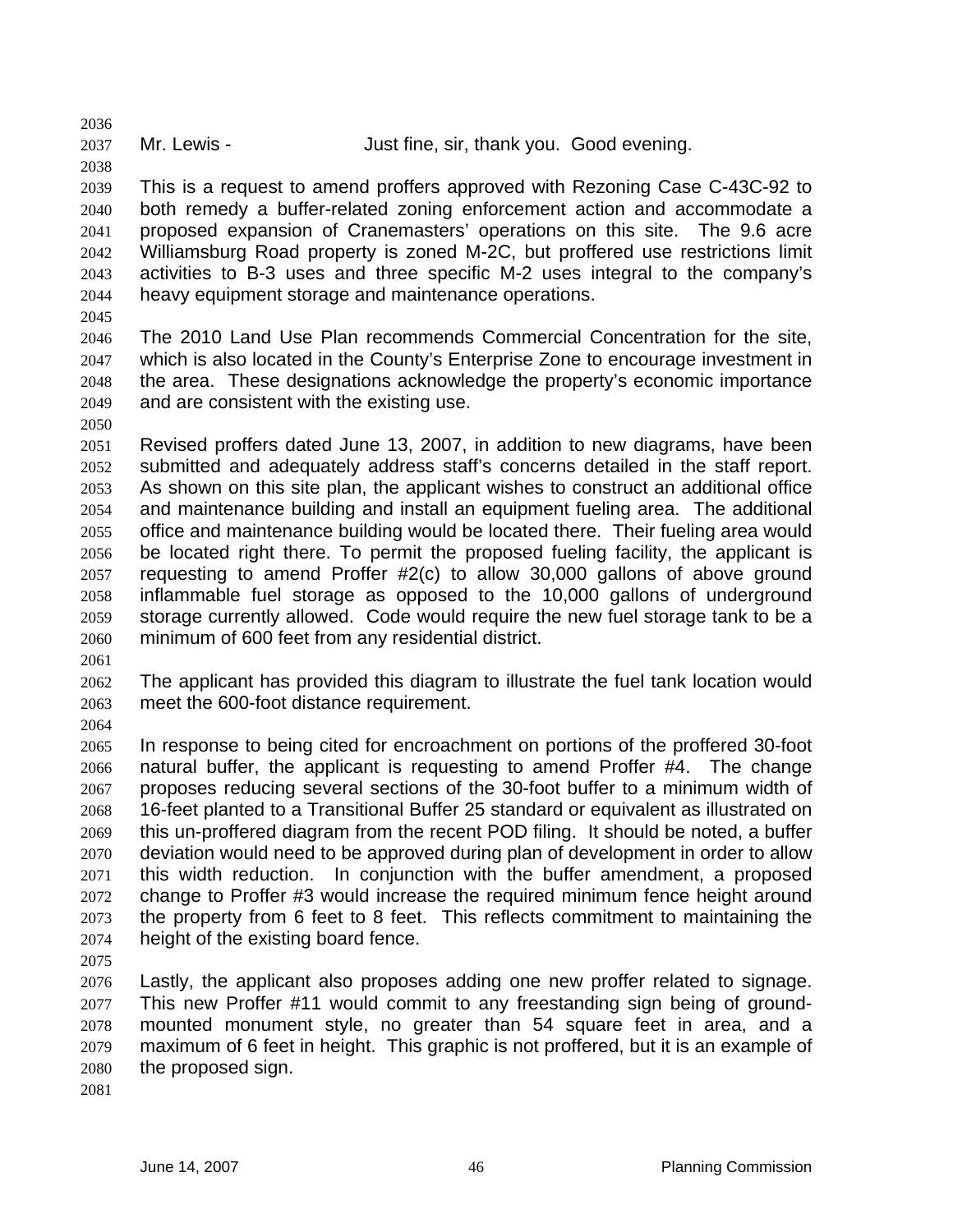These collective requests would allow a reasonable expansion of services on the Cranemasters site which would be in keeping with the goals of the Enterprise Zone to encourage investment in the area. The location of the fueling station is not anticipated to have adverse effects on surrounding uses, and a buffer width reduction in the locations described may be acceptable with the additional landscaping. For these reasons, staff supports this request.

This concludes my presentation. I will be happy to take any questions. Time limits would need to be waived for the proffers.

Mr. Jernigan - They do need to be waived? 

Mr. Lewis - Yes sir.

 Mr. Jernigan - Okay. Are there any questions for Mr. Lewis from the

Commission? 

Mrs. Jones - Did I understand that this is proffered or un-proffered?

Mr. Lewis - The Exhibit A concept plan. Is that the landscape plan?

Mrs. Jones - This is Exhibit A.

Mr. Lewis - Yes, Exhibit A is proffered, yes.

Mr. Jernigan - Any more questions? Thank you, Livingston. Ms. Freye, would you come down please?

Ms. Freye - Good evening Mr. Chairman, members of the Commission. My name is Gloria Freye. I'm here on behalf of the applicant. I do want to take a minute just to thank Mr. Atkinson, the Zoning Enforcement Officer, who worked with us, the Planning folks that worked with us, and the folks that worked with us on the plan of development. We all needed to come together to work these problems out and staff did a great job of helping us look at each and every one of these issues and to see how it could be resolved. We do appreciate that very much.

This does put Cranemasters in a position to expand their building. The zoning was done back in 1992. The precipitating thing for their request to amend the zoning is that they had proffered in '92 to put their fuel storage underground. That was done at the time of zoning. They didn't own the property then. They got it zoned. They closed on the property and discovered that there was underground water contamination and soil contamination from a fuel leak from an adjacent service station, so when it came time to do this expansion they thought,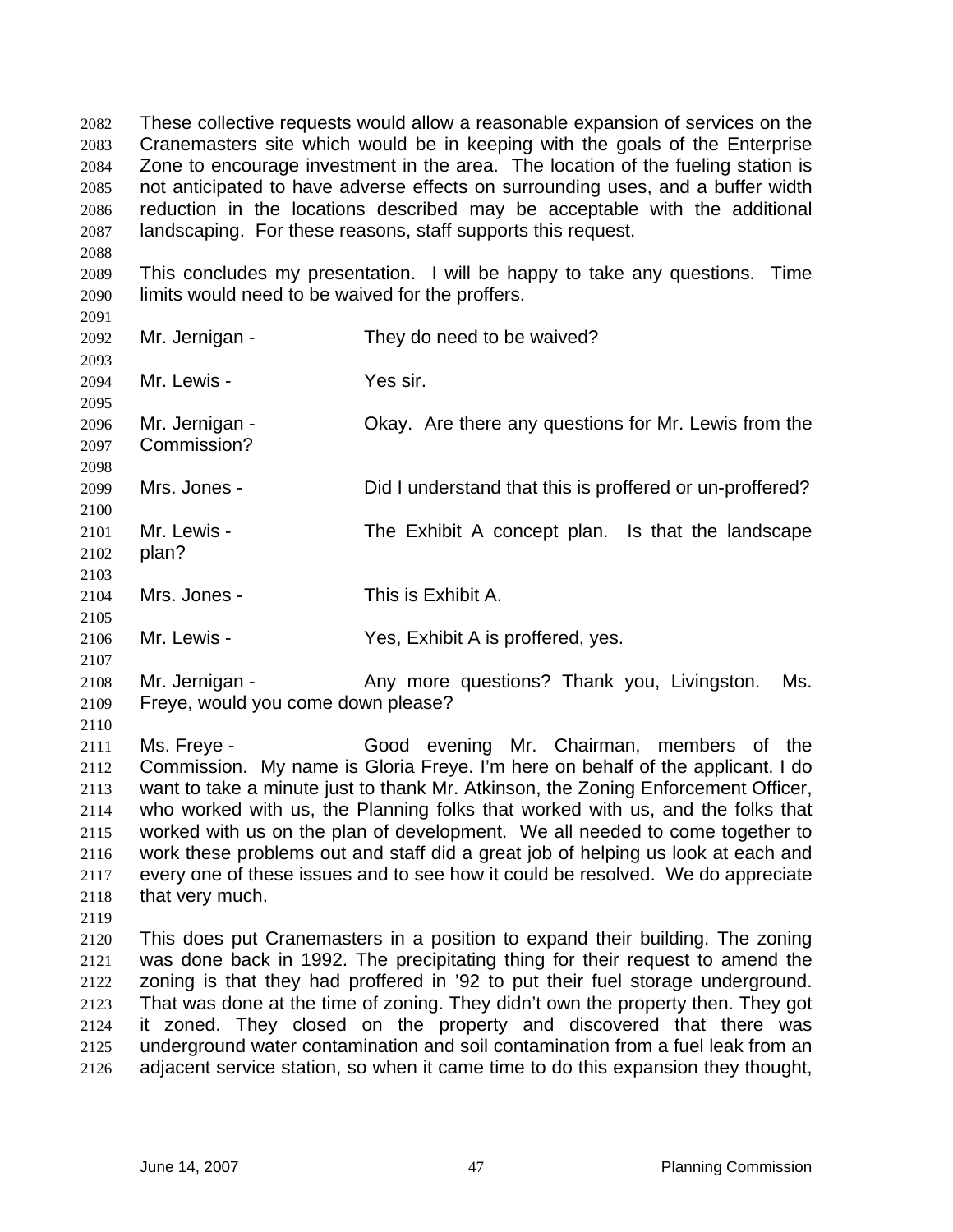we don't want to go underground, we don't want to disturb that soil. That really necessitated coming in and asking for the amendment.

The thing that's helpful as far as the appropriateness of this is that they are zoned M-2, but except for their storage yard, they're basically a B-3 kind of use, which is the kind of uses that are around them. M-2 does allow above ground storage up to 80,000 gallons. They are not that scale operation and don't need that. What they're proffering and what they're asking for is the above ground up to the 30, which is the M-1 level. For those reasons, they were able to bring the case forward to ask for that relief to amend that proffer and then to correct these other problems at the same time.

We'll be glad to answer any questions.

2141 Mr. Jernigan - The Are there any questions for Ms. Freye from the Commission?

Ms. Freye - Mr. Jernigan, we did send letters to each of the adjacent landowners. I did get two phone calls. One was from the Commonwealth of Virginia that has the library storage facility in the back. They understood that nothing was changing as far as their perspective or their buffer or their fencing or their visibility. I also got a call from someone on the north side of Williamsburg Road. I explained to them that their view, their perspective would not be impacted at all. These changes are internal to the site and they'll be thoroughly screened. Actually, the other adjacent property owner that's going to benefit the most is the Southern States because of correcting the buffer problem and supplementing that landscaping. So, that'll be an improvement.

Mr. Jernigan - Thank you, ma'am. All right. Well, Cranemasters, when they first came out, I remember talking to Mr. Donati about it. The Board went ahead and approved it and it was an M-1 in a regular B district. Cranemasters has been a good neighbor. They keep their properties up. I feel that everything they've done here is going to help this site. One thing, when you have an above ground storage tank, you don't have to worry about LUST. That's Leaking Underground Storage Tanks. The EPA came out with that. They call it LUST.

Mrs. Jones - I'm glad you clarified that.

Mr. Jernigan - So, anyway, I had to clear that up. You don't have that problem. First of all, I'd like to waive the time limits on case C-26C-07, Gloria L. Freye for B & B Properties, LLC.

 

```
2171 Mr. Archer - Second.
```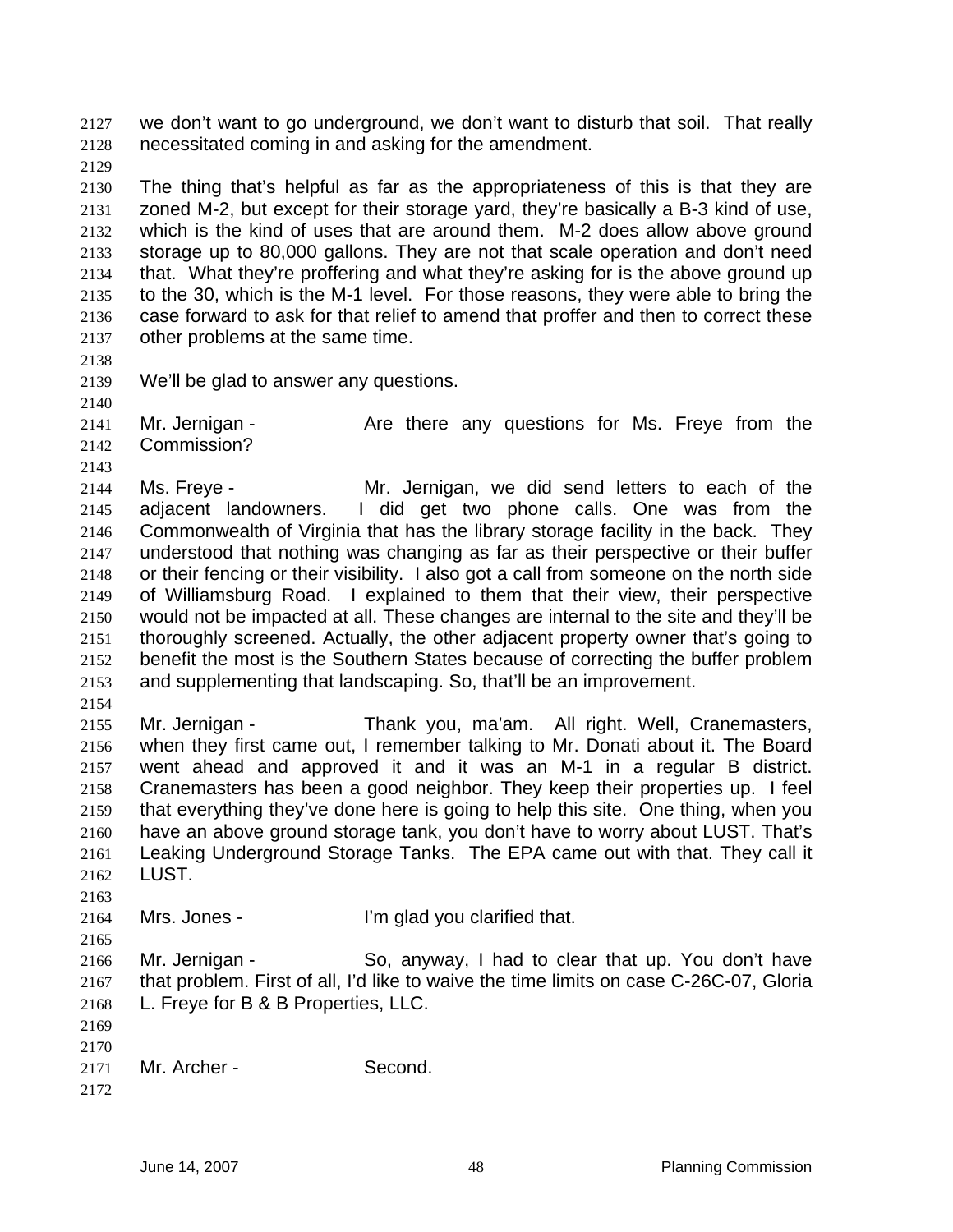Mr. Jernigan - Motion by Mr. Jernigan, seconded by Mr. Archer. All in favor say aye. All opposed say no. The ayes have it, the motion passes. With that, I'll move for approval of case C-26C-07, Gloria L. Freye for B & B Properties, LLC, to be sent to the Board for their approval. Mr. Archer - Second. Mr. Jernigan - Motion by Mr. Jernigan, seconded by Mr. Archer. All in favor say aye. All opposed say no. The ayes have it, the motion passes. **REASON:** Acting on a motion by Mr. Jernigan, seconded by Mr. Archer, the Planning Commission voted 4-0 (one absent, one abstention) to recommend the Board of Supervisors **grant** the request because it was determined to be reasonable and the proffers continue to assure a quality form of development. Mr. Silber - The next request is C-27C-07, WWLP Development, LLC. **C-27C-07 WWLP Development, LLC:** Request to conditionally rezone from A-1 Agricultural District to R-2AC One Family Residence District (Conditional), Parcel 807-702-3149, containing 3.66 acres, located on the north line of Midview Road approximately 160 feet west of N. Midview Road. The applicant proposes a single-family residential subdivision of no more than six lots. The R-2A District allows a minimum lot size of 13,500 square feet and a maximum gross density of 3.23 units per acre. The use will be controlled by zoning ordinance regulations and proffered conditions. The Land Use Plan recommends Suburban Residential 1, 1.0 to 2.4 units net density per acre. 2202 Mr. Jernigan - Mr. Tyson, how are you tonight? Mr. Tyson - Fine, thank you. Mr. Chairman, Mr. Thornton, and members of the Commission, this is a request to rezone a 3.66-acre parcel located on the north line of Midview Road from A-1 to R-2AC to permit a single-family subdivision containing a total of seven lots. Six new lots would be created and one existing house would remain as part of the subdivision. The property is bordered by the Midview Farms community, which is zoned R-2AC, to the west. The Varina Station subdivision is to the north and northeast, and A-1 zoning is to the south. The request is consistent with the 2010 Land Use Plan's Suburban Residential 1 designation, which recommends 1 to 2.4 units per acre. The applicant has submitted an un-proffered conceptual plan showing the proposed layout of the community.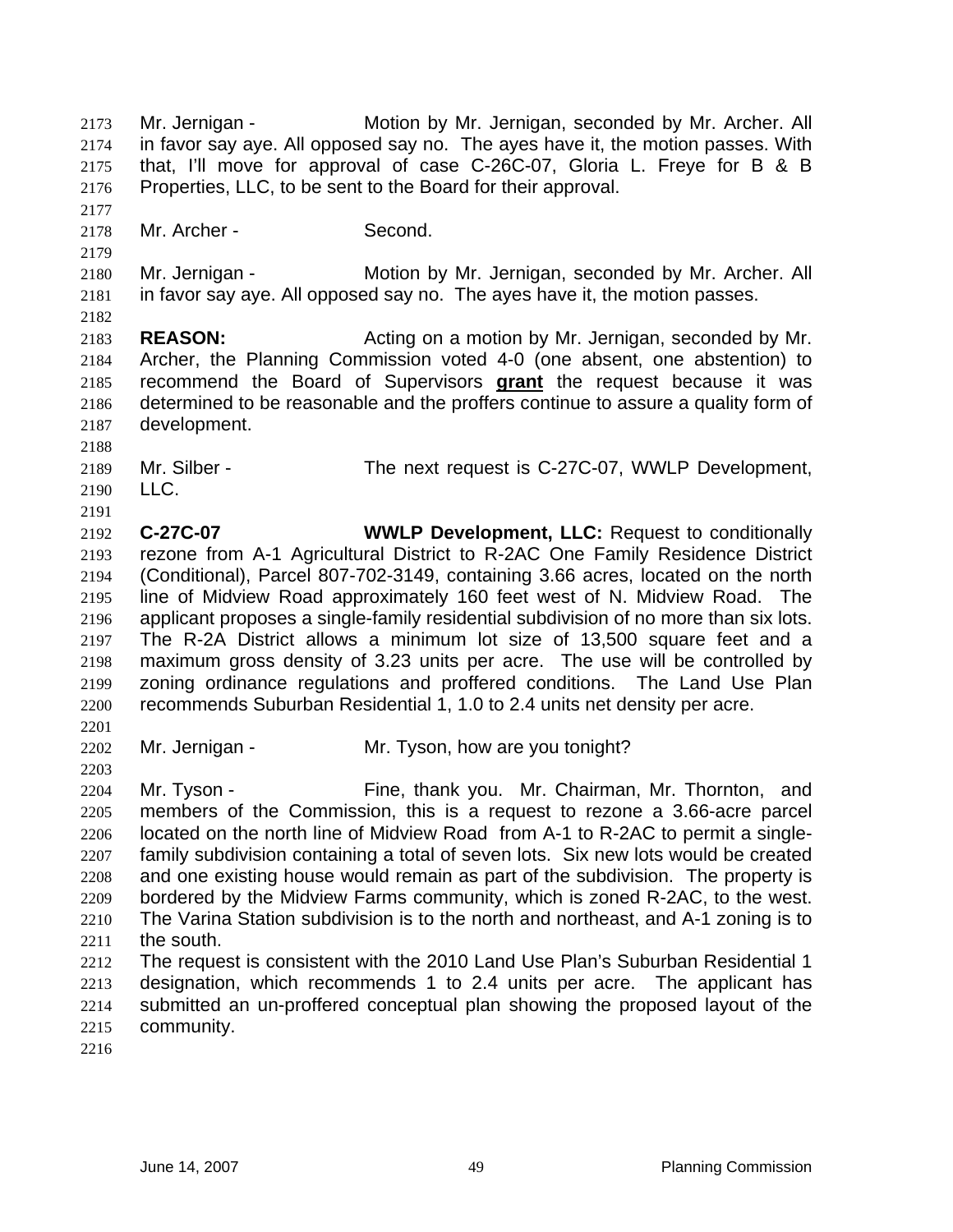- Among the proffered conditions presented with the case are that 75% of the homes would have a minimum of 2,000 square feet of finished floor area and the remaining homes would have a minimum finished floor area of 1,950 square feet All houses would have two-car garages.
- 

Staff encourages the applicant to commit to an unobstructed interior space for garage interiors and also encourages side or rear loaded garages and decorative or articulated doors for front loaded garages.

At least 40% of the homes would have a minimum of 30% brick or stone front finish. Other materials for construction would include Dryvit, vinyl siding, hardiplank or equivalent. The owner would dedicate the right-of-way needed for any expansion of Midview Road and would escrow funds to widen Midview Road. Any wet pond BMP would be aerated. Roll-face curb and gutter would be installed along interior streets, as would two street trees for each lot frontage. Any homes constructed on the lots adjacent to Midview Road, which would be lots 2, 1, and 6 under this plan, would face Midview Road.

Overall, staff is supportive of the proposed R-2AC District for this property. It is consistent with the 2010 Land Use Plan's recommendation. However, staff believes there is an unresolved issue in addition to the ones outlined earlier. The applicant has proffered a landscaped buffer and entrance feature along the Midview frontage and clarification is needed as to whether that buffer would be part of the individual lots or common areas maintained by a Homeowners' Association. With only six lots, consideration should be given to whether that small number of homes and the ability of such a small HOA would effectively be able to maintain common areas. If those remaining issues could be addressed, staff could be more supportive of the request. The applicant is here tonight to answer any questions you might have.

2247 Mr. Jernigan - Lee, you said the entrance feature, whether that's 2248 going to be HOA?

2250 Mr. Tyson - Yes. It's not shown on the conceptual plan. They've proffered an entrance feature. Essentially, it looks as if it will have to be located on someone's lot.

- 2254 Mr. Jernigan Ckay. The second issue, which is one that's come up before, has been on the garage, and we're talking the interior design. I don't know that every case we've had, had that proffered in there. I know what the intent is, to keep them from putting all the HVAC equipment and everything else in there so that even though it's a two-car garage, you can only fit one car in it.
- Mr. Tyson - Yes.
-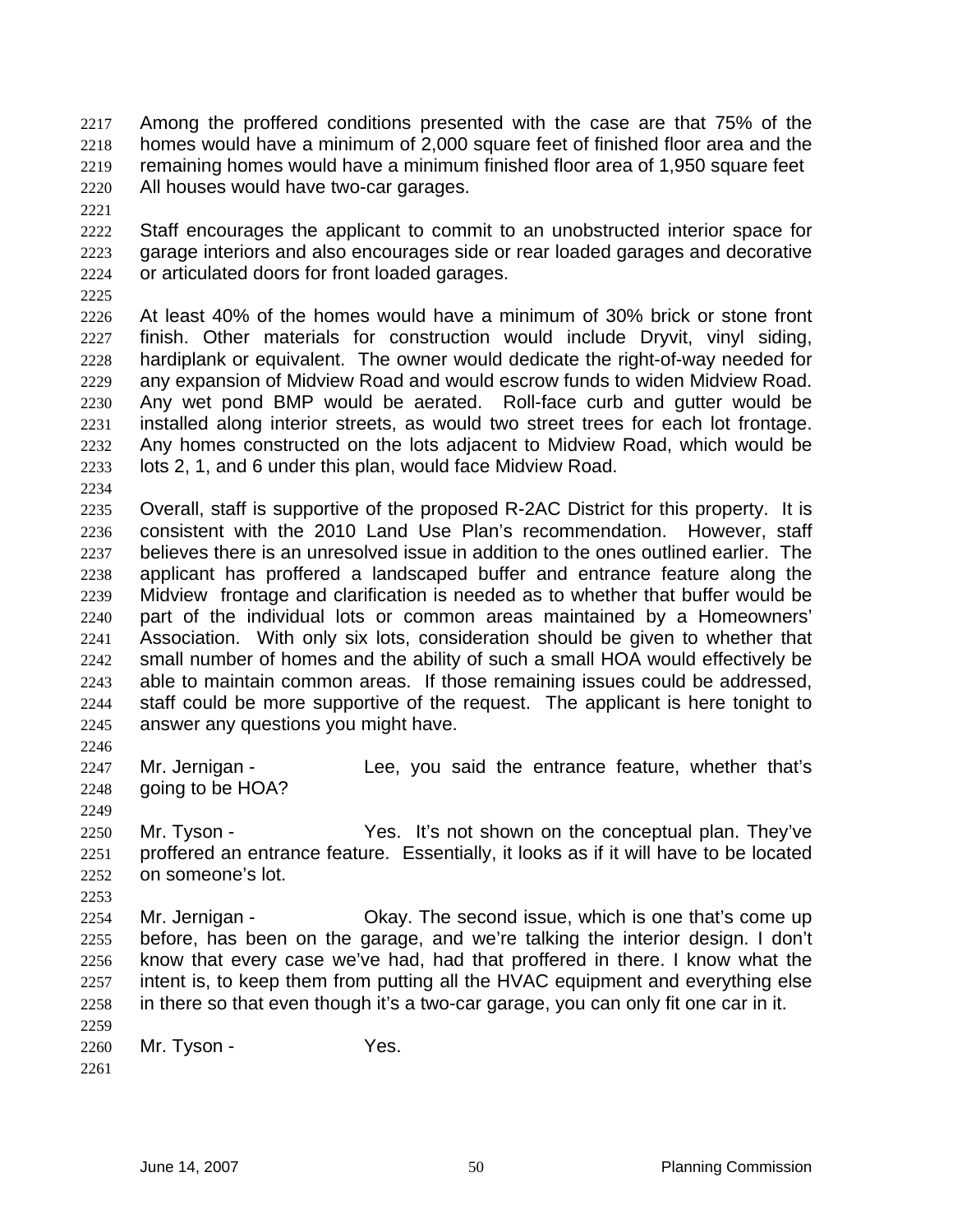looked in that district. The Durran Road case of Mr. Mosley's did have a commitment to an interior dimension for a garage, and we have seen it in other districts, but not all the time. 2270 Mr. Jernigan - Ckay. All right. The other thing you mentioned was the front-loaded garage doors, if they would be decorative. 2273 Mr. Tyson - Yes. Mr. Jernigan - Okay. Does anybody have any questions for Mr. Tyson? Mrs. Jones - Front-loaded garages, decorative as well as recessed? 2281 Mr. Tyson - They haven't committed to either. We generally look for recessed garages if they are going to be front-loaded. Mr. Jernigan - In the Midview proffers, which were that they would build similar to Oakland Chase, was that in there on the garages? 2287 Mr. Tyson - I don't know the answer to that question. I don't recall. Mr. Jernigan - Okay. Any more questions of Mr. Tyson? All right. Spud, could you come on up please? Mr. Mistr - Mr. Chairman, members of the Commission, I'm Spud Mistr representing the applicant in this case. We're in agreement with the staff. I think one of the issues we're running into is who is going to actually build these houses. I'm negotiating with the same builder that did Midview Farms. If they are the builder, we will incorporate that into Midview Farms with that homeowners' association, and add those proffers in. If it's someone else, we will probably not have a homeowners' association for just six lots. Hopefully, in about a week, I will have a better idea on who that's going to be. I think right now it's going to be a separate subdivision, in which case, we would have an entrance feature and it would be on somebody's lot. It would not be as elaborate as Midview Farms. It would probably be 2 by 2 columns somewhat like what we're doing at Hunters Knoll down on the Bradbury Road in that A-1 subdivision. In Midview Farms, the garages are not recessed. I don't mind adding a proffer that will be decorative. Hopefully, before we get to the Board of Supervisors,

2262 Mr. Jernigan - I don't know that any cases that have come through

2265 Mr. Tyson - There was one in the Varina District. I specifically

lately had that proffer in there.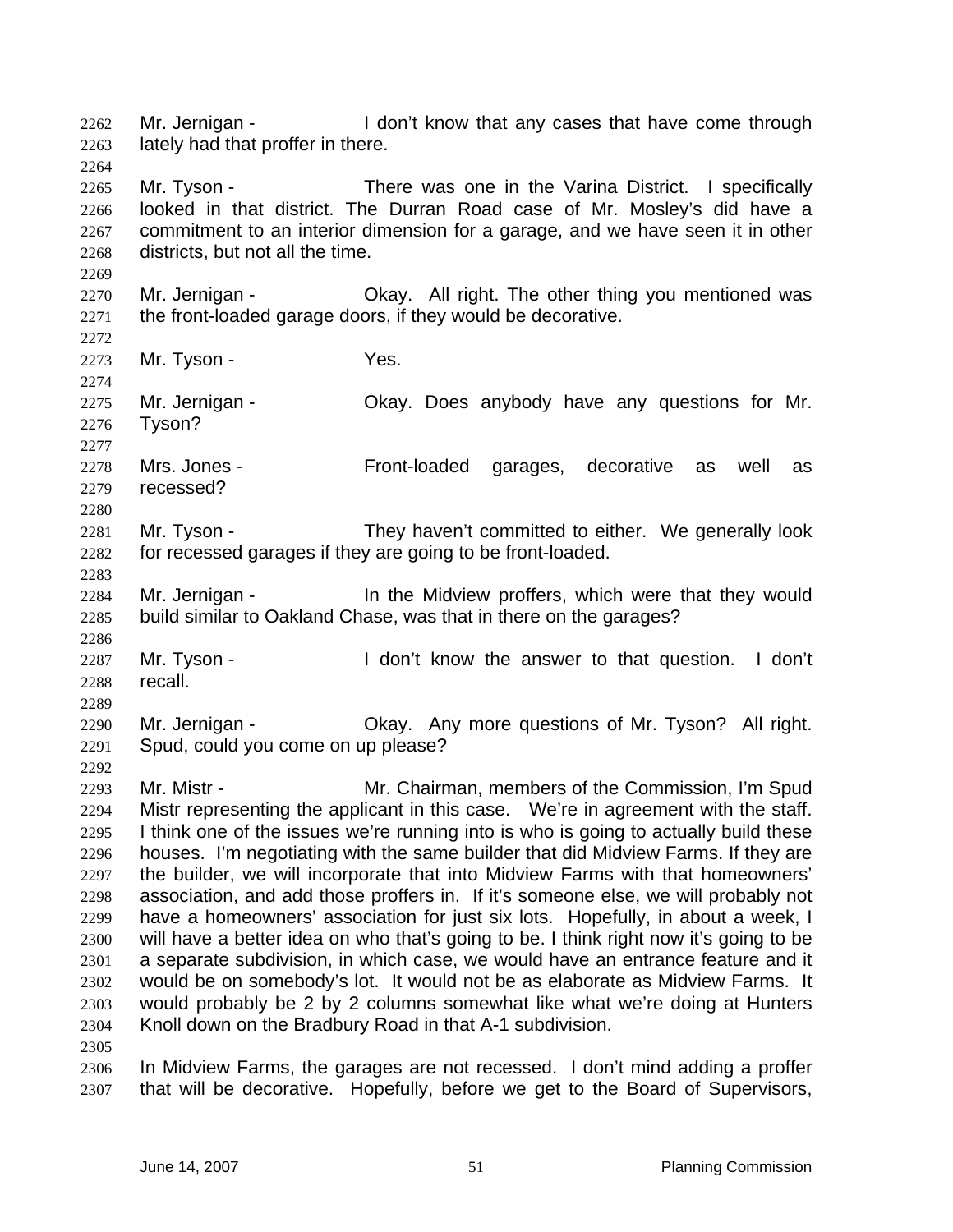we'll have the builder identified. Because I don't want to proffer something that would create a problem for a particular builder. Mr. Jernigan - You're all right with a decorative door. 2313 Mr. Mistr - I'm all right with a decorative door. I haven't seen a proffer on the clear space on the garage. I know what the staff is concerned about. If there is some proffer that we could put in without creating some enforcement issue for the County, we'd certainly be willing to look at that. Mr. Jernigan - This has come up before, but it doesn't come up on every case. I think staff has been concerned about it. Maybe we should have something that says if you have a two-car garage, you have to be able to get two cars in it. What happens is, they put the equipment in and stick it way out in the garage and you can't get in there. Mr. Mistr - You would reasonably think you could get two cars in it. I don't know which builders are aware that this problem is being created. I'm not sure how we should best address this problem. Mr. Jernigan - I don't believe we've had any in the Varina District. Let's say this, between now and the Board of Supervisors, we can work out some language— Mr. Mistr - Yes. 2334 Mr. Jernigan - — — — — that'll guarantee that the garages will be big enough to facilitate two cars and have a decorative door, those that are front-loading. Mr. Mistr - Yes. Mr. Jernigan - Okay. 2341 Mrs. Jones - I have a question. Mr. Jernigan - Yes ma'am. Mrs. Jones - I feel really comfortable knowing that what I'm voting on is what's going to happen. Why is that you choose not to proffer the site plan? 2348 Mr. Mistr - Ryan Homes in particular is building in Midview Farms. They said they would be willing to buy three lots fronting on Midview and maybe even four lots fronting on Midview with no cul-de-sac, but we haven't been able to work out the economics of doing that. If we could work it out, we would consider doing a plan of that nature with no cul-de-sac. So far, I haven't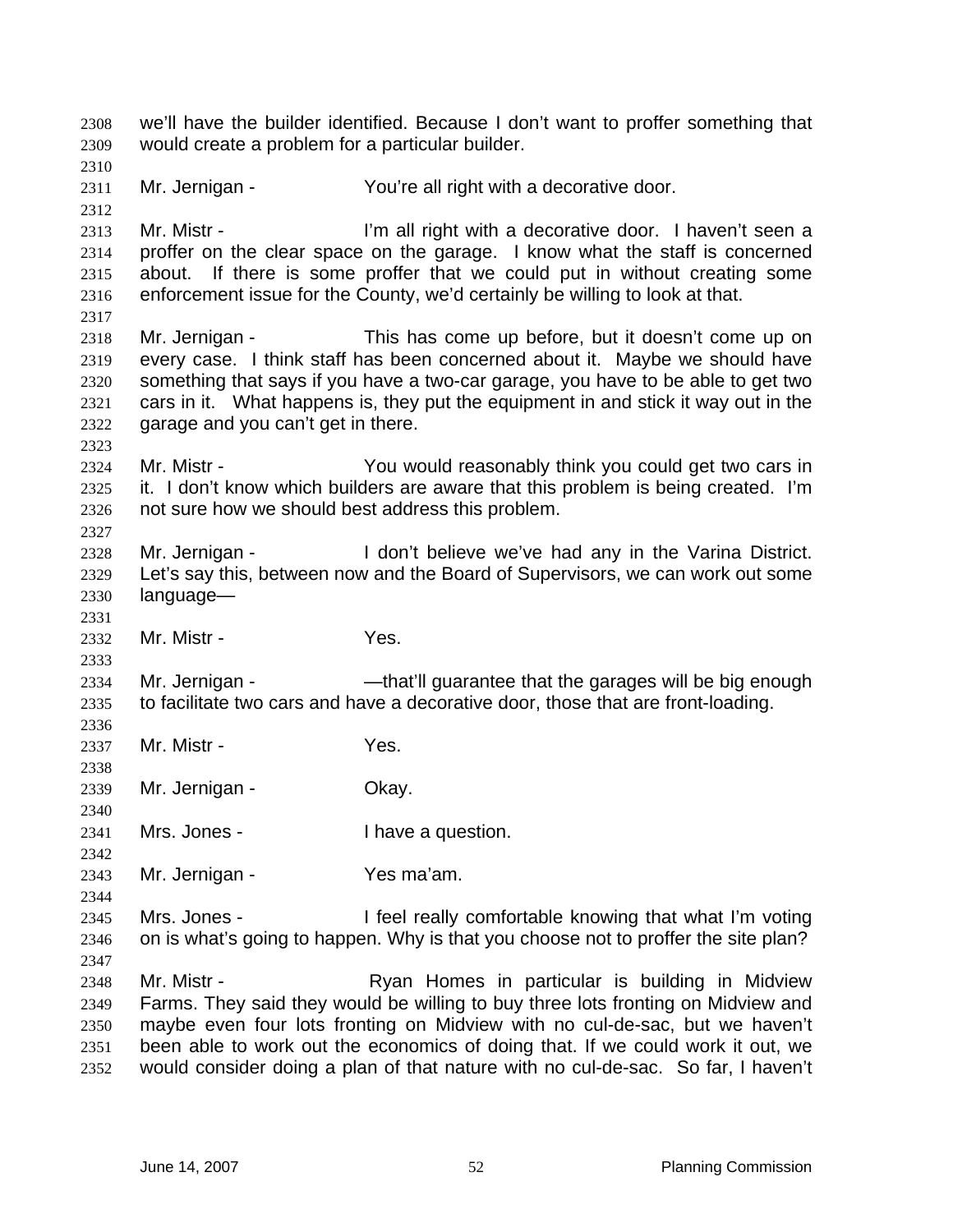been able to negotiate that. I don't want to proffer that layout and then have to come back and un-proffer it if we don't put six lots in. 2356 Mr. Jernigan - If it's six lots. Mr. Mistr - That's the layout it will be. Mr. Jernigan - What you're saying is that there could be less lots than what there are now— Mr. Mistr - Yes. 2365 Mr. Jernigan - — — — — — — — and they would all front— Mr. Mistr - They would all front Midview and have the same restrictions as all the other lots that are in Midview. Mrs. Jones - If you ended up with just the three new lots plus the existing home along Midview, would you consider that also then needing an entrance feature? 2374 Mr. Mistr - If we don't have any cul-de-sac, there wouldn't be an entrance feature. Mrs. Jones - This could look a lot different by the time we're finished with it. Mr. Jernigan - Well, yeah, but it's a decrease and not an increase. Mrs. Jones - Sure. Mr. Mistr - Whether that would be better or worse, I'm not— Mrs. Jones - I just wanted to understand where this stood. Mr. Jernigan - Actually, if they go for that, that would probably be the best thing to just have four fronting the road and not have the cul-de-sac. Mr. Silber - Mrs. Jones, when there are more alternatives and design options available, I think staff likes to see layouts that we can sort of have an understanding off. In this particular case, there are not a lot of options here as to how this can be designed. Mrs. Jones - I know.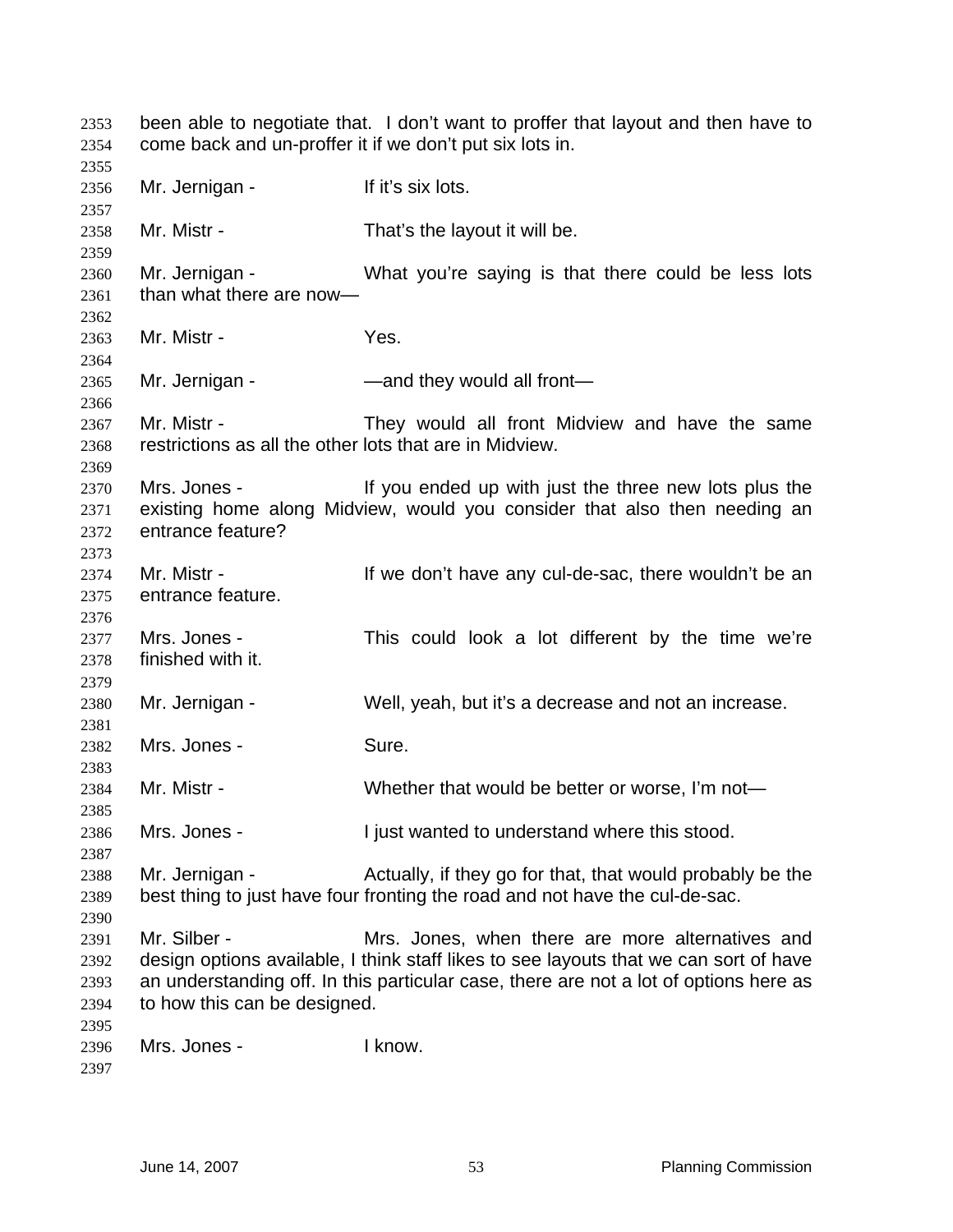Mr. Silber - You're either going to get a cul-de-sac with six lots or probably three or four lots all fronting on Midview. In this particular case, because there are already many lots in Midview, I don't see that necessarily being a problem. Mrs. Jones - I'm just— Mr. Silber - It would be nice to have it proffered. I don't see, in this case, that being a big issue. Mrs. Jones - Okay. Mr. Jernigan - Economically for the developer, if you've got to put the road in with a cul-de-sac and just two more lots, it may be just as cheap to have the four fronting. 2414 Mr. Mistr - It's close. 2416 Mr. Jernigan - Ckay. Are there any more questions for Mr. Mistr? Thank you, Spud. All right. Thank you for bringing that up, Mrs. Jones, but I think— Mrs. Jones - I was just wondering. 2422 Mr. Jernigan - Well, his explanation is actually better. But I know as developers do, when they turn a case in, they maximize it to what they can. It's always easier to go down, but not to go up. All right. With that, I will move for approval of case C-27C-07, WWLP Development, LLC to send to the Board for their approval. Mr. Vanarsdall - Second. Mr. Jernigan - Motion by Mr. Jernigan, seconded by Mr. Vanarsdall. All in favor say aye. All opposed say no. The ayes have it, the motion is passed. **REASON:** Acting on a motion by Mr. Jernigan, seconded by Mr. Vanarsdall, the Planning Commission voted 4-0 (one absent, one abstention) to recommend the Board of Supervisors **grant** the request because it conforms to the recommendations of the Land Use Plan, it is appropriate residential zoning at this location, and the proffered conditions will assure a level of development otherwise not possible. Mr. Silber - The only remaining item on your agenda for this evening would be consideration of the minutes from May 10, 2007. 2443 Mr. Jernigan - **Are there any corrections to the minutes?**